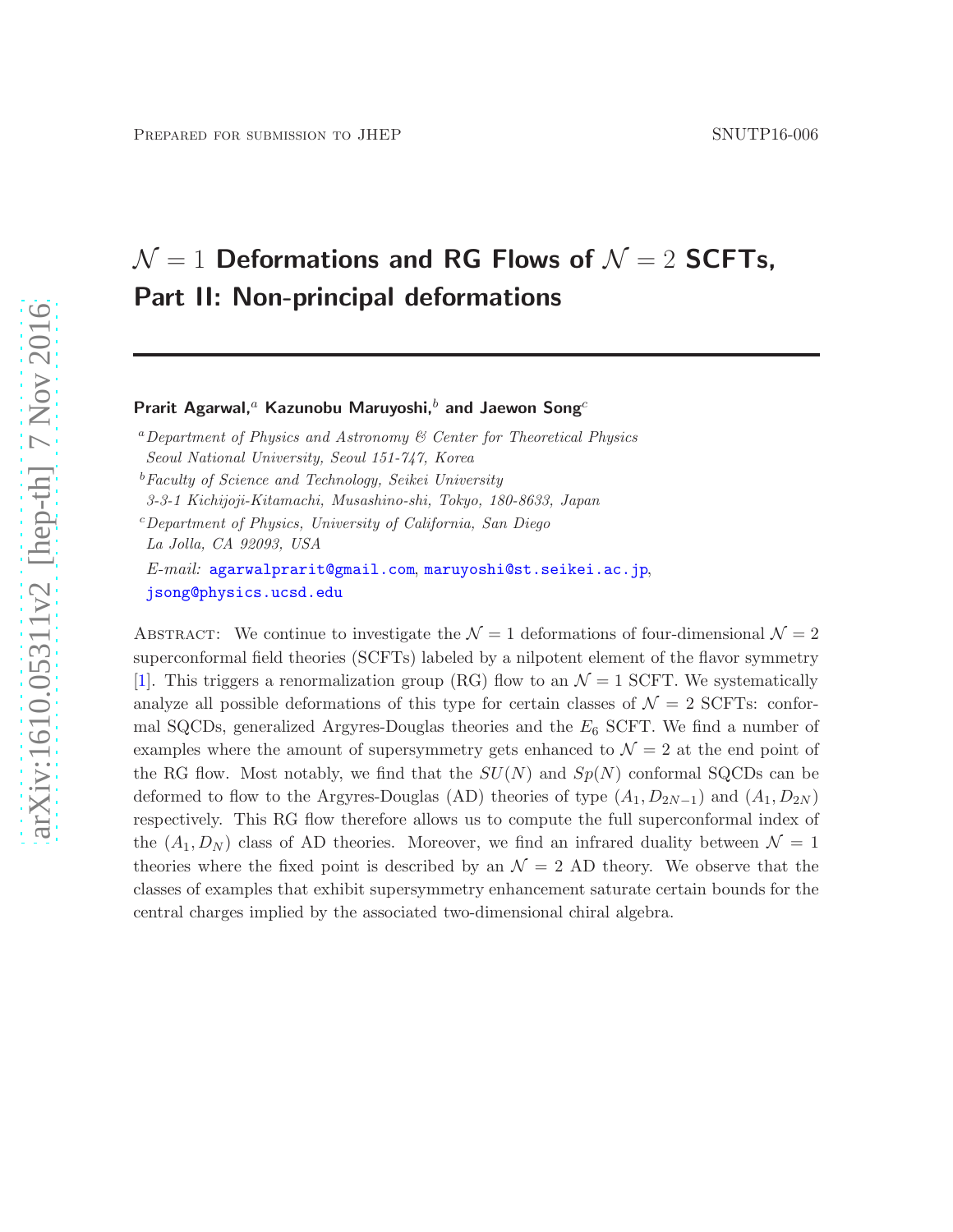#### Contents

|                | 1 Introduction                                                                 | $\mathbf{1}$ |
|----------------|--------------------------------------------------------------------------------|--------------|
|                | 2 $\mathcal{N}=1$ deformations of $\mathcal{N}=2$ SCFTs with flavor symmetry F | 6            |
| 3 <sup>1</sup> | Deformation of conformal SQCD with gauge group $G$                             | 10           |
|                | 3.1 $G = SU(2) \simeq Sp(1), F = SO(8)$                                        | 11           |
|                | 3.2 $G = SU(N), F = SU(2N)$                                                    | 13           |
|                | 3.3 $G = Sp(N), F = SO(4N + 4)$                                                | <b>20</b>    |
|                | 3.4 $G = SO(N), F = Sp(N-2)$                                                   | 24           |
|                | 4 Generalized Argyres-Douglas theories and $E_6$ SCFT                          | 26           |
|                | 4.1 $(I_{N,k}, F)$ Argyres-Douglas theory                                      | <b>26</b>    |
|                | 4.2 $E_6$ SCFT                                                                 | 29           |
| $5^{\circ}$    | The full superconformal index of $(A_1, D_N)$ theory                           | 29           |
|                | 5.1 $(A_1, D_{2N})$ theory                                                     | 31           |
|                | 5.2 $(A_1, D_{2N+1})$ theory                                                   | 34           |
|                | 5.3 $(A_3, A_3)$ and $(A_2, A_5)$ theory and S-duality                         | 37           |
|                | A Accidental symmetries and superconformal index of adjoint SQCD               | 40           |

#### <span id="page-1-0"></span>1 Introduction

The study of quantum field theories in the strongly coupled regime is notoriously challenging owing to the inapplicability of perturbative analysis. However, this problem becomes somewhat tractable when one focuses on supersymmetric field theories. This is largely because the quantum corrections to various physical quantities of interest are strongly constrained by holomorphy [\[2](#page-42-1)]. This has made many exact computations possible, as a result of which supersymmetric theories have become a testing ground for many novel approaches being developed to study quantum field theories.

In this paper, we study the renormalization group (RG) flow of certain four-dimensional  $\mathcal{N}=1$  supersymmetric field theories obtained by considering a specific category of  $\mathcal{N}=1$ preserving deformations [\[1](#page-42-0)] of  $\mathcal{N} = 2$  superconformal field theories (SCFTs) with non-Abelian flavor symmetry  $F$ . These correspond to coupling a gauge-singlet field,  $M$ , to the moment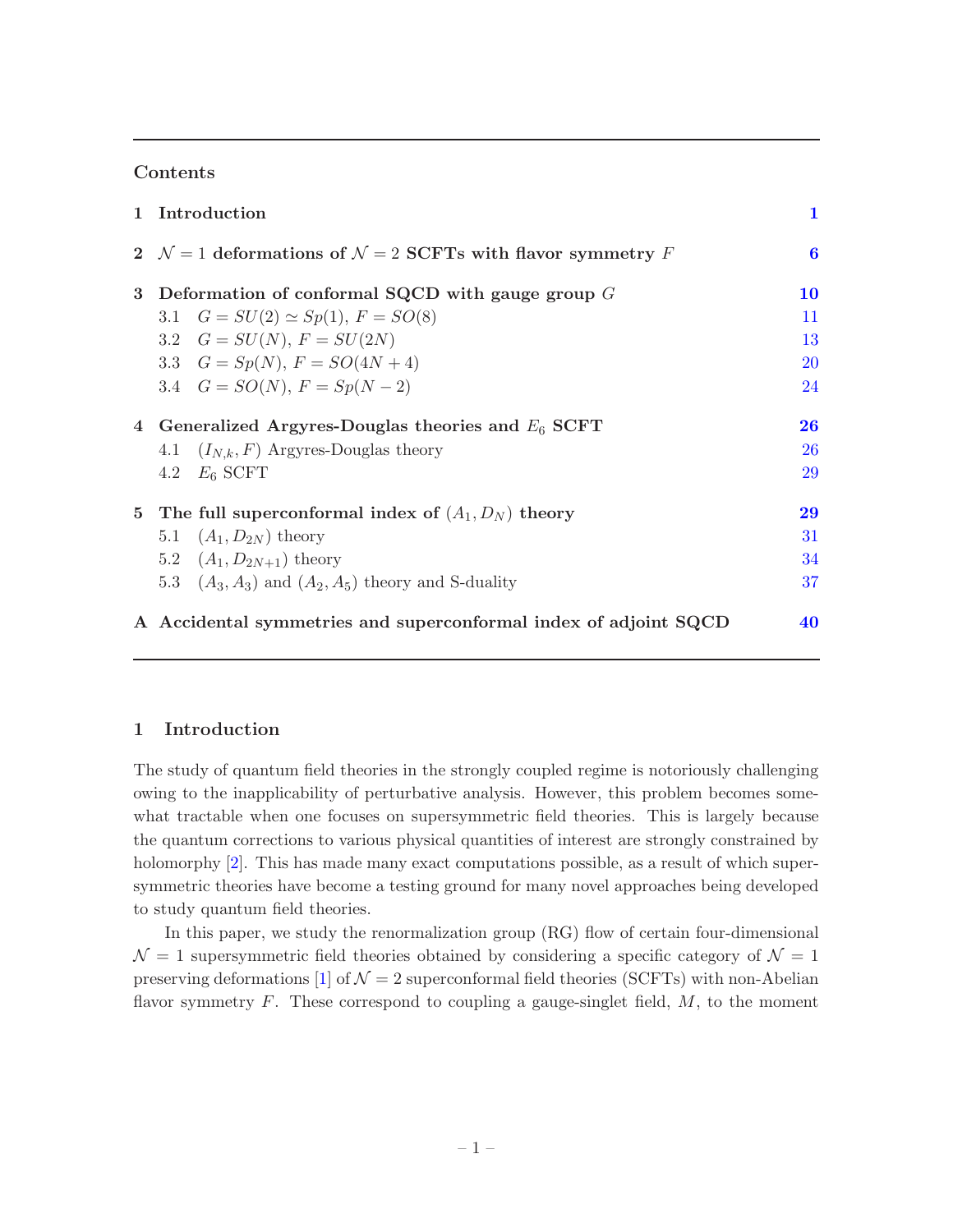map operator,  $\mu$  (which is the scalar component in the  $\mathcal{N}=2$  supermultiplet of the conserved flavor current) via

$$
W = \text{Tr}M\mu \tag{1.1}
$$

and then giving a nilpotent vev to M. A nilpotent element in F is classified by its  $SU(2)$ embeddings  $\rho: SU(2) \hookrightarrow F$  and given by  $\rho(\sigma^+)$ . Therefore one can obtain an  $\mathcal{N} = 1$  SCFT  $\mathcal{T}_{IR}$  labelled by an  $\mathcal{N}=2$  SCFT  $\mathcal{T}_{UV}$  and the  $SU(2)$  embedding  $\rho$  as:

$$
\mathcal{T}_{\rm UV} \rightsquigarrow \mathcal{T}_{\rm IR}[\mathcal{T}_{\rm UV}, \rho]. \tag{1.2}
$$

Deformations of this kind were previously considered in [\[3](#page-42-2)[–7](#page-42-3)].

In [\[1](#page-42-0), [8](#page-42-4)], the last two authors of the current paper demonstrated that the four-dimensional  $\mathcal{N}=1$  theories obtained in this manner have rich dynamics characterized by operator decoupling and appearance of accidental symmetries along their RG flow. The main tool of analysis for such RG flows was the principle of a-maximization  $[9]$  and its modification  $[10]$ . What was perhaps most surprising is the fact that many of these theories flow to IR fixed points at which there is an enhancement of supersymmetry from  $\mathcal{N} = 1$  to  $\mathcal{N} = 2$ . By investigating the RG flows, certain  $\mathcal{N} = 1$  Lagrangians were discovered, whose IR fixed points were found to be the Argyres-Douglas theory [\[11\]](#page-43-0) and its generalization of  $(A_1, A_N)$  type. This made it possible to obtain the full superconformal indices of the these theories.

However, the deformation analyzed in [\[1](#page-42-0), [8](#page-42-4)] belonged to only one particular case among many choices. It was obtained by giving  $M$ , the nilpotent vev corresponding to the principal (maximal) nilpotent orbit of the flavor symmetry F of the undeformed  $\mathcal{N}=2$  theory, which breaks F completely. An immediate question that arises in this context, is if the above mentioned phenomenon continues to be true when the vev of  $M$  is given by other nilpotent orbits of  $F$ . It is this question that we seek to answer in the current paper. We will show that indeed there exists a class of nilpotent vevs that is different from the principal case and yet triggers an RG flow to an IR fixed point with the enhanced supersymmetry. In particular, this will enable us to write  $\mathcal{N} = 1$  Lagrangians flowing to the so-called  $(A_1, D_N)$  theories, thereby allowing us to compute their full superconformal indices.

The Argyres-Douglas theory and its generalizations are believed to be some of the simplest known  $\mathcal{N} = 2$  SCFTs. They are characterized by the fact that their Coulomb branch operators have fractional scaling dimensions. They were originally found at special loci on the Coulomb branches of  $\mathcal{N} = 2$  supersymmetric gauge theories [\[11](#page-43-0), [12\]](#page-43-1) (also see [\[13](#page-43-2), [14\]](#page-43-3) for many more examples) where the massless spectra consist of particles with mutually non-local electromagnetic charges. The lack of a duality frame in which all the particles are only electrically charged then makes it impossible to write an  $\mathcal{N}=2$  Lagrangian describing this system, hence giving rise to the belief that these theories are isolated strongly coupled SCFTs. A more modern approach towards constructing Argyres-Douglas theories consists of wrapping M5-branes on a sphere with one irregular puncture and at most one regular puncture [\[15](#page-43-4)[–18](#page-43-5)].

The lack of a Lagrangian makes it difficult to compute any physically relevant data. Progress in our understanding of theses theories might have been slow, but has not been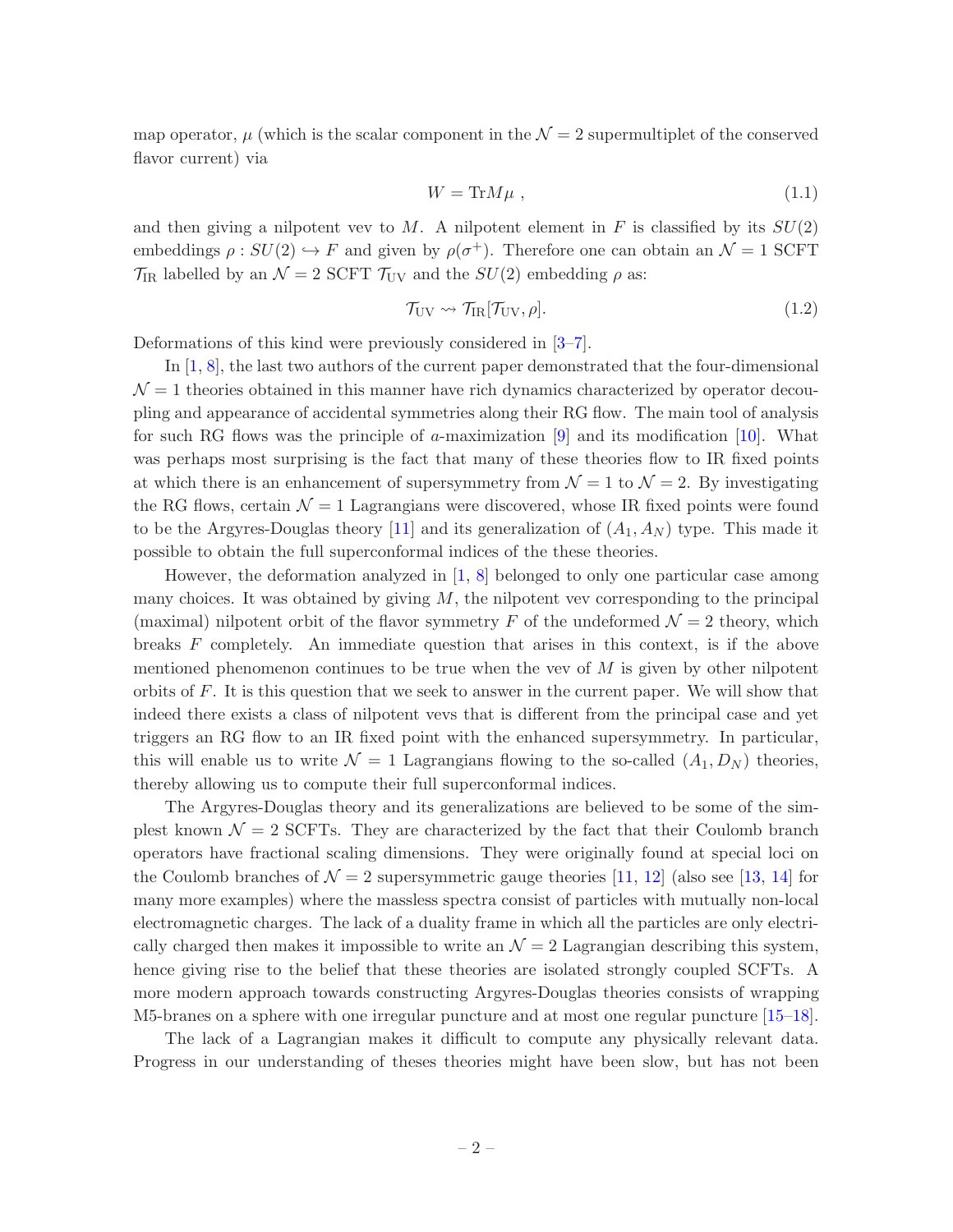completely stunted. Holographic techniques were successfully employed in [\[19](#page-43-6)] to compute the central charges for the so-called  $H_0$ ,  $H_1$ , and  $H_2$  theories. This result was confirmed by a field theoretic method in [\[20\]](#page-43-7). This technique was later applied to the generalized AD theories in [\[21\]](#page-43-8). Their BPS particle spectrum in the Coulomb branch was carefully studied in  $[15, 22-27]$  $[15, 22-27]$  $[15, 22-27]$ . The two-dimensional chiral algebra (in the sense of  $[28]$ ) for AD theories corresponds to non-unitary minimal models. Moreover, some of the AD theories saturate the lower bound of the conformal anomaly c and the flavor central charge  $k$  [\[29](#page-43-12), [30\]](#page-44-0). The authors of [\[31\]](#page-44-1) found a relation between the Schur limit of the superconformal index and the BPS particle spectrum, building upon the results in [\[23](#page-43-13), [32\]](#page-44-2). This relation was further developed in [\[33](#page-44-3), [34](#page-44-4)]. Using this, they computed the Schur indices of the generalized AD theories and found that it is identical to the vacuum character of the two-dimensional chiral algebra. The Schur, Macdonald and Hall-Littlewood indices were independently obtained in [\[35](#page-44-5)[–37](#page-44-6)] where the authors were able to take advantage of the  $2d/4d$  correspondence proposed in [\[38](#page-44-7)[–42](#page-44-8)]. We will use these limiting cases to provide a non-trivial check of our proposal for the full superconformal indices of the SCFTs of type  $(A_1, D_N)$ .

**Summary of results** Through our analysis, we find that when the undeformed  $\mathcal{N} = 2$ SCFT is given by an  $SU(N)$  gauge theory with  $N_f = 2N$  fundamental hypermultiplets and  $M$  is given a vev corresponding to the next-to-principal nilpotent orbit labeled by the partition  $[N-1,1]$  of the  $SU(2N)$  flavor symmetry, the IR fixed point is characterized by the  $(A_1, D_{2N})$ theory. The vev of M preserves a  $U(1)^2(\subset SU(2N) \times U(1))$  flavor symmetry. We claim that this enhances to the  $SU(2) \times U(1)$  flavor symmetry of the corresponding theory. This claim is supported by the fact that upon appropriate normalization of the  $U(1)^2$  fugacities, they arrange themselves into  $SU(2) \times U(1)$  characters in the superconformal index. Similarly, when the undeformed theory is an  $\mathcal{N} = 2 Sp(N)$  gauge theory with  $4N + 4$  fundamental halfhypermultiplets and M is given a vev corresponding to the nilpotent orbit of  $SO(4N + 4)$ labelled by the partition  $[4N + 1, 1^3]$ , the IR fixed point corresponds to the  $(A_1, D_{2N+1})$ theory. This vev of M preserves an  $SO(3)(\subset SO(4N+4))$  which is isomorphic to the  $SU(2)$ flavor symmetry of the corresponding AD theories in the IR. These, in addition to the cases found in [\[1](#page-42-0)] for the principal embedding, are summarized in table [1.](#page-4-0)

We also consider the effect of giving  $M$  a vev corresponding to other nilpotent orbits of the respective flavor groups. However, in these cases, the IR theory does not seem to exhibit any supersymmetry enhancement. For most of these cases the central charges of the IR fixed point are irrational and hence cannot posses an  $\mathcal{N}=2$  supersymmetry [\[1](#page-42-0)]. However, there are few cases, other than those mentioned above, where the IR central charges do become rational. We were not able to find any  $\mathcal{N} = 2$  SCFTs to which they might correspond. Neither were we able to find any particular pattern governing the partitions for which the central charges are rational. For the sake of completeness, in tables [5](#page-18-0) and [7,](#page-23-0) we list the respective partitions of  $SU(2N)$  and  $SO(4N + 4)$  for which central charges are rational.

Similar deformation of the  $\mathcal{N} = 2$  SO(N) gauge theory coupled to 2N − 4 fundamental half-hypermultiplets with  $F = Sp(N-2)$  can also be considered. In this case, the vev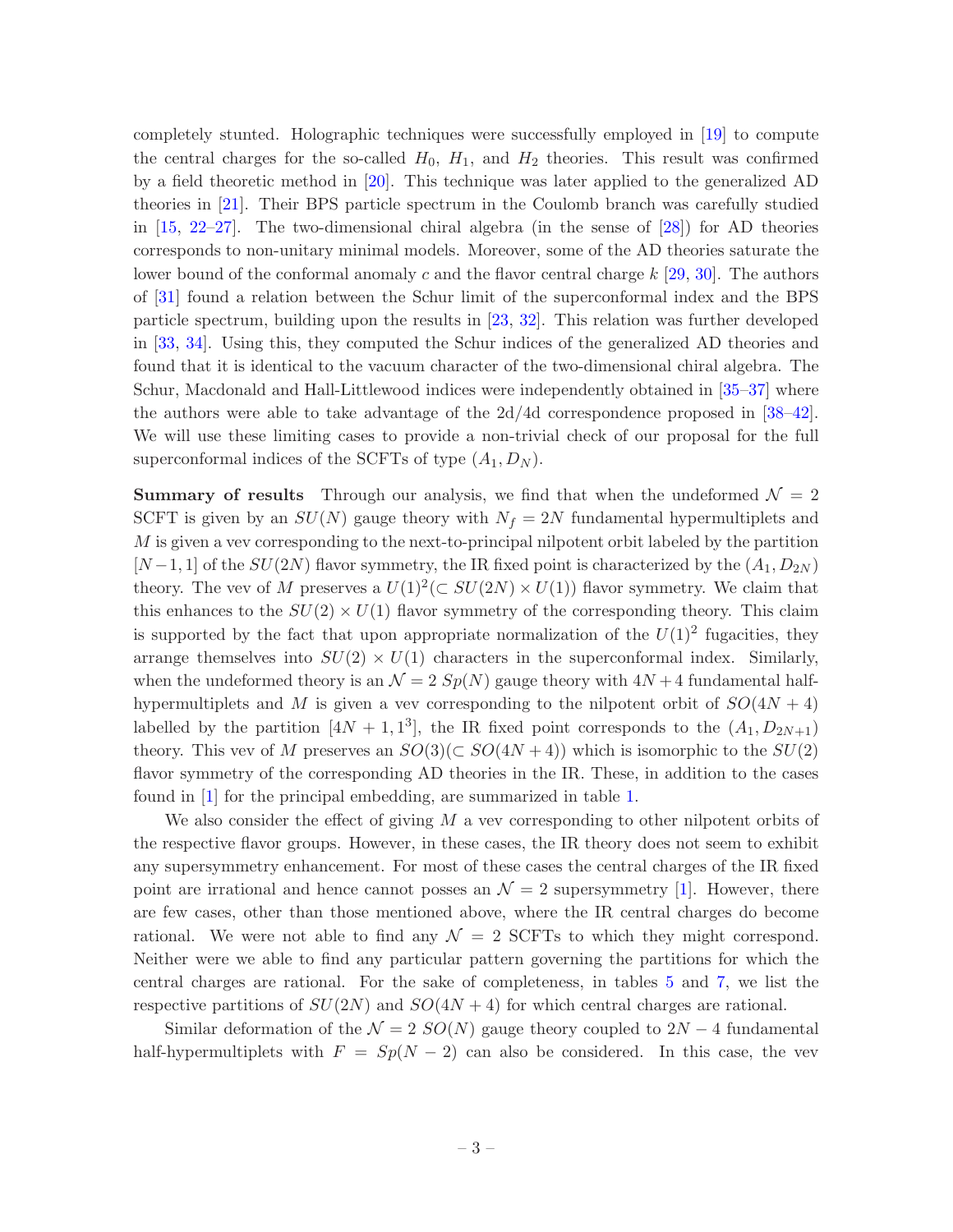<span id="page-4-0"></span>

| $\mathcal{T}_{UV}$          | $\rho$       | $\mathcal{T}_{IR}[\mathcal{T}_{UV},\rho]$ |
|-----------------------------|--------------|-------------------------------------------|
| $SU(N)$ with $N_f = 2N$     | [N]          | $(A_1, A_{2N-1})$ theory                  |
|                             | $[N-1,1]$    | $(A_1, D_{2N})$ theory                    |
| $Sp(N)$ with $N_f = 2N + 2$ | $[4N + 4]$   | $(A_1, A_{2N})$ theory                    |
|                             | $[4N+1,1^3]$ | $(A_1, D_{2N+1})$ theory                  |
| $(I_{N,k},F)$               | [N]          | $(A_{N-1}, A_{N+k-1})$ theory             |
| $(I_{N,-N+2}, F)$           | $[N-1,1]$    | $(A_1, D_N)$ theory                       |
|                             | $E_6$        | $H_0$ theory                              |
| $E_6$ SCFT                  | $D_5$        | $H_1$ theory                              |
|                             | $D_4$        | $H_2$ theory                              |

Table 1: Summary of results: Here we list the RG flows exhibiting supersymmetry enhancement.

corresponding to the principal nilpotent orbit always seems to give irrational central charges and so the IR theory cannot be invariant under an  $\mathcal{N}=2$  supersymmetry. Other orbits for which the central charges become rational pop-up at apparently random places as we scan through the various values of  $N$ . We list these in table [8.](#page-25-0) Once again, we were not able to find any  $\mathcal{N} = 2$  theories that might be associated to their IR fixed points.

Moreover, we consider deformations of the generalized AD theory of type  $(I_{N,k}, F)$  [\[21](#page-43-8)], which has (at least)  $SU(N)$  flavor symmetry. We find that the deformation corresponding to the principal embedding triggers a flow to the AD theory of type  $(A_{N-1}, A_{N+k-1})$ . When  $k = -N+2$ , the non-principal embedding  $[N-1,1]$  gives the  $(A_1, D_N)$  theory. When  $N = 2n$ is even,  $(I_{2n,-2n+2}, F)$  theory is identical to the  $SU(n)$  conformal SQCD, which gets back to the previous analysis. Thus it is interesting for  $N = 2n+1$  odd. When combined with the RG

$$
Sp(n) SQCD with N_f = 2n + 2 \leftrightarrow (I_{2n+1,-2n+1}, F) AD theory
$$

$$
\rho = [4n + 1, 1^3] \searrow \qquad \swarrow \rho = [2n, 1]
$$

$$
(A_1, D_{2n+1}) AD theory
$$

**Figure 1:** IR duality among  $\mathcal{N} = 1$  theories. The IR fixed point is described by  $\mathcal{N} = 2$  AD theory

flow from the deformed  $Sp(n)$  conformal SQCD to  $(A_1, D_{2n+1})$  theory, this example provides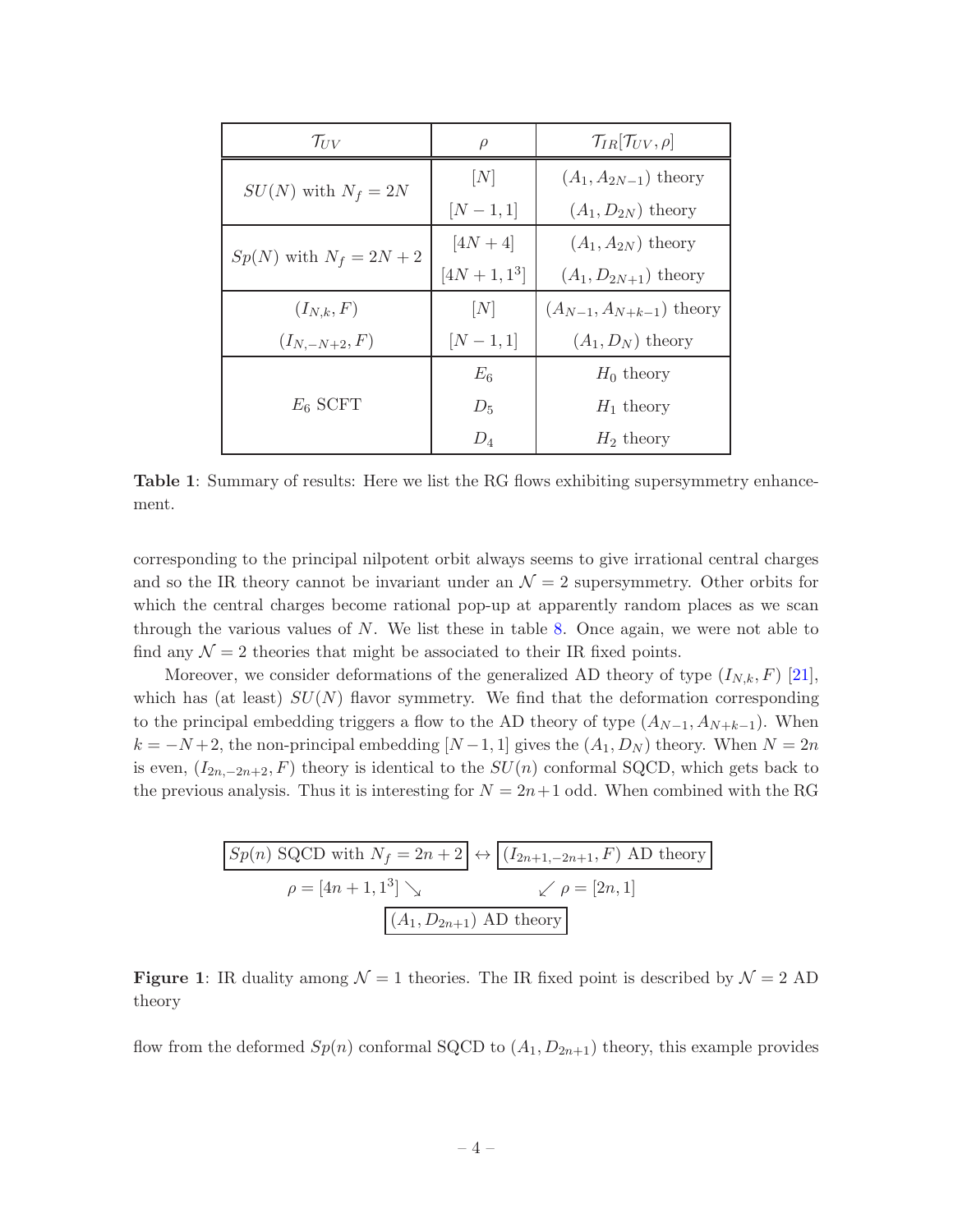<span id="page-5-0"></span>

| F     |                | $k_F$ bound    |
|-------|----------------|----------------|
| SU(2) |                | $\frac{8}{3}$  |
| SU(N) | $N\geq 3$      | N              |
| Sp(N) | $N\geq 3$      | $N+2$          |
| SO(N) | $N=4,\ldots,8$ | $\overline{4}$ |
| SO(N) | $N \geq 8$     | $N=4$          |

**Table 2:** The lower bound for the flavor central charge  $k_F$  for  $F = SU(N)$ ,  $Sp(N)$  and  $SO(N)$  [\[28,](#page-43-11) [30](#page-44-0)].

us with a novel IR duality, where two distinct  $\mathcal{N} = 1$  theories flow to the same IR fixed point theory with the  $\mathcal{N}=2$  supersymmetry.

Deformations of the  $E_6$  SCFT of  $[43]$  are also considered. In this case we find three deformations with RG flows to  $\mathcal{N}=2$  fixed points.

Chiral algebra and SUSY enhancement While we are not aware of the mechanism of the supersymmetry enhancement, it is worthwhile to point out that the condition of the enhancement is somewhat related to the property of the associated two-dimensional chiral algebra [\[28\]](#page-43-11)  $\chi$ [ $\mathcal{T}_{\text{UV}}$ ] of the undeformed theory  $\mathcal{T}_{\text{UV}}$ . We conjecture that the IR theory experiences the supersymmetry enhancement for the following two cases:

- 1.  $\chi[\mathcal{T}_{UV}]$  is given by the affine Kac-Moody algebra  $\hat{f}$  (affine version of the flavor symmetry group  $F$ ) where the 2d stress tensor is given by the Sugawara construction, and the deformation  $\rho$  corresponds to the maximal (principal) nilpotent orbit of  $F$ .
- 2.  $\chi[\mathcal{T}_{UV}]$  is given by the affine Kac-Moody algebra  $\hat{f}$  as above. In addition, the flavor central charge  $k_F$  saturates the bound given in table [2,](#page-5-0) and the deformation  $\rho$  corresponds to the next-to-maximal nilpotent orbit which preserves some amount of F.

When the 2d stress tensor is given by the Sugawara construction, the central charges saturates the bound, in terms of the four-dimensional central charges, given as

<span id="page-5-1"></span>
$$
\frac{\dim F}{c} \ge \frac{24h^{\vee}}{k_F} - 12,\tag{1.3}
$$

where  $h^{\vee}$  is the dual Coxeter number of F. The flavor central charge bound is shown in table [2.](#page-5-0) The nilpotent orbit is maximal if its dimension is the highest one. The next-to-maximal is meant in this sense. For the  $\mathfrak{su}(n)$ , the next-to-maximal or the subregular orbit is given by the partition  $[n-1,1]$ , which preserves  $\mathfrak{u}(1)$  subgroup. Note that in the  $\mathfrak{so}(2k)$  case, the next-to-maximal (subregular) orbit does not preserve any flavor symmetry. Instead, the one with the highest dimension and preserving some of the flavor symmetry is  $[2k-3, 1^3]$ . For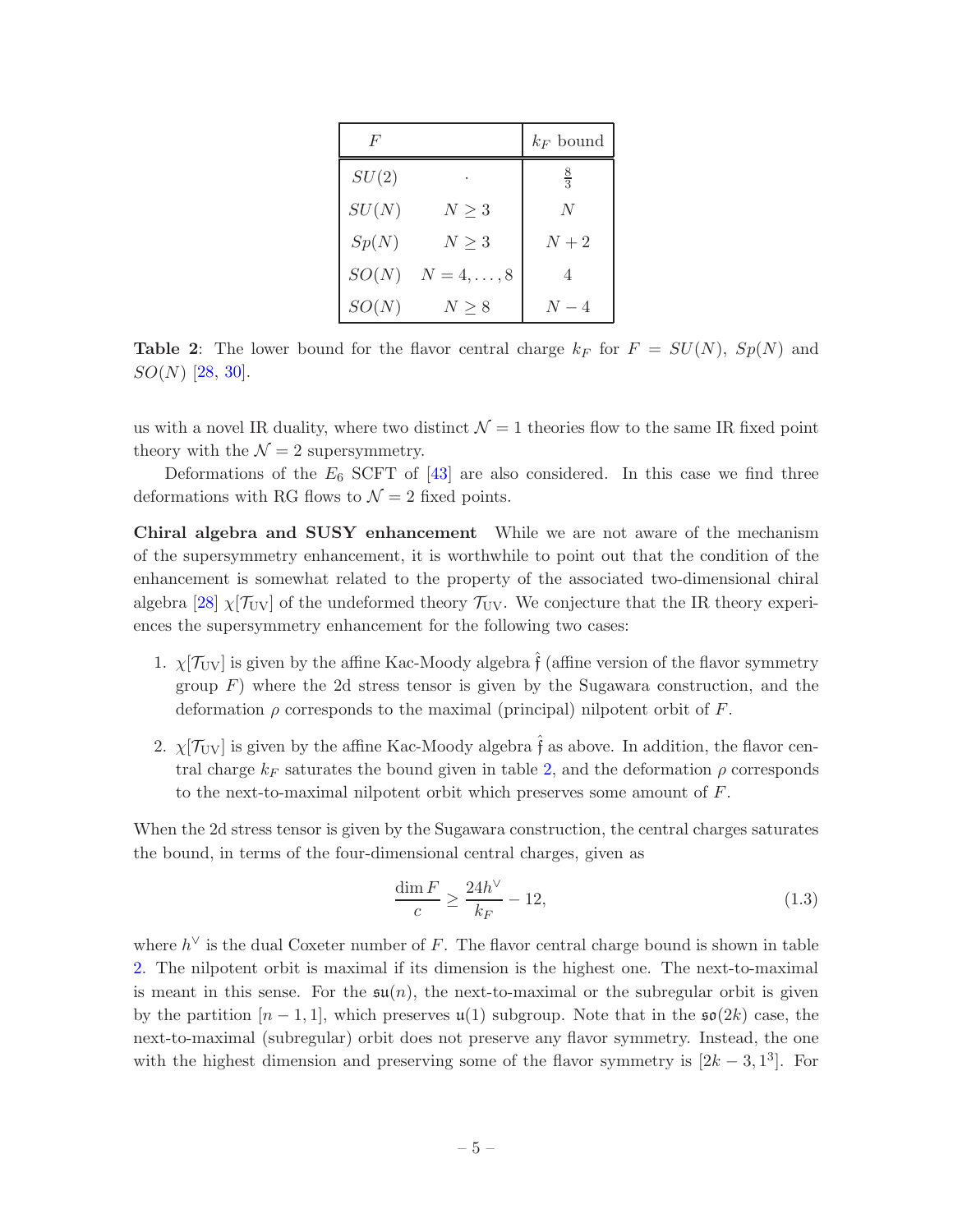the  $\mathfrak{e}_6$ , the 'next-to-maximal' with some unbroken flavor symmetry would be  $D_5$  in terms of the Bala-Carter label, not the subregular orbit  $E_6(a_1)$ .

This conjecture is indeed true for all the examples we consider in this paper. It would be interesting to find a proof or an explanation behind this phenomena.

Organization The organization of this paper is as follows. In section [2,](#page-6-0) we review the procedure of our class of  $\mathcal{N} = 1$  deformations of  $\mathcal{N} = 2$  SCFTs. We then give the formulae for the  $t$  Hooft anomaly coefficients of the R-symmetries in the cases when the flavor symmetry of the original  $\mathcal{N} = 2$  SCFT is  $SU(N)$ ,  $Sp(N)$  and  $SO(N)$ . In section [3,](#page-10-0) we analyze the RG flow triggered by the deformation corresponding to the next-to-principal nilpotent orbit in the case of  $\mathcal{N} = 2$  conformal SQCD with classical gauge group  $SU(N)$ ,  $Sp(N)$  and  $SO(N)$ . In section [4,](#page-26-0) we consider the deformations of the generalized AD theory and the  $E_6$  SCFT. In section [5,](#page-29-1) we compute the full superconformal indices of the  $(A_1, D_N)$  theories using the "Lagrangian descriptions" we find in section [3.](#page-10-0) We also use this result to compute the indices of  $(A_3, A_3)$  and  $(A_2, A_5)$  theories and check their invariance under S-dualities. In the appendix, we discuss the superconformal index of adjoint SQCD in the scenario when some of the operators decouple along the RG flow.

# <span id="page-6-0"></span>2  $\mathcal{N} = 1$  deformations of  $\mathcal{N} = 2$  SCFTs with flavor symmetry F

In this section we consider the  $\mathcal{N} = 1$  deformation procedure introduced in [\[1](#page-42-0)] which is applicable to arbitrary  $\mathcal{N} = 2$  SCFT  $\mathcal{T}_{UV}$  with a non-Abelian flavor symmetry F (here F could be a subgroup of the full flavor symmetry of  $\mathcal{T}_{UV}$ ). Let us denote the Lie algebra of F as f. To this SCFT,

• we couple an  $\mathcal{N} = 1$  chiral multiplet M transforming in the adjoint representation of f with the superpontential

<span id="page-6-3"></span>
$$
W = \text{Tr} M \mu,\tag{2.1}
$$

where  $\mu$  is the moment map operator which is the lowest component of the conserved current multiplet of F, and

• give a nilpotent vev to  $M: \langle M \rangle = \rho(\sigma^+),$  where  $\rho$  is the embedding  $\rho: \mathfrak{su}(2) \to \mathfrak{f}.$ 

Let the generators of the Cartan of  $SU(2)_R$  and  $U(1)_r$  symmetries be  $I_3$  and r respec-tively<sup>[1](#page-6-1)</sup>, and we denote them as

$$
(J_+, J_-) = (2I_3, r). \tag{2.2}
$$

In this convention, the charges of M and  $\mu$  are  $(J_+, J_-) = (0, 2)$  and  $(2, 0)$  respectively. The vev of M breaks  $U(1)_{J_-\}$  symmetry, but the following combination is preserved:

<span id="page-6-2"></span>
$$
J_- - 2\rho(\sigma_3) \tag{2.3}
$$

<span id="page-6-1"></span><sup>&</sup>lt;sup>1</sup>Here we use the convention that the  $\mu$  operator has  $2I_3$  charge 2, and Coulomb branch operators have dimensions  $\Delta = \frac{r}{2}$ .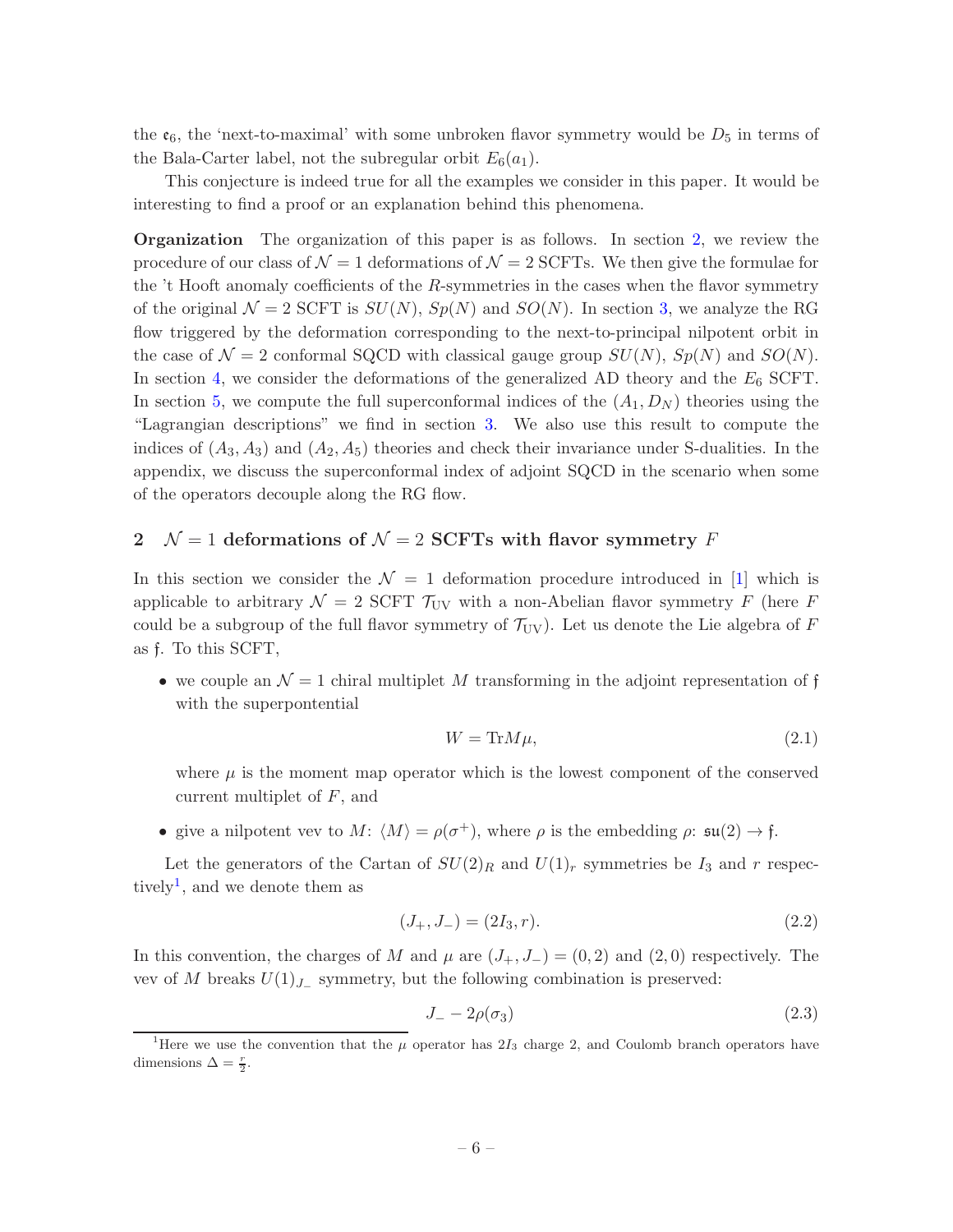We now decompose M and  $\mu$  into irreducible representations of  $SU(2) \subset F$ , in accordance with decomposition of the adjoint representation of f,  $\text{adj} \rightarrow \bigoplus_i V_i$ , where  $V_i$  is spin-j representation of  $SU(2)$ .

As studied in  $[1, 3-6]$  $[1, 3-6]$  $[1, 3-6]$ , for each spin-j representation of M, only the component with  $j_3 = -j$ , will stay coupled to the theory. The superpotential thus becomes

<span id="page-7-0"></span>
$$
W = \sum_{j} M_{j,-j} \mu_{j,j},
$$
\n(2.4)

where  $M_{i,-j}$  has charge  $(J_+, J_-) = (0, 2 + 2j)$ .

Let us now give the formulas of the anomaly coefficients. Henceforth, we will denote the the central charges a and c of  $\mathcal{T}_{UV}$  as  $a_{\mathcal{T}}$  and  $c_{\mathcal{T}}$  respectively. In terms of these, the anomalies of  $\mathcal{T}_{UV}$  are given by

$$
\text{Tr}J_{+} = \text{Tr}J_{+}^{3} = 0,
$$
\n
$$
\text{Tr}J_{-} = \text{Tr}J_{-}^{3} = 48(a_{\mathcal{T}} - c_{\mathcal{T}}),
$$
\n
$$
\text{Tr}J_{+}^{2}J_{-} = 8(2a_{\mathcal{T}} - c_{\mathcal{T}}),
$$
\n
$$
\text{Tr}J_{+}J_{-}^{2} = 0,
$$
\n
$$
\text{Tr}J_{-}T^{a}T^{a} = -\frac{k_{F}}{2},
$$
\n(2.5)

where  $T_a$  are the generators of f and  $k_F$  is the flavor central charge. After the deformation, we will have to account for the shift  $(2.3)$  and the contribution from the remaining M multiplets [\(2.4\)](#page-7-0). The former only changes the Tr $J^3_-$  anomaly as Tr $J^3_- \to \text{Tr} J^3_- + 12 \text{Tr} J_- \rho (\sigma_3)^2 =$  $TrJ^3_- - 6k_F I_Y$ , where  $I_Y$  is the embedding index. The latter contribution can be easily computed once we consider the decomposition of the adjoint representation of f.

Let us now see the explicit formulas of the anomaly coefficients for  $F = SU, Sp$  and SO.

 $F = SU(N)$  case The embedding  $\rho$  is specified by a partition of N (or a Young diagram with N boxes). We denote this by  $N = \sum_k kn_k$ . Due to the vev to M, the flavor symmetry F is broken to  $S[\prod_k U(n_k)]$ , where  $S[\ldots]$  means the traceless part of ....

In this case the embedding index is given by

$$
I_Y = \frac{1}{6} \sum_{k=1}^{\ell} k(k^2 - 1) n_k.
$$
 (2.6)

The components of M transform in representations of the remaining global symmetry. By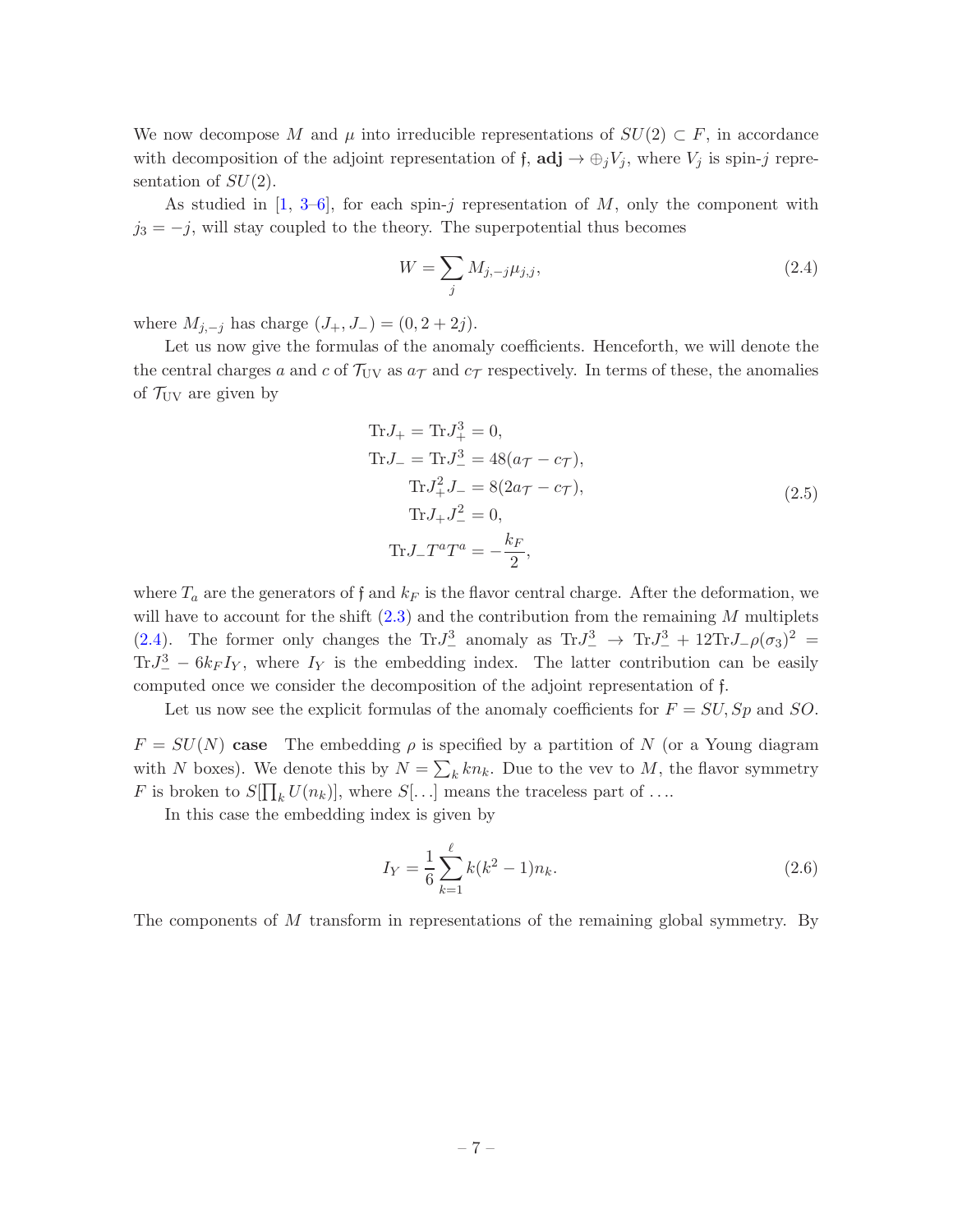adding these contributions one gets the anomalies of the deformed theory:

Tr
$$
J_{+}
$$
 = Tr $J_{+}^{3}$  =  $-\sum_{k=1}^{\ell} kn_{k}^{2} - 2\sum_{k,  
\nTr $J_{-}$  =  $48(a_{\mathcal{T}} - c_{\mathcal{T}}) + N^{2} - 1$ ,  
\nTr $J_{-}^{3}$  =  $48(a_{\mathcal{T}} - c_{\mathcal{T}}) - 6k_{\mathcal{F}}I_{Y} + \sum_{k=1}^{\ell} k^{2}(2k^{2} - 1)n_{k}^{2} + 2\sum_{k,  
\nTr $J_{+}^{2}J_{-}$  =  $8(2a_{\mathcal{T}} - c_{\mathcal{T}}) + N^{2} - 1$ ,  
\nTr $J_{+}J_{-}^{2}$  =  $-\sum_{k=1}^{\ell} \frac{k(4k^{2} - 1)}{3}n_{k}^{2} - 2\sum_{k, (2.7)$$$ 

where we have used the identity  $N^2 = \sum_{k=1}^{\ell} k^2 n_k^2 + 2 \sum_{k \lt l} k l n_k n_l$ .

 $F = SO(N)$  case In the case of the global symmetry being  $SO(N)$ , the embeddings  $\rho$  are in one-to-one correspondence with those partitions of  $2N$ , for which the even parts occur with even multiplicity<sup>[2](#page-8-0)</sup>. A generic partition specifying an embedding is therefore given by

$$
N = \sum_{k_e} k_e n_{k_e} + \sum_{k_o} k_o n_{k_o}, \forall k_e, n_{k_e} = \text{even}.
$$
 (2.8)

The corresponding vev for M breaks the  $SO(N)$  symmetry down to  $\prod_{k_o} SO(n_{k_o}) \times \prod_{k_e} Sp(\frac{n_{k_e}}{2}).$ The embedding index is given by [\[48](#page-44-10)]

<span id="page-8-1"></span>
$$
I_Y = \frac{1}{12} \sum_{k_e} k_e (k_e^2 - 1) n_{k_e} + \frac{1}{12} \sum_{k_o} k_o (k_o^2 - 1) n_{k_o} , \qquad (2.9)
$$

where we have normalized the  $SO(N)$  generators to be such that the quadratic index,  $\text{Tr} T^a T^b$ , of the fundamental representation is 1.

Upon decomposing M into representations of  $SU(2) \times \prod_{k_o} SO(n_{k_o}) \times \prod_{k_e} Sp(\frac{n_{k_e}}{2})$  and keeping only the  $j_3 = -j$  component for each spin-j representation of M, the anomalies of

<span id="page-8-0"></span> $2<sup>2</sup>$ As mentioned in [\[44\]](#page-44-11), when N is even, an exception to this rule comes from partitions which consists of only even parts, each appearing with even multiplicity. Such partitions are called "very even" and correspond to two distinct embeddings, which are exchanged under the action of the  $Z_2$  outer-automorphism of  $SO(N)|_{N=even}$ . This distinction between the two embeddings associated to "very even" partitions was important in [\[45](#page-44-12)[–47](#page-44-13)], but seems to be inconsequential for the deformations studied here. We will therefore treat the two embeddings corresponding to any given "very even" partition, to be equivalent.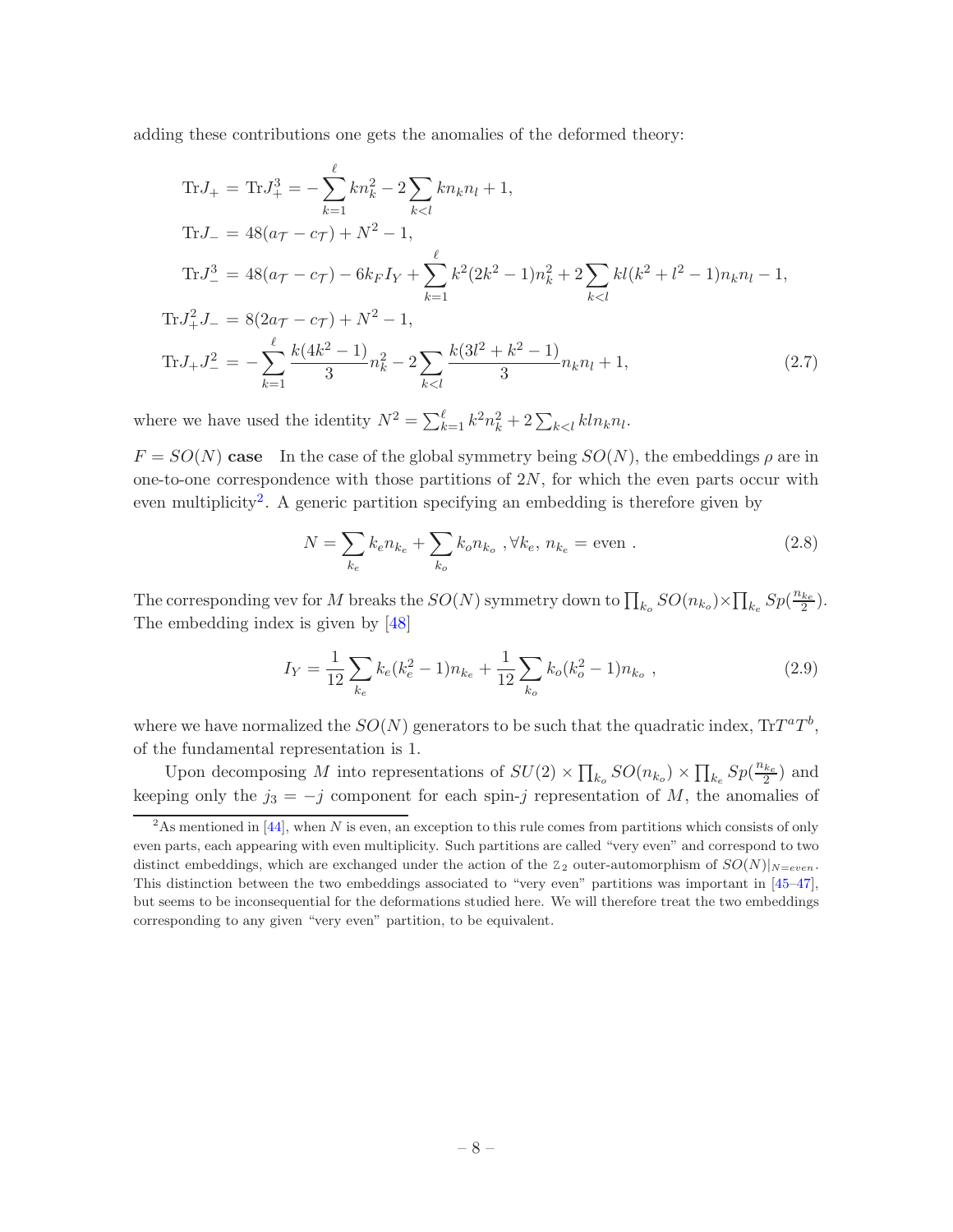the deformed theory are given by

$$
\text{Tr}J_{+} = \text{Tr}J_{+}^{3} = -\frac{1}{2} \sum_{k_{e}} k_{e} n_{ke}^{2} - \frac{1}{2} \sum_{k_{o}} (k_{o} n_{ko} - 1) n_{ko}
$$
\n
$$
- \sum_{k_{e} < l_{e}} k_{e} n_{ke} n_{le} - \sum_{k_{o} < l_{o}} k_{o} n_{ko} n_{lo} - \sum_{k_{e}, k_{o}} \min(k_{e}, k_{o}) n_{ke} n_{ko} ,
$$
\n
$$
\text{Tr}J_{-} = 48(a\tau - c\tau) + \frac{1}{2} N(N - 1),
$$
\n
$$
\text{Tr}J_{-}^{3} = 48(a\tau - c\tau) - 6k_{F} I_{Y} + \frac{1}{2} \sum_{k_{o}} k_{o} n_{ko} (2k_{o}^{3} n_{ko} - 4k_{o}^{2} - k_{o} n_{ko} + 3)
$$
\n
$$
+ \frac{1}{2} \sum_{k_{e}} k_{e} n_{ke} (2k_{e}^{3} n_{ke} - 4k_{e}^{2} - k_{e} n_{ke} + 3) + \sum_{k_{e} < l_{e}} k_{e} l_{e} (k_{e}^{2} + l_{e}^{2} - 1) n_{ke} n_{le}
$$
\n
$$
+ \sum_{k_{o} < l_{o}} k_{o} l_{o} (k_{o}^{2} + l_{o}^{2} - 1) n_{ko} n_{lo} + \sum_{k_{o}, k_{e}} k_{o} k_{e} (k_{o}^{2} + k_{e}^{2} - 1) n_{ko} n_{ke} ,
$$
\n
$$
\text{Tr}J_{+}^{2} J_{-} = 8(2a\tau - c\tau) + \frac{1}{2} N(N - 1),
$$
\n
$$
\text{Tr}J_{+}J_{-}^{2} = -\frac{1}{6} \sum_{k_{o}} n_{ko} (4k_{o}^{3} n_{ko} - 6k_{o}^{2} - k_{o} n_{ko} + 3) - \frac{1}{6} \sum_{k_{e}} k_{e} n_{ke} (4k_{e}^{2} n_{ke} - 6k_{e} - n_{ke}) - \frac{1}{3} \sum_{k_{e} < l_{e}} k_{e} (3l
$$

 $F = Sp(N)$  case When the flavor symmetry is given by the rank-N symplectic group,  $Sp(N)$ , the embeddings  $\rho$  are in one-to-one correspondence with those partitions of 2N for which the odd parts occur with even multiplicity  $[44]$ . Let us write this as

$$
2N = \sum_{k_e} k_e n_{k_e} + \sum_{k_o} k_o n_{k_o}, \forall k_o, n_{k_o} = \text{even} ,
$$
 (2.11)

where  $k_e$  and  $k_o$  denote even and odd parts of the partition respectively. The corresponding vev for  $M$  breaks the flavor symmetry down to  $\prod_{k_e} SO(n_{k_e}) \times \prod_{k_o} Sp(\frac{1}{2}$  $\frac{1}{2}n_{k_o}$ ). The embedding index is given by the same formula  $(2.9)$ , where the  $Sp(N)$  generators are normalized to be such that the quadratic index,  $\text{Tr} T^a T^b$ , of the fundamental representation is 1.

We can now decompose M into representations of  $SU(2) \times \prod_{k_e} SO(n_{k_e}) \times \prod_{k_o} Sp(\frac{1}{2})$  $\frac{1}{2}n_{k_o}),$ where  $SU(2)$  corresponds to the embedding,  $\rho$ . Recall from  $(2.4)$ , for each spin-j representation of M, only the components with  $j_3 = -j$  will survive in the IR. Once the contribution of these components are taken into account, the anomalies of the deformed theory are given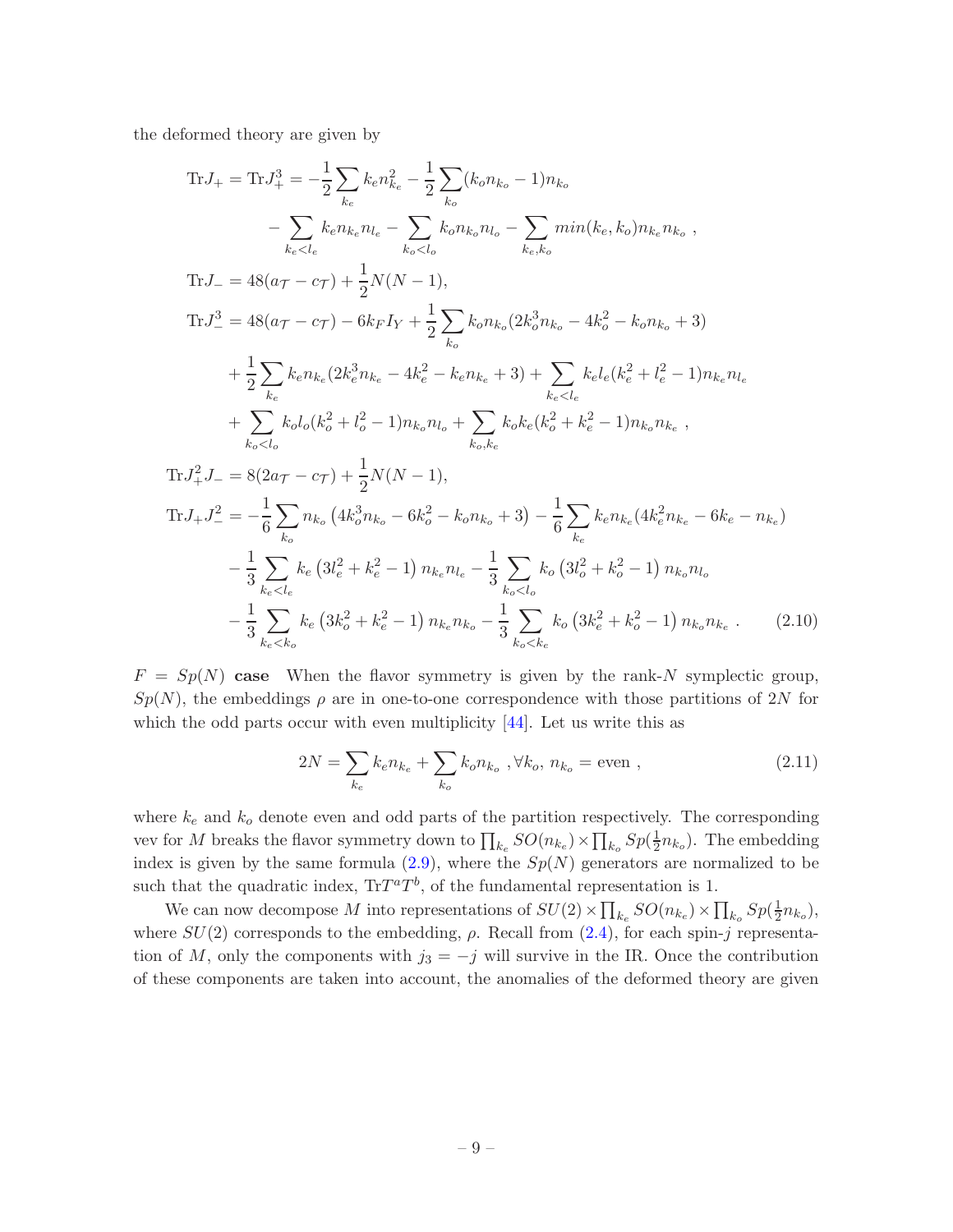by

Tr
$$
J_{+} = Tr J_{+}^{3} = -\frac{1}{2} \sum_{k_{e}} k_{e} n_{k_{e}}^{2} - \frac{1}{2} \sum_{k_{o}} (k_{o} n_{k_{o}} + 1) n_{k_{o}}
$$
  
\t $- \sum_{k_{e} < l_{e}} k_{e} n_{k_{e}} n_{l_{e}} - \sum_{k_{o} < l_{o}} k_{o} n_{k_{o}} n_{l_{o}} - \sum_{k_{e} < l_{o}} min(k_{e}, k_{o}) n_{k_{e}} n_{k_{o}},$   
\nTr $J_{-} = 48(a_{\tau} - c_{\tau}) + 2N^{2} + N,$   
\nTr $J_{-}^{3} = 48(a_{\tau} - c_{\tau}) - 6k_{F} I_{Y} + \frac{1}{2} \sum_{k_{o}} k_{o} n_{k_{o}} (2k_{o}^{3} n_{k_{o}} + 4k_{o}^{2} - k_{o} n_{k_{o}} - 3)$   
\t $+ \frac{1}{2} \sum_{k_{e}} k_{e} n_{k_{e}} (2k_{e}^{3} n_{k_{e}} + 4k_{e}^{2} - k_{e} n_{k_{e}} - 3) + \sum_{k_{e} < l_{e}} k_{e} l_{e} (k_{e}^{2} + l_{e}^{2} - 1) n_{k_{e}} n_{l_{e}}$   
\t $+ \sum_{k_{o} < l_{o}} k_{o} l_{o} (k_{o}^{2} + l_{o}^{2} - 1) n_{k_{o}} n_{l_{o}} + \sum_{k_{o}, k_{e}} k_{o} k_{e} (k_{o}^{2} + k_{e}^{2} - 1) n_{k_{o}} n_{k_{e}},$   
\nTr $J_{+}^{2} J_{-} = 8(2a_{\tau} - c_{\tau}) + 2N^{2} + N,$   
\nTr $J_{+} J_{-}^{2} = -\frac{1}{6} \sum_{k_{o}} n_{k_{o}} (4k_{o}^{3} n_{k_{o}} + 6k_{o}^{2} - k_{o} n_{k_{o}} - 3) - \frac{1}{6} \sum_{k_{e}} k_{e} n_{k_{e}} (4k_{e}^{2} n_{k_{e}} + 6k_{e} - n_{k_{e}})$   
\t $- \frac{1$ 

a-maximization and the IR SCFT With the anomaly coefficients derived above, we can obtain the IR R-symmetry by maximizing [\[9\]](#page-42-5) the trial central charge  $a(\epsilon)$  computed from

<span id="page-10-1"></span>
$$
R_{\rm IR}(\epsilon) = \frac{1+\epsilon}{2}J_+ + \frac{1-\epsilon}{2}J_-\,. \tag{2.13}
$$

It is important to check that the scalar chiral operators have R-charge greater than (or equal to) 2/3, otherwise unitarity is violated. Therefore, we need to know, as the input data, the operator spectrum of  $\mathcal{T}_{UV}$ , in addition to the central charges  $a_{\mathcal{T}}$ ,  $c_{\mathcal{T}}$  and  $k_F$ . If we find an operator violating the unitarity bound, we interpret it as being free field along the RG flow and decoupled. Thus at the level of the computation of the central charge we subtract its contribution from the trial central charge and redo a-maximization, as was explained in [\[10](#page-42-6)]. In our examples we will often see this phenomenon, and the IR theory will be the product of a non-trivial SCFT and a decoupled sector of free fields.

# <span id="page-10-0"></span>3 Deformation of conformal SQCD with gauge group  $G$

We now apply the generic procedure described in the previous section to the case when  $\mathcal{T}_{rmUV}$ is an  $\mathcal{N}=2$  conformal SQCD with gauge group SU, Sp and SO. A busy reader can skip to tables [3,](#page-11-1) [5](#page-18-0) and [7,](#page-23-0) where the results of the embeddings leading to an IR SCFT with rational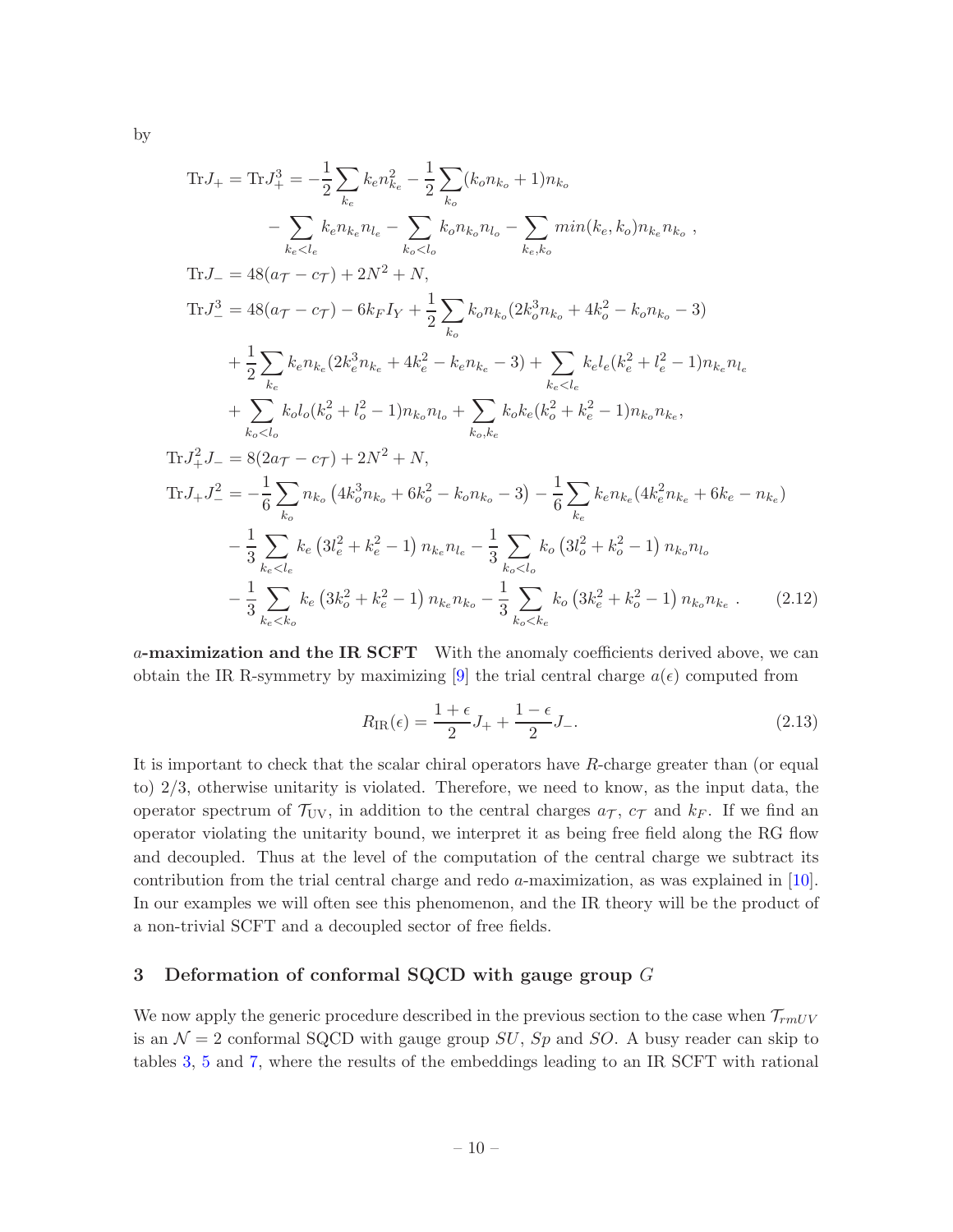<span id="page-11-1"></span>

| Partition        | $G_F$                | adjoint                                                            | embedding index | IR $\mathcal{N}=2$ |
|------------------|----------------------|--------------------------------------------------------------------|-----------------|--------------------|
| [7, 1]           | Ø                    | $V_1 \oplus 2V_3 \oplus V_5$                                       | 28              | Yes; $H_0$ theory  |
| [5, 3]           | Ø                    | $3V_1 \oplus V_2 \oplus 2V_3$                                      | 12              |                    |
| $[5, 1^3]$       | $\mathfrak{su}(2)$   | $3V_0 \oplus V_1 \oplus 3V_2 \oplus V_3$                           | 10              | Yes; $H_1$ theory  |
| $[4, 4]^{I, II}$ | $\mathfrak{su}(2)$   | $3V_0 \oplus V_1 \oplus 3V_2 \oplus V_3$                           | 10              | Yes; $H_1$ theory  |
| $[3^2, 1^2]$     | $\mathfrak{u}(1)^2$  | $2V_0 \oplus 7V_1 \oplus V_2$                                      | $\overline{4}$  | Yes; $H_2$ theory  |
| $[3, 2^2, 1]$    | $\mathfrak{su}(2)$   | $3V_0 \oplus 4V_{\frac{1}{2}} \oplus 3V_1 \oplus 2V_{\frac{3}{2}}$ | 3               | N <sub>o</sub>     |
| $[2^4]^{I,II}$   | $\mathfrak{sp}(2)$   | $10V_0 \oplus 6V_1$                                                | $\overline{2}$  | N <sub>o</sub>     |
| $[3, 1^5]$       | $\mathfrak{sp}(2)$   | $10V_0 \oplus 6V_1$                                                | $\overline{2}$  | N <sub>o</sub>     |
| $[2^2, 1^4]$     | $\mathfrak{su}(2)^3$ | $9V_0 \oplus 8V_{\frac{1}{2}} \oplus V_1$                          | 1               | N <sub>o</sub>     |
| $[1^8]$          | $\mathfrak{so}(8)$   | $28V_0$                                                            | $\Omega$        | Yes; $D_4$ theory  |

**Table 3:** Classification of the nilpotent vev of  $\mathfrak{so}(8)$ . We also list commuting subalgebra  $G_F$  under the embedding of  $\mathfrak{su}(2)$  and the decomposition of the adjoint representation, along with the embedding index. The last Column denotes the supersymmetry enhancement in the IR. The case with the partition  $[1^8]$  simply means no vev, thus the IR theory is the original  $\mathcal{N}=2$  theory plus the free decoupled sector.

central charges are listed. All the other embeddings give  $\mathcal{N} = 1$  theories with irrational central charges.

# <span id="page-11-0"></span>3.1  $G = SU(2) \simeq Sp(1)$ ,  $F = SO(8)$

We start the study of the  $\mathcal{N} = 1$  deformation from the case where  $\mathcal{T}_{UV}$  is the  $D_4$  theory, namely the  $\mathcal{N} = 2$  SCFT realized by  $SU(2)$  theory with four fundamental hypermultiplets whose flavor symmetry is  $SO(8)$ . We couple the chiral multiplet M with the  $SO(8)$  moment map operator  $\mu$  via the superpotential coupling [\(2.1\)](#page-6-3). We then give M a nilpotent vev corresponding to the embedding  $\mathfrak{su}(2) \to \mathfrak{so}(8)$ .

Let us first review the classification of the embedding. They are classified by a partition of 8, where even entries appear even number of times. In addition, when the partition is very even, that is, all entries are even numbers, there are two nilpotent orbits. In table [3,](#page-11-1) we tabulate some relevant data for our analysis.

Let us discuss the RG flow given by each nilpotent vev.

**Principal embedding [7, 1]** The first line in the table corresponds to the principal embedding where the  $SO(8)$  flavor group is broken completely. This case was already studied in [\[1,](#page-42-0) [8](#page-42-4)], and the IR theory was found to be the "minimal" (and nontrivial)  $\mathcal{N} = 2$  SCFT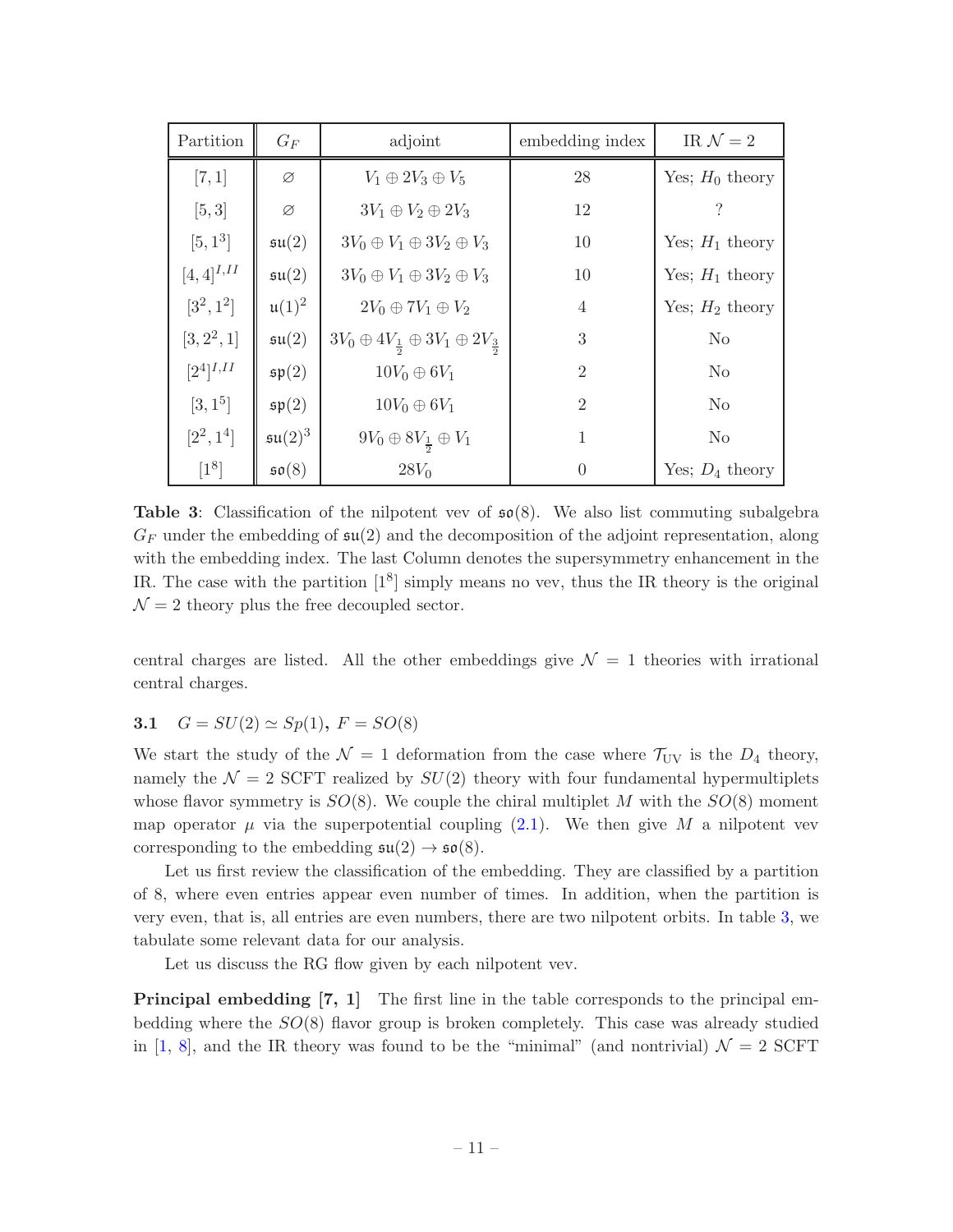discovered by Argyres and Douglas [\[11](#page-43-0)]. We here briefly review the RG flow in this case, then move on to the other embeddings.

As in table [3,](#page-11-1) the adjoint representation of  $SO(8)$  decomposes, under the principal embedding, as

$$
28 \to V_1 \oplus V_3 \oplus V_5 \oplus V_3 . \tag{3.1}
$$

Upon giving the vev to M, we are left with  $M_{j,-j}$  with  $j = 1, 3, 5, 3$  with charges  $(J_+, J_-) =$  $(0, 4), (0, 8), (0, 12), (0, 8).$  The anomaly coefficients after the deformation are given by  $\text{Tr}J_+$  $TrJ_{+}^{3} = -4$ ,  $TrJ_{-} = 18$ ,  $TrJ_{-}^{3} = 1362$ ,  $TrJ_{+}^{2}J_{-} = 34$  and  $TrJ_{+}J_{-}^{2} = -228$ , from which we get the trial a-function as  $a(\epsilon) = -\frac{3}{32} (807\epsilon^3 - 1746\epsilon^2 + 1231\epsilon - 284)$ . Upon a-maximization, we get  $\epsilon = \frac{1}{807} \left(582 + \sqrt{7585}\right) \approx 0.82911$ . This makes the Coulomb branch operator (that has  $(J_+, J_-) = (0, 4)$  and  $M_{j,-j}$  with  $j = 1$  to violate the unitarity bound so that they become free along the RG flow and get decoupled.

We redo  $a$ -maximization after removing these chiral multiplets, and check the dimensions of the remaining chiral operators. This process has to be repeated until no operator hits the unitarity bound. The final result is that,  $Tr\phi^2$ ,  $M_1$ ,  $M_3$  and  $M'_3$  decouple. After removing these operators, the anomaly coefficients are Tr $J_+ = Tr J_+^3 = 0$ , Tr $J_- = -2$ , Tr $J_-^3 = 622$ , Tr $J_+^2 J_- = 14$  and Tr $J_+ J_-^2 = -112$ . This implies  $a(\epsilon) = -\frac{3}{32} (375\epsilon^3 - 810\epsilon^2 + 559\epsilon - 124)$ and  $\epsilon$  is determined to be

$$
\epsilon = \frac{13}{15} \,,\tag{3.2}
$$

which gives the central charges

$$
a = \frac{43}{120}, \quad c = \frac{11}{30} \tag{3.3}
$$

These are the values of the central charges of the Argyres-Douglas theory [\[19](#page-43-6)]. We also find that the operator  $M_{j,-j}$  with  $j=5$  has the scalling dimension  $\Delta = \frac{6}{5}$ , which is the same as the dimension of the Coulomb branch operator of the Argyres-Douglas theory. Therefore we have found an RG flow that takes the  $D_4$  theory to the Argyres-Douglas theory (with some free chiral multiplets).

[5, 3] After Higgsing, we have three  $M_{1,-1}$ , one  $M_{2,-2}$  and two  $M_{3,-3}$  operators among the components of M whose charges are  $(J_+, J_-) = (0, 4)$ ,  $(0, 6)$  and  $(0, 8)$ . There is no flavor symmetry remaining. We find that  $M_{1,-1}$  and  $M_{2,-2}$  operators (including the Coulomb branch operator having  $(J_+, J_-) = (0, 4)$  decouple along the flow. At the end of the flow, we find  $\epsilon = \frac{41}{51}$  and the two  $M_{3,-3}$  operators have the scaling dimension  $\Delta = \frac{20}{17}$  and the central charges are

$$
a = \frac{6349}{13872} , \quad c = \frac{3523}{13872} . \tag{3.4}
$$

Although the central charges are rational numbers, it does not necessarily mean that the IR interacting theory is  $\mathcal{N} = 2$  supersymmetric. We are not sure whether this theory is  $\mathcal{N} = 1$ or  $\mathcal{N}=2$ .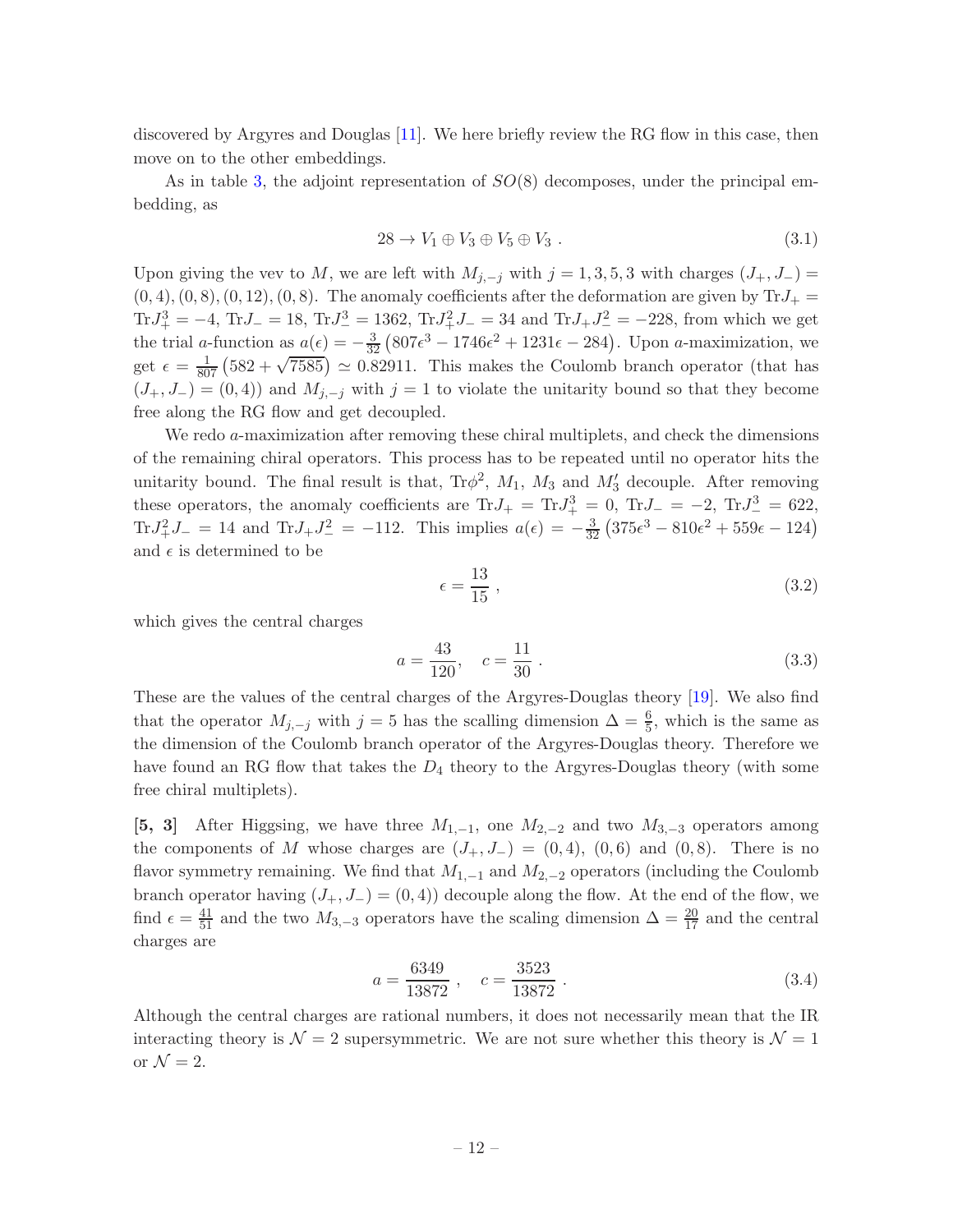$[5,1^3] = [4,4]^{\mathbf{I}} = [4,4]^{\mathbf{II}}$  We find that these different choices of nilpotent vevs give rise to the same IR theory. (They have the same decomposition of the adjoint and the same embedding index.) The flavor symmetry is  $SU(2)$ . After Higgsing, the remaining components of M are three  $M_{0,0}$ , one  $M_{1,-1}$ , three  $M_{2,-2}$  and one  $M_{3,-3}$  fields. Along the flow,  $M_{0,0}$ ,  $M_{1,-1}$  and  $M_{2,-2}$  operators (and the Tr $\phi^2$ ) decouple. At the end of the flow, we obtain  $\epsilon = \frac{7}{9}$  $rac{7}{9}$  and the  $M_{3,-3}$  operator has the scaling dimension  $\Delta = \frac{4}{3}$ . The central charges are

$$
a = \frac{11}{24} , \quad c = \frac{1}{2} . \tag{3.5}
$$

These are exactly the same values as those of the  $H_1$  (=( $A_1$ ,  $A_3$ )) theory [\[49](#page-44-14)], which is the maximal conformal point of the  $\mathcal{N} = 2 SU(2)$  theory with two flavors [\[12\]](#page-43-1). This flow realizes the  $\mathcal{N} = 1$  Lagrangian description of the  $H_1$  theory.

[3<sup>2</sup>, 1<sup>2</sup>] After Higgsing, we have two  $M_{0,0}$ , seven  $M_{1,-1}$  and one  $M_{2,-2}$  components of M remaining. At this point, we have  $U(1)^2$  flavor symmetry (in addition to the  $U(1)_{\mathcal{F}}$ ). Along the flow,  $M_{0,0}$ ,  $M_{1,-1}$  and Tr $\phi^2$  get decoupled. At the end of the flow, we get  $\epsilon = \frac{2}{3}$  $\frac{2}{3}$  and the dimension of the  $M_{2,-2}$  operator to be  $\Delta = \frac{3}{2}$ . The central charges are

$$
a = \frac{7}{12} \ , \quad c = \frac{2}{3} \ , \tag{3.6}
$$

which are precisely the same values as those of the  $H_2 = (A_1, D_4)$  theory, which is the maximal conformal point of the  $\mathcal{N} = 2$   $SU(2)$  theory with three flavors [\[12](#page-43-1)]. Thus we propose that the flavor symmetry is also enhanced to  $SU(3)$  in the IR.

Other embeddings All the other embeddings give the irrational central charges in the IR. Therefore the theory is  $\mathcal{N} = 1$ .

<span id="page-13-0"></span>
$$
3.2 \quad G = SU(N), \ F = SU(2N)
$$

The  $\mathcal{N} = 2 SU(2)$  conformal SQCD seen in the previous subsection has two generalizations:  $SU(N)$  SQCD with 2N flavors and  $Sp(N)$  SQCD with  $4N+4$  flavors. In this subsection, we consider the former case, namely  $\mathcal{T} = SU(N)$  SQCD. To this theory we add a gauge-singlet chiral multiplet  $M$ . The superpotential of the theory is given by

<span id="page-13-1"></span>
$$
W = \text{Tr}\phi\mu + \text{Tr}M\tilde{\mu} \,, \tag{3.7}
$$

where  $\mu$  and  $\tilde{\mu}$  are the moment map operators in the current multiplets for the  $SU(N)$ gauge and  $SU(2N)$  flavor symmetry respectively. For Lagrangian theories, such as those described here, they are given by  $\mu = Q\tilde{Q} - \frac{1}{N} \text{Tr}Q\tilde{Q}$  and  $\tilde{\mu} = \tilde{Q}Q - \frac{1}{2N} \text{Tr}\tilde{Q}Q$ . These theories enjoy an  $SU(2N) \times U(1)_B$  flavor symmetry. The chiral superfield M transforms in the adjoint representation of the  $SU(2N)$  flavor symmetry. Upon giving M a nilpotent vev corresponding to various partitions of  $2N$ , we get a reduced theory whose matter content is the one described in  $[5]$ .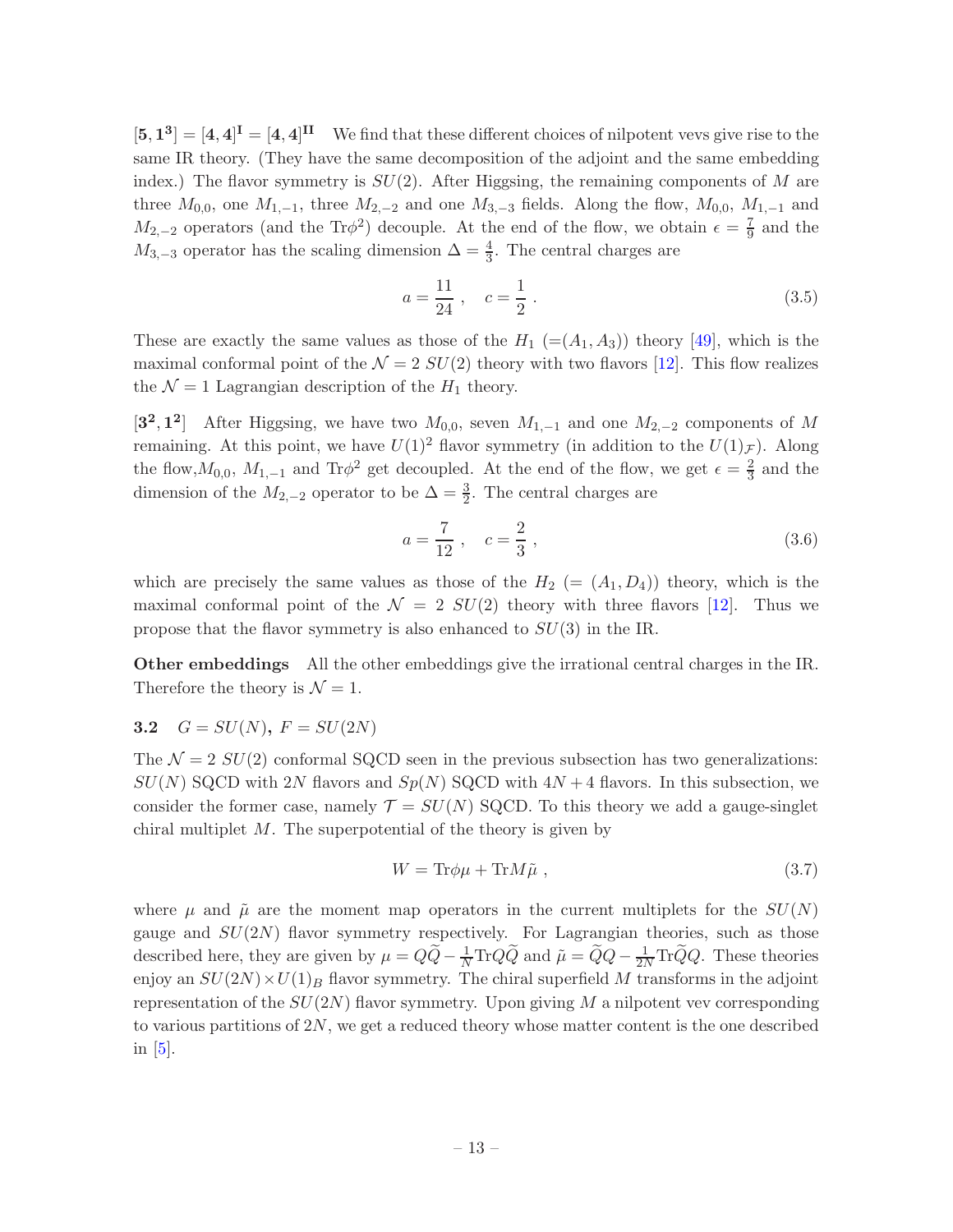<span id="page-14-0"></span>

| fields                          | SU(N)              | $U(1)_1$       | $U(1)_2$       | $J_{+}$        | $J_{-}$   |
|---------------------------------|--------------------|----------------|----------------|----------------|-----------|
| $q_1$                           | $\mathbf N$        | $\mathbf{1}$   | $2N - 1$       | $\mathbf{1}$   | $\theta$  |
| $\widetilde{q}_1$               | $\bar{\mathbf{N}}$ | $-1$           | $-(2N-1)$      | 1              | $\Omega$  |
| $q_{\rm 2}$                     | $\mathbf N$        | $\mathbf{1}$   | $-1$           | $\mathbf 1$    | $-2(N-1)$ |
| $\widetilde{q}_2$               | $\bar{\mathbf{N}}$ | $-1$           | 1              | $\mathbf{1}$   | $-2(N-1)$ |
| $\phi$                          | adj                | $\overline{0}$ | $\Omega$       | $\theta$       | 2         |
| $M_j$ $(j = 0, \ldots, 2N - 2)$ | $\mathbf 1$        | $\overline{0}$ | $\overline{0}$ | $\overline{0}$ | $2j + 2$  |
| $\widetilde{M}_{N-1}$           | 1                  | $\overline{0}$ | 2N             | $\overline{0}$ | 2N        |
| $\widetilde{M}_{N-1}'$          | 1                  | $\theta$       | $-2N$          | $\overline{0}$ | 2N        |

**Table 4:** Matter content for the "Lagrangian description" of the  $(A_1, D_{2N})$  theory.

In [\[1\]](#page-42-0), the vev corresponding to the so-called principal embedding has been studied. This embedding breaks the  $SU(2N)$  symmetry completely and is described by the trivial partition [2N]. The resulting theory in the IR is the  $(A_1, A_{2N-1})$  theory [\[23\]](#page-43-13).

In the following we consider the other embeddings, mostly the one corresponding to the partition  $[2N-1,1]$  which breaks the flavor symmetry to  $U(1)_m$  and we called as the next-tomaximal embedding. For this embedding, the adjoint representation of  $SU(2N)$  decomposes into the representations of  $U(1)_m$  (and  $SU(2)$ )

$$
\text{adj} \to \bigoplus_{j=0}^{2N-2} V_{j,0} \oplus V_{N-1,2N} \oplus V_{N-1,-2N} . \tag{3.8}
$$

Here  $V_{j,q}$  denotes a multiplet that transforms in the spin-j representation of  $SU(2)$  and has charge q with respect to  $U(1)<sub>m</sub>$ . Upon integrating out massive quarks and removing any decoupled fields, the interacting theory consists of an  $SU(N)$  gauge theory with matter fields as given in table [4,](#page-14-0) where  $U(1)_1$  and  $U(1)_2$  are identified with  $U(1)_B$  and  $U(1)_m$  respectively. The superpotential now becomes

$$
W = \text{Tr}\widetilde{q}_1 \phi q_1 + \text{Tr}\widetilde{M}_{N-1}' q_1 \widetilde{q}_2 + \text{Tr}\widetilde{M}_{N-1} \widetilde{q}_1 q_2 + \text{Tr}q_1 \widetilde{q}_1 M_0 + \text{Tr}q_2 \widetilde{q}_2 \phi^{2N-1} + \sum_{j=0}^{2N-2} \sum_{l=0}^{2N-2-j} \text{Tr}q_2 (M_0)^l M_j \widetilde{q}_2 \phi^{2N-2-j-l}
$$
(3.9)

The anomalies of the resulting theory can be easily calculated by using table [4](#page-14-0) and are given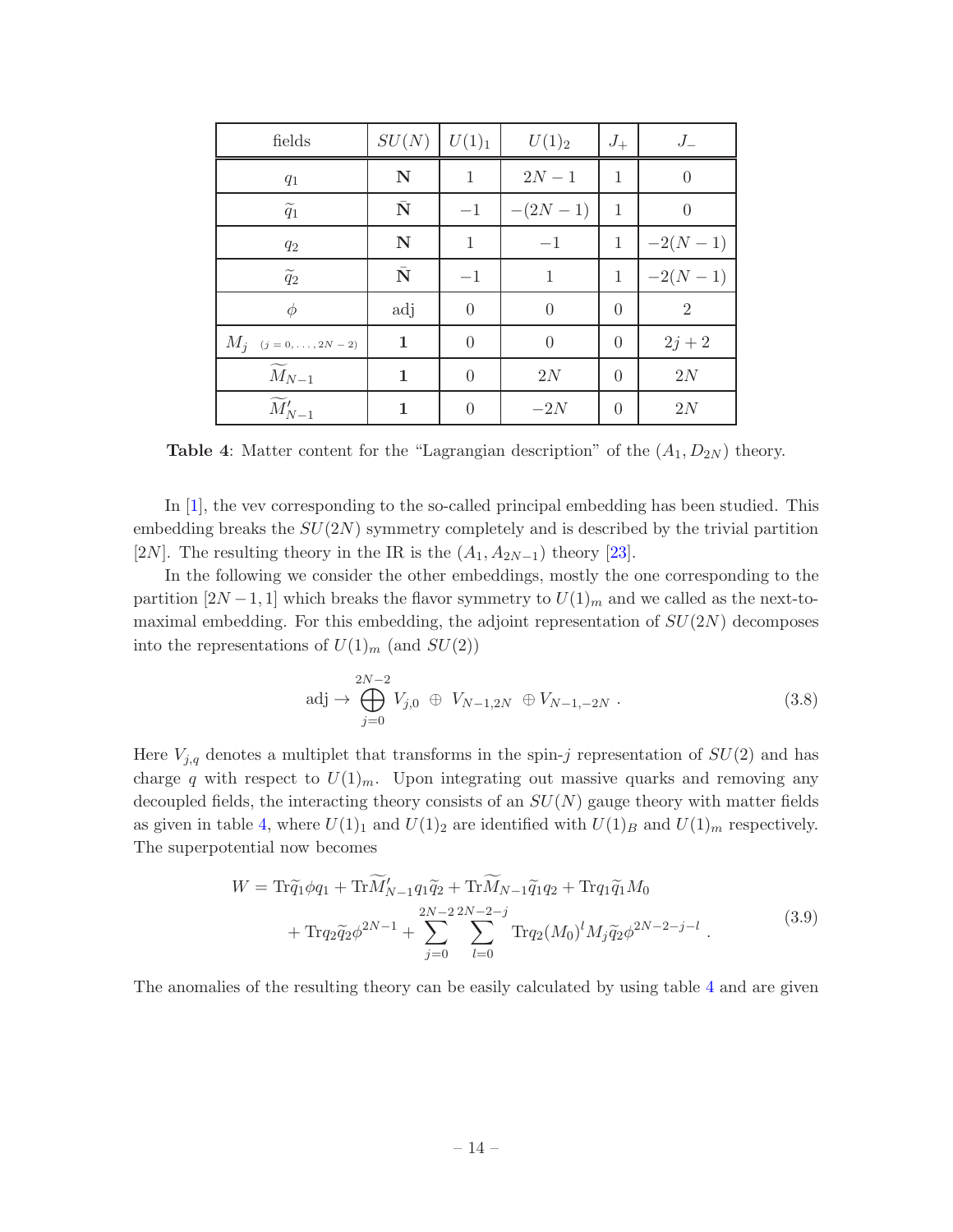by

$$
\text{Tr}J_{+} = \text{Tr}J_{+}^{3} = -(2N+1),
$$
\n
$$
\text{Tr}J_{-} = 2N^{2} - 3,
$$
\n
$$
\text{Tr}J_{-}^{3} = 16N^{4} - 24N^{3} + 10N^{2} - 3,
$$
\n
$$
\text{Tr}J_{+}^{2}J_{-} = 6N^{2} - 3,
$$
\n
$$
\text{Tr}J_{+}J_{-}^{2} = -\frac{32N^{3}}{3} + 8N^{2} + \frac{2N}{3} - 1.
$$
\n(3.10)

The central charges  $a(\epsilon)$  and  $c(\epsilon)$  are therefore given by

$$
a(\epsilon) = \left(-\frac{9N^4}{16} - \frac{9N^3}{32} - \frac{9N^2}{64} + \frac{9}{32}\right)\epsilon^3 + \left(\frac{27N^4}{16} - \frac{45N^3}{32} - \frac{27N^2}{64} - \frac{9N}{32}\right)\epsilon^2
$$
  
+ 
$$
\left(-\frac{27N^4}{16} + \frac{117N^3}{32} - \frac{75N^2}{64} - \frac{3N}{16} - \frac{3}{32}\right)\epsilon + \frac{9N^4}{16} - \frac{63N^3}{32} + \frac{111N^2}{64} + \frac{3N}{32} - \frac{3}{8},
$$
  

$$
c(\epsilon) = \left(-\frac{9N^4}{16} - \frac{9N^3}{32} - \frac{9N^2}{64} + \frac{9}{32}\right)\epsilon^3 + \left(\frac{27N^4}{16} - \frac{45N^3}{32} - \frac{27N^2}{64} - \frac{9N}{32}\right)\epsilon^2
$$
  
+ 
$$
\left(-\frac{27N^4}{16} + \frac{117N^3}{32} - \frac{71N^2}{64} - \frac{N}{8} - \frac{5}{32}\right)\epsilon + \frac{9N^4}{16} - \frac{63N^3}{32} + \frac{107N^2}{64} + \frac{5N}{32} - \frac{1}{4}.
$$

Upon a-maximization, we find that  $\epsilon$  is given by

<span id="page-15-0"></span>
$$
\epsilon = \frac{12N^4 - 10N^3 - 3N^2 - 2N + 2\sqrt{12N^6 + 6N^5 + 20N^4 - 38N^3 + 13N^2 + 2N + 1}}{3(4N^4 + 2N^3 + N^2 - 2)}.\tag{3.12}
$$

Using [\(3.12\)](#page-15-0) to compute the exact R-charge and hence the dimensions of the various operators in chiral ring of the above theory, we find that the dimensions of the operators  $\text{Tr}\phi^k$  with  $2 \leq k \leq \lfloor \frac{3N}{4} \rfloor$  and  $M_j$  with  $0 \leq j \leq \lfloor \frac{3N}{4} - 1 \rfloor$  are less than 1 and decouple. After removing these contributions, it might happen that a new set of chiral operators hit the unitarity bound and decouple. We therefore repeat the above cycle until there are no unitarity violating operators in the chiral ring. By explicitly analyzing the above theories for some low values of N (such as  $N = 2, \ldots, 5$ ), we find that the end result is that the operators given by Tr $\phi^k$ ,  $2 \leq k \leq N$ , and  $M_j$ ,  $0 \leq j \leq N-1$ , along with  $M_{N-1}$  and  $M'_{N-1}$  decouple from the theory. After removing these operators from the theory, the corrected  $a$ -function of the interacting theory therefore becomes

<span id="page-15-1"></span>
$$
a(\epsilon) = \left(\frac{9N^3}{16} - \frac{27N^4}{64}\right)\epsilon^3 + \left(\frac{81N^4}{64} - \frac{27N^3}{8} + \frac{27N^2}{16}\right)\epsilon^2 + \left(-\frac{81N^4}{64} + \frac{81N^3}{16} - \frac{81N^2}{16} + \frac{3N}{2}\right)\epsilon + \frac{27N^4}{64} - \frac{9N^3}{4} + \frac{27N^2}{8} - \frac{3N}{2}.
$$
 (3.13)

Similarly, the corrected  $c$ -function is given by

<span id="page-15-2"></span>
$$
c(\epsilon) = \left(\frac{9N^3}{16} - \frac{27N^4}{64}\right)\epsilon^3 + \left(\frac{81N^4}{64} - \frac{27N^3}{8} + \frac{27N^2}{16}\right)\epsilon^2 + \left(-\frac{81N^4}{64} + \frac{81N^3}{16} - \frac{81N^2}{16} + \frac{11N}{8}\right)\epsilon + \frac{27N^4}{64} - \frac{9N^3}{4} + \frac{27N^2}{8} - \frac{11N}{8}.\tag{3.14}
$$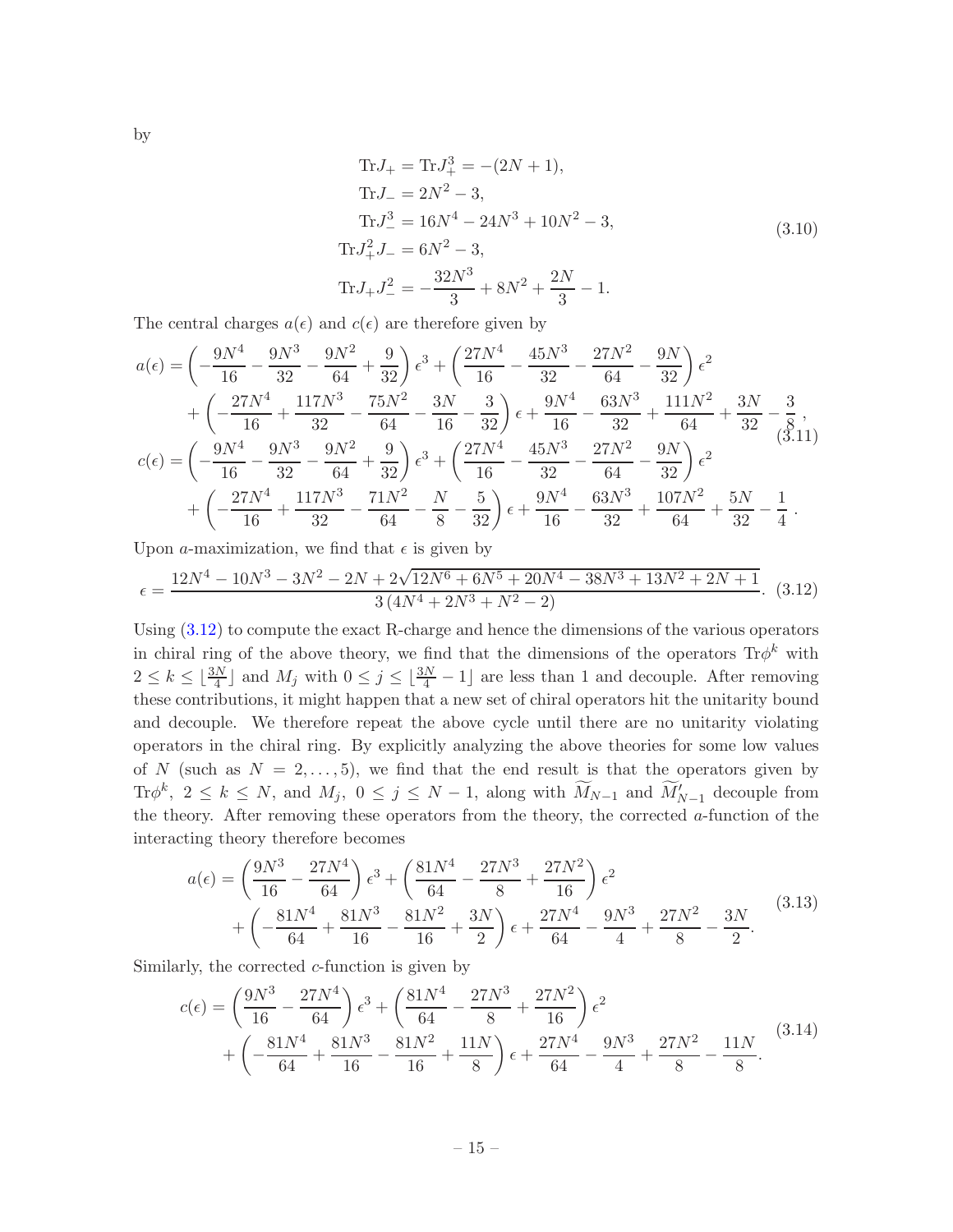Upon maximizing  $a(\epsilon)$  of  $(3.13)$ , we find

<span id="page-16-1"></span>
$$
\epsilon = \frac{3N - 2}{3N} \tag{3.15}
$$

By substituting this in  $(3.13)$  and  $(3.14)$ , we find that the central charges of the interacting theory are given by

$$
a = \frac{6N - 5}{12}, \quad c = \frac{3N - 2}{6}.
$$
\n(3.16)

These are exactly what we expect from the central charges of the Argyres-Douglas theories of type  $(A_1, D_{2N})$ . This suggests that the Lagrangian described here flows to the  $(A_1, D_{2N})$ theory in the IR.

Recall that in the set-ups considered in  $[1, 8]$  $[1, 8]$ , the Coulomb branch operators at the IR fixed point arose from the gauge singlet fields that remained coupled to the interacting theory. We find that this is the case for the present theories also. One simple way to see this is to notice that at the fixed point, the dimensions of the fields  $M_j$ ,  $N \leq j \leq 2N-2$ , are given by

$$
\Delta(M_j) = \frac{j+1}{N}.\tag{3.17}
$$

The dimensions of the Coulomb branch operators of the  $(A_1, D_{2N})$  theory are given by

$$
\Delta(\mathcal{O}_i) = 2 - \frac{i}{N}, \ i = 1, 2, \dots, N - 1 \ . \tag{3.18}
$$

We thus see that the Coulomb branch operator  $\mathcal{O}_i$  is identified with  $M_{j=2N-1-i}$ .

The  $(A_1, D_{2N})$  theory has the  $SU(2) \times U(1)$  flavor symmetry with the flavor central charge for the  $SU(2)$  symmetry being given by

<span id="page-16-0"></span>
$$
k_{SU(2)} = \frac{4(2N-1)}{2N} \t{,} \t(3.19)
$$

where we have chosen the normalization to be such that a free chiral multiplet transforming as the fundamental of an  $SU(N)$  flavor symmetry, contributes 1 to  $k_{SU(N)}$ . It must be that in the IR of theory described in this section, a linear combination of the two  $U(1)$  flavor symmetries, gets enhanced to the  $SU(2) \subset SU(2) \times U(1)$  flavor symmetry present in the  $(A_1, D_{2N})$  theory. This linear combination can be easily obtained by requiring that the corresponding central charge matches with the value given in [\(3.19\)](#page-16-0). In order to do this, we remind ourselves of the following facts: For systems with  $\mathcal{N}=2$  supersymmetry and a flavor symmetry G, the central charge  $k_G$  is related to the 't Hooft anomaly via the relation

$$
k_G \delta^{ab} = -2 \text{Tr} R_{\mathcal{N}=2} T^a T^b. \tag{3.20}
$$

The  $\mathcal{N} = 1$  R-symmetry inside  $\mathcal{N} = 2$  superconformal algebra is given by

$$
R_{\mathcal{N}=1} = \frac{1}{3}R_{\mathcal{N}=2} + \frac{4}{3}I_3. \tag{3.21}
$$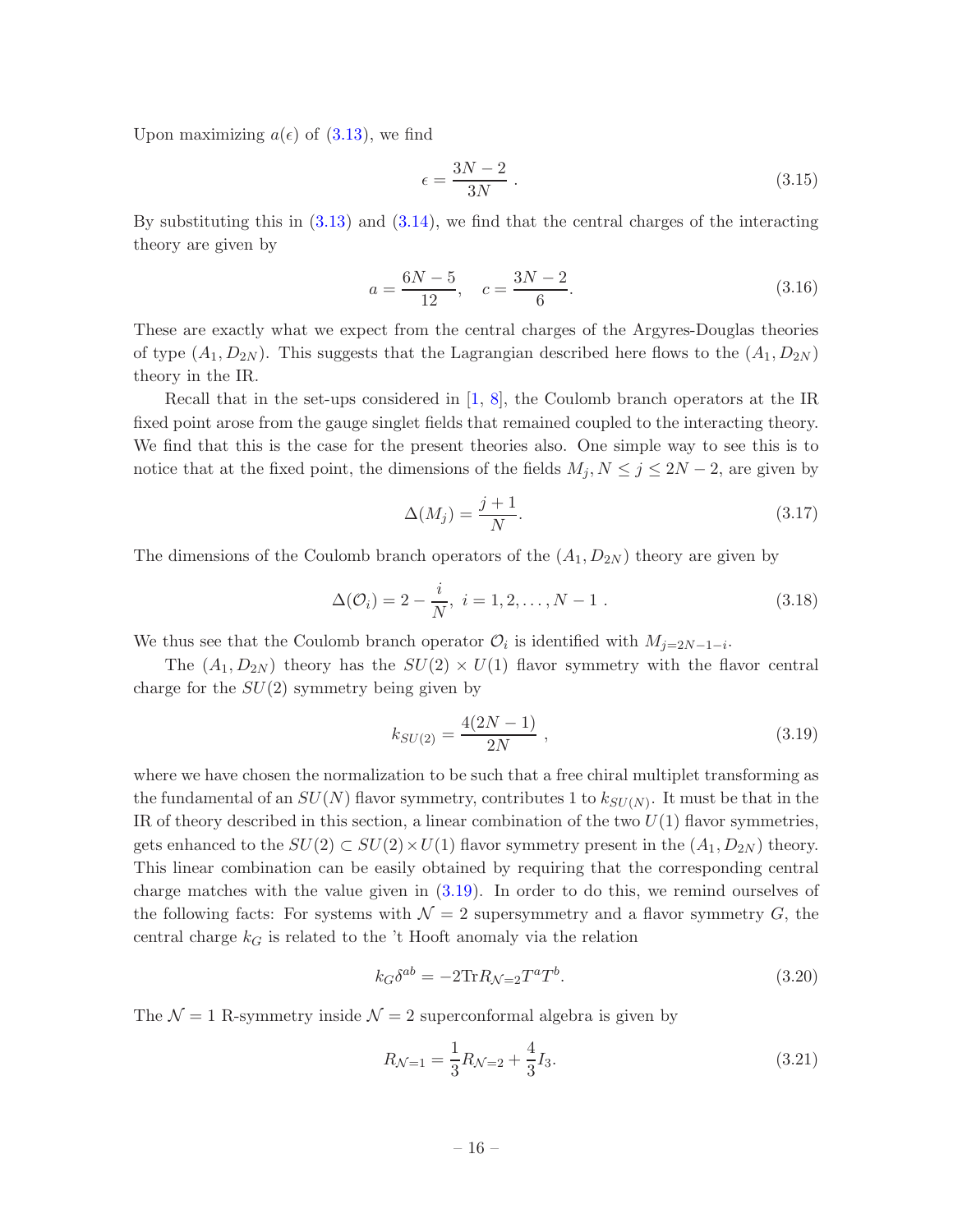It therefore follows that

<span id="page-17-1"></span>
$$
k_G \delta^{ab} = -6 \text{Tr} R_{\mathcal{N}=1} T^a T^b \tag{3.22}
$$

Now, let the linear combination we are interested in be  $\alpha_1U(1)_1 + \alpha_2U(1)_2$ , where  $\alpha_1, \alpha_2$ are constants that we have to determine. The corresponding central charge  $k(\alpha_1, \alpha_2)$  is then given by

<span id="page-17-0"></span>
$$
k(\alpha_1, \alpha_2) = -12N(-2\alpha_1^2 N + 2\alpha_2^2 N - 4\alpha_2^2 N^2) \left(\frac{1 - \epsilon}{2}\right).
$$
 (3.23)

In the above, we did not include the contribution of  $\widetilde{M}$ ,  $\widetilde{M}'$  in  $k(\alpha_1, \alpha_2)$  in accordance with the fact that, somewhere along the RG flow, they decouple from the interacting theory. Now by substituting from  $(3.15)$  in  $(3.23)$ , we get

$$
k(\alpha_1, \alpha_2) = 8N(2N\alpha_2^2 - \alpha_2^2 + \alpha_1^2) \tag{3.24}
$$

Comparing this with the central charge given in [\(3.19\)](#page-16-0), we see that there is a one-parameter space of solutions for  $\alpha_1$  and  $\alpha_2$ . Of all these, a particularly simple solution is given by

<span id="page-17-2"></span>
$$
\alpha_1 = 0 \;, \quad \alpha_2 = \frac{1}{2N} \; . \tag{3.25}
$$

Other possible nilpotent vevs for  $M$  So far we have only focussed on the next-tomaximal embedding. The corresponding RG flow was shown to bring the theory to the fixed point describing the  $(A_1, D_{2N})$  theory. At this point, it is quite natural to hope that the other nilpotent embeddings of  $SU(2N)$ , also trigger RG flows to various other AD theories. Unfortunately, this does not seem to be the case. We scanned through the set of nilpotent embedding of  $SU(2N)$  for explicit values of  $N, 2 \leq N \leq 10$ , and found that in most of the cases the central charges of the IR theory are irrational numbers. It was argued in [\[1](#page-42-0)] that the central charges of 4d  $\mathcal{N}=2$  theories must be rational. It therefore follows the nilpotent embeddings with irrational IR central charges do not experience any supersymmetry enhancement. There are sporadic cases where the IR central charges do end up being rational, however, neither were we able to find a definite pattern underlying such embeddings nor did the corresponding central charges seem to fit those of the various generalized AD theories in literature so far. We are therefore not sure if these cases genuinely lead to an IR theory with the enhanced supersymmetry. For the sake of completeness, we list the nilpotent embeddings leading to rational IR central charges in table [5.](#page-18-0)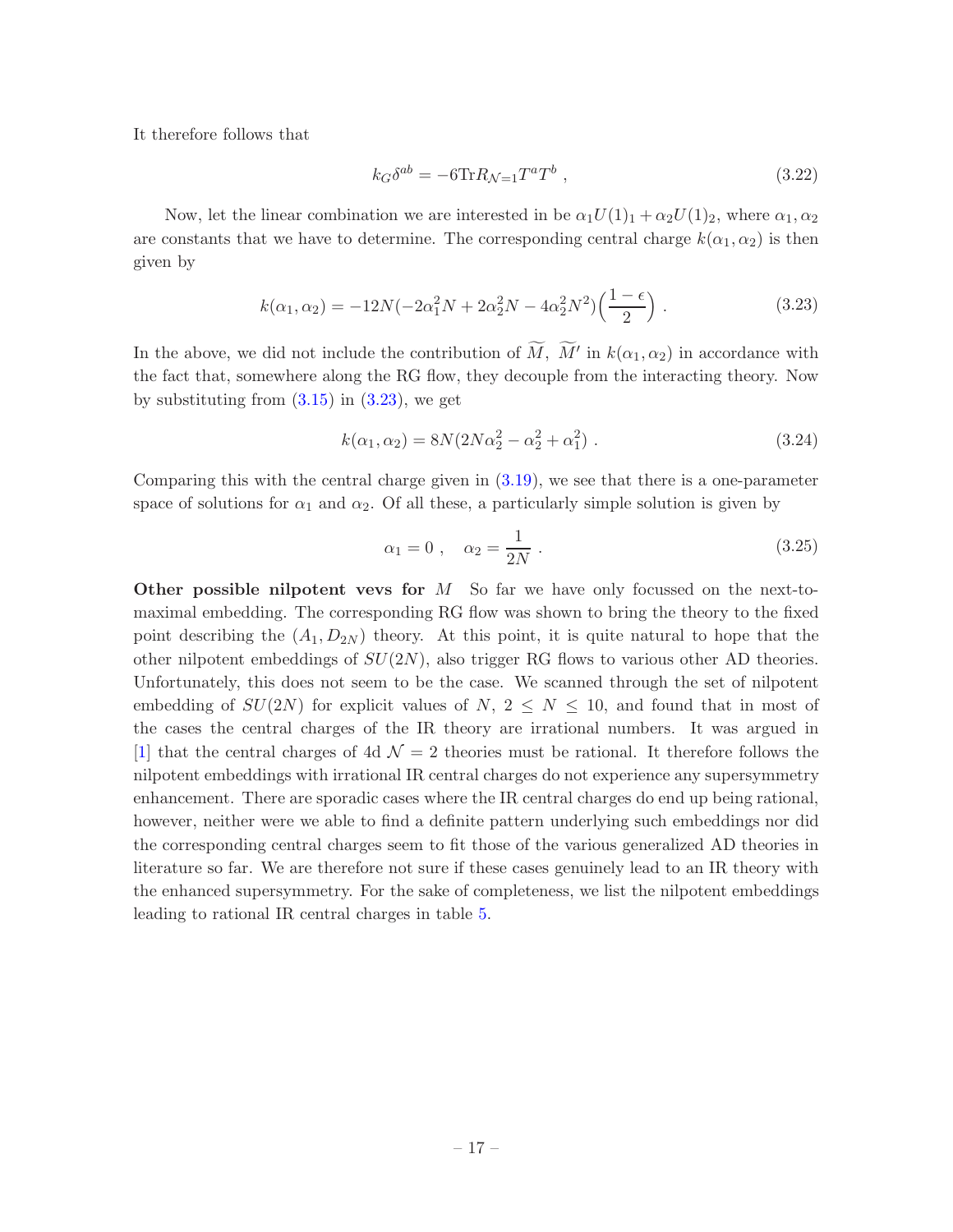<span id="page-18-0"></span>**Table 5:** Nilpotent embeddings of  $SU(2N)$  leading to rational values for a and c. The partition  $[1^{2N}]$  reduces to four-dimensional  $\mathcal{N}=2$   $SU(N)$  gauge theory with 2N hypermultiplets plus decoupled fields. The partitions  $[2N-1, 1]$  and  $[2N]$  reduce to AD theories listed in the last column of the above table.

| SU(2N) | $\rho: SU(2) \hookrightarrow SU(2N)$ | $\boldsymbol{a}$            | $\mathcal{C}$               | 4d $\mathcal{N}=2$ SUSY     |
|--------|--------------------------------------|-----------------------------|-----------------------------|-----------------------------|
|        | $\lceil 1^4 \rceil$                  | $\frac{23}{24}$             | $\frac{7}{6}$               | Yes; $N_c = 2, N_f = 4$     |
| SU(4)  | [3, 1]                               | $rac{7}{12}$                | $\frac{2}{3}$               | Yes; $(A_1, D_4)$ AD th.    |
|        | $[4]$                                | $\frac{11}{24}$             | $\frac{1}{2}$               | Yes; $(A_1, A_3)$ AD th.    |
|        | $[1^6]$                              | $\frac{29}{12}$             | $\frac{17}{6}$              | Yes; $N_c = 3, N_f = 6$     |
| SU(6)  | [5, 1]                               | $\frac{13}{12}$             | $rac{7}{6}$                 | Yes; $(A_1, D_6)$ AD th.    |
|        | [6]                                  | $\frac{11}{12}$             | $\frac{23}{24}$             | Yes; $(A_1, A_5)$ AD th.    |
|        | $[1^8]$                              | $\frac{107}{24}$            | $\frac{31}{6}$              | Yes; $N_c = 4, N_f = 8$     |
|        | $[2, 1^6]$                           | $\frac{73801}{17424}$       | $\frac{43121}{8712}$        | $\overline{\mathcal{L}}$    |
| SU(8)  | [4,4]                                | $\frac{9097}{3888}$         | $\frac{5129}{1944}$         | $\overline{\mathcal{L}}$    |
|        | [7, 1]                               | $\frac{19}{12}$             | $\frac{5}{3}$               | Yes; $(A_1, D_8)$ AD th.    |
|        | [8]                                  | $\frac{167}{120}$           | $\frac{43}{30}$             | Yes; $(A_1, A_7)$ AD th.    |
|        | $[1^{10}]$                           | $\frac{247}{24}$            | $\frac{71}{6}$              | Yes; $N_c = 5, N_f = 10$    |
|        | $[5, 1^5]$                           | $\frac{5553943}{1383123}$   | 6257387<br>1383123          | $\overline{\mathcal{L}}$    |
| SU(10) | $[5, 3, 1^2]$                        | $\frac{92540867}{24401712}$ | $\frac{52091009}{12200856}$ | $\overline{\cdot}$          |
|        | [9, 1]                               | $\frac{25}{12}$             | $\frac{13}{6}$              | Yes; $(A_1, D_{10})$ AD th. |
|        | [10]                                 | $rac{15}{8}$                | $\frac{23}{12}$             | Yes; $(A_1, A_9)$ AD th.    |
|        | $[1^{12}]$                           | $\frac{247}{24}$            | $\frac{71}{6}$              | Yes; $N_c = 6, N_f = 12$    |
| SU(12) | $[4^3]$                              | $\frac{754501}{138384}$     | $\frac{424727}{69192}$      | $\overline{\mathcal{L}}$    |
|        | [11, 1]                              | $\frac{31}{12}$             | $\frac{8}{3}$               | Yes; $(A_1, D_{12})$ AD th. |
|        | $[12]$                               | $\frac{397}{168}$           | $\frac{101}{42}$            | Yes; $(A_1, A_{11})$ AD th. |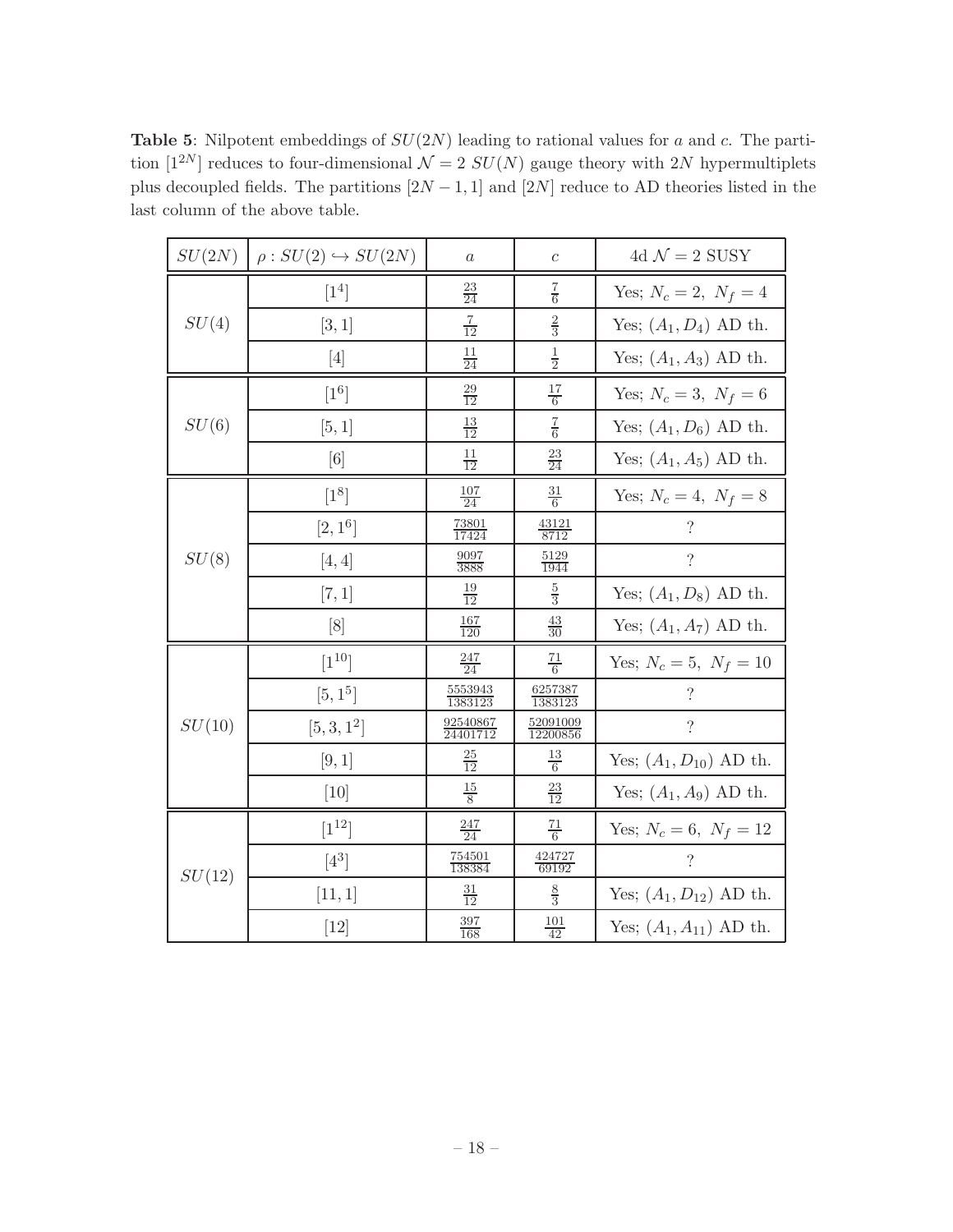|        | $SU(2N)$ $\rho : SU(2) \hookrightarrow SU(2N)$ | $\boldsymbol{a}$         | $\boldsymbol{c}$             | 4d $\mathcal{N}=2$ SUSY     |
|--------|------------------------------------------------|--------------------------|------------------------------|-----------------------------|
|        | $[1^{14}]$                                     | $\frac{169}{12}$         | $\frac{97}{6}$               | Yes; $N_c = 7$ , $N_f = 14$ |
| SU(14) | [13, 1]                                        | $\frac{37}{12}$          | $\frac{19}{6}$               | Yes; $(A_1, D_{14})$ AD th. |
|        | $[14]$                                         | $\frac{137}{48}$         | $\frac{139}{48}$             | Yes; $(A_1, A_{13})$ AD th. |
|        | $\lceil 1^{16} \rceil$                         | $\frac{443}{24}$         | $\frac{127}{6}$              | Yes; $N_c = 8, N_f = 18$    |
|        | $[2^2, 1^{12}]$                                | $\frac{630199}{35912}$   | $\frac{364579}{17956}$       | $\overline{\mathcal{L}}$    |
|        | $[4, 2^4, 1^4]$                                | $\frac{25431}{1936}$     | $\frac{14525}{968}$          | $\overline{\mathcal{L}}$    |
|        | $[4, 2^6]$                                     | $\frac{228913}{17328}$   | $\frac{134131}{8664}$        | $\overline{\mathcal{L}}$    |
| SU(16) | $[4^4]$                                        | $\frac{214899}{21904}$   | $\frac{120899}{10952}$       | $\ddot{?}$                  |
|        | $[6, 2, 1^8]$                                  | $\frac{116437}{11664}$   | $\frac{64523}{5832}$         | $\overline{\mathcal{L}}$    |
|        | $[7, 3^2, 1^3]$                                | $\frac{149}{18}$         | $\frac{82}{9}$               | $\overline{\mathcal{L}}$    |
|        | $[7, 4^2, 1]$                                  | $\frac{1127683}{142884}$ | $\frac{625739}{71442}$       | $\overline{\mathcal{L}}$    |
|        | $[12, 2^2]$                                    | $\frac{251183}{51984}$   | $\frac{136621}{25992}$       | $\overline{\mathcal{L}}$    |
|        | [15, 1]                                        | $\frac{43}{12}$          | $\frac{11}{3}$               | Yes; $(A_1, D_{16})$ AD th. |
|        | $[16]$                                         | $\frac{241}{72}$         | $\frac{61}{18}$              | Yes; $(A_1, A_{15})$ AD th. |
|        | $[1^{18}]$                                     | $\frac{281}{12}$         | $\frac{161}{6}$              | Yes; $N_c = 9$ , $N_f = 18$ |
| SU(18) | [17, 1]                                        | $\frac{49}{12}$          | $\frac{25}{6}$               | Yes; $(A_1, D_{18})$ AD th. |
|        | $[18]$                                         | $\frac{461}{120}$        | $\frac{233}{60}$             | Yes; $(A_1, A_{17})$ AD th. |
|        | $[1^{20}]$                                     | $\frac{627}{24}$         | $\frac{199}{6}$              | Yes; $N_c = 10, N_f = 20$   |
|        | $[4^5]$                                        | $\frac{207429}{13456}$   | $\frac{116663}{6728}$        | $\ddot{?}$                  |
|        | $[5^2, 1^{10}]$                                | 60991789<br>3682992      | $\frac{34227083}{1841496}$   | $\overline{\mathcal{L}}$    |
| SU(20) | $[5^2, 3^2, 1^4]$                              | 1585050209<br>101338032  | 890667263<br>50669016        | $\overline{\mathcal{L}}$    |
|        | $[6, 2^7]$                                     | 954706769<br>59889072    | <u>528458927</u><br>29944536 | $\overline{\mathcal{L}}$    |
|        | $[7, 6, 3, 2, 1^2]$                            | <u> 100877</u><br>8112   | <u>56243</u><br>4056         | $\overline{\mathcal{L}}$    |
|        | [19, 1]                                        | $\frac{55}{12}$          | $\frac{14}{3}$               | Yes; $(A_1, D_{20})$ AD th. |
|        | [20]                                           | <u> 1145</u><br>264      | <u> 289</u><br>66            | Yes; $(A_1, A_{19})$ AD th. |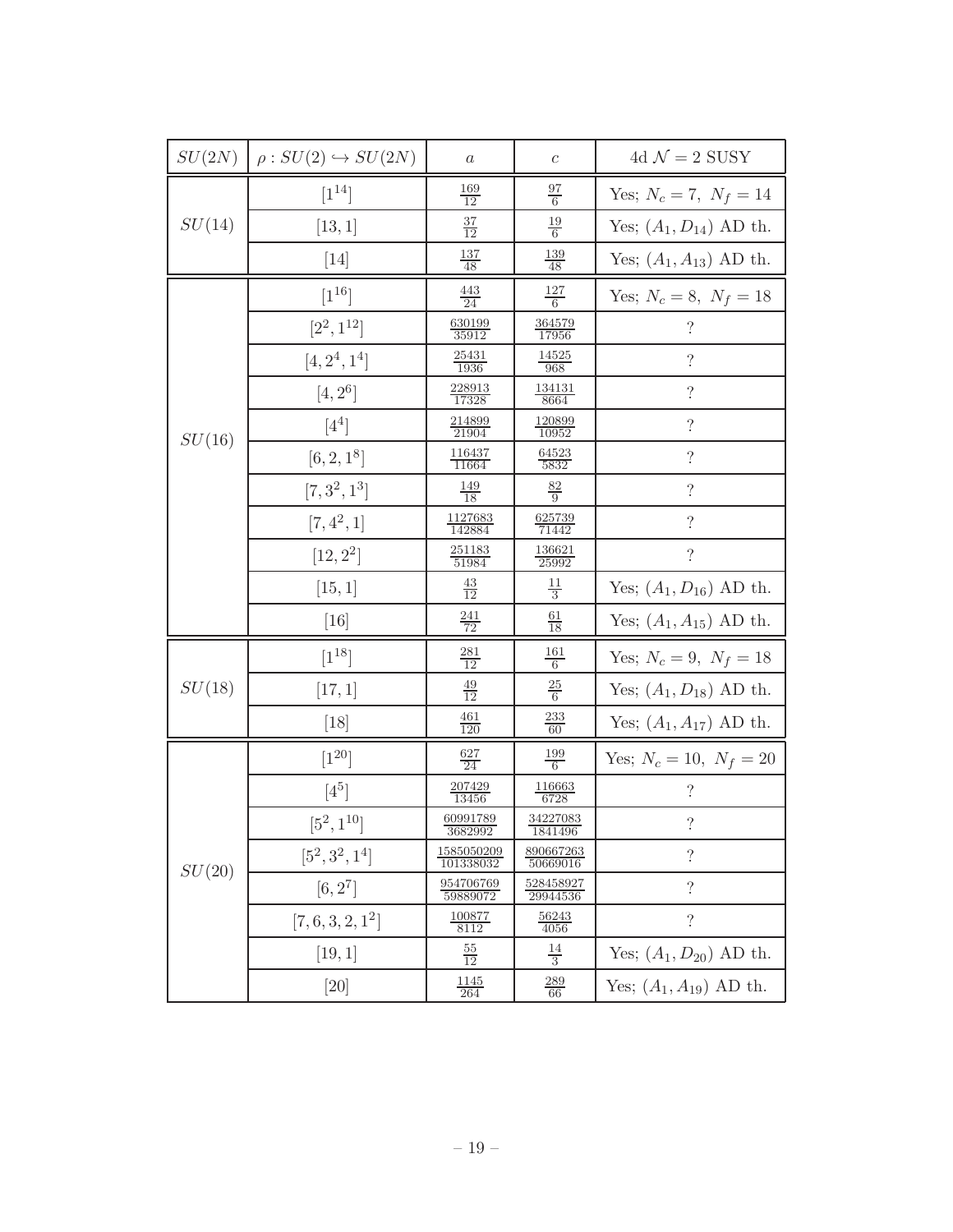<span id="page-20-1"></span>

| fields                              | Sp(N) | SO(3) | $J_{+}$        | $J_{-}$        |
|-------------------------------------|-------|-------|----------------|----------------|
| $q_1$                               | 2N    | 3     | 1              |                |
| $q_2$                               | 2N    | 1     | 1              | $-4N$          |
| Ф                                   | adj   | 1     | $\theta$       | $\overline{2}$ |
| $M_{j=2k+1}$ , $(0 \le k \le 2N-1)$ | 1     | 1     | $\overline{0}$ | $2j + 2$       |
| $M_0$                               | 1     | 3     | $\theta$       | $\overline{2}$ |
| $M_{2N}$                            |       | 3     | $\theta$       | $4N+2$         |

**Table 6:** Matter content of the "Lagrangian description" for the  $(A_1, D_{2N+1})$  theory.

# <span id="page-20-0"></span>3.3  $G = Sp(N), F = SO(4N + 4)$

In this subsection, we will describe Lagrangians that flow to the  $(A_1, D_{2N+1})$  theories. These are obtained by considering the  $\mathcal{N} = 1$  deformation taking  $\mathcal{T}_{UV}$  as  $\mathcal{N} = 2 Sp(N)$  gauge theory with  $4N + 4$  fundamental half-hypermultiplets Q whose flavor symmetry is  $F = SO(4N + 4)$ . Prior to giving any expectation value to M in the adjoint representation of  $SO(4N + 4)$ , the superpotential is in the same form as [\(3.7\)](#page-13-1), where  $\mu = QQ^t - \frac{1}{N} \text{Tr}QQ^t$  and  $\tilde{\mu} = Q^t Q$  –  $\frac{1}{4N+4}\text{Tr}Q^{t}Q$ , with appropriate insertions of the two-index antisymmetric tensor,  $\Omega$ , that is invariant under transformations by elements of the  $Sp(N)$  group. We now give a nilpotent vev to M. These are classified by  $\mathfrak{su}(2) \hookrightarrow \mathfrak{so}(4N+4)$  and are labelled by the partitions of  $4N + 4$  for which even parts occur with even multiplicity [\[44\]](#page-44-11).

In particular, here we are interested in the nilpotent vev corresponding to the partition given by  $[4N+1, 1^3]$ . This leaves an  $SO(3) \subset SO(4N+4)$  unbroken. Accordingly, the adjoint representation of  $SO(4N + 4)$  decomposes into irreps. of  $SU(2) \times SO(3)$  as

$$
\text{adj} \to \bigoplus_{k=0}^{2N-1} (V_{2k+1} \otimes \mathbf{1}) \oplus (V_{2N} \otimes \mathbf{3}) \oplus (V_0 \otimes \mathbf{3}) . \tag{3.26}
$$

At energies below the scale of the vev  $\langle M \rangle$ , the matter content of the theory is given by the fields enumerated in table [6.](#page-20-1) The corresponding low energy superpotential (up to appropriate insertions of  $Ω$ ) becomes

$$
W = \text{Tr}q_1 \phi q_1 + \text{Tr}M_{2N}q_1 q_2 + \text{Tr}M_{0}q_1 q_1 + \text{Tr}q_2 \phi^{4N+1} q_2 + \sum_{k=0}^{2N-1} \text{Tr}q_2 M_j q_2 \phi^{4N-j} \Big|_{j=2k+1}.
$$
\n(3.27)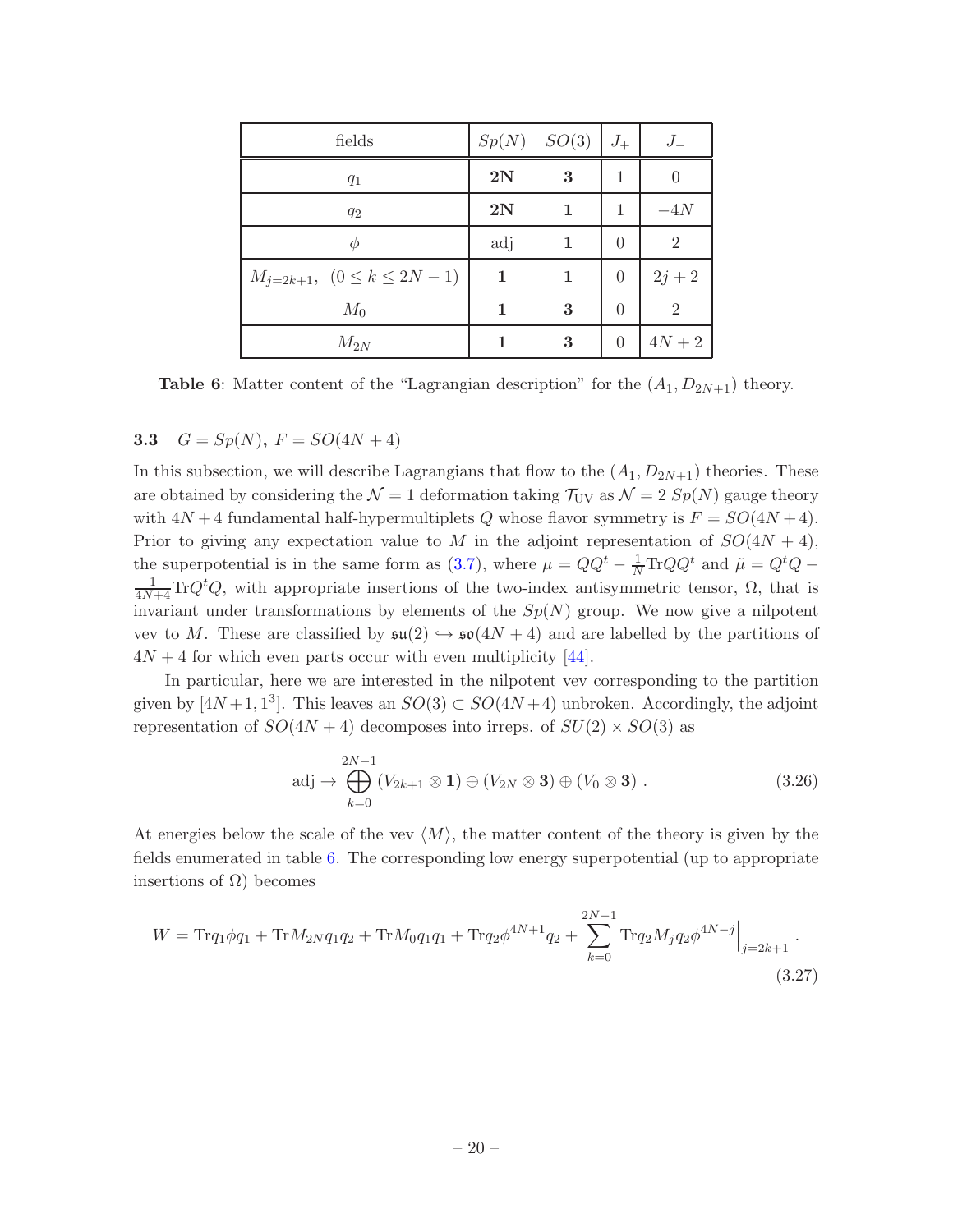The anomalies of the resulting theory are now given by

Tr
$$
J_{+}
$$
 = Tr $J_{+}^{3}$  = -(2N + 6),  
\nTr $J_{-}$  = 4N<sup>2</sup> + 8N + 6,  
\nTr $J_{-}^{3}$  = 128N<sup>4</sup> + 224N<sup>3</sup> + 116N<sup>2</sup> + 24N + 6,  
\nTr $J_{+}^{2}J_{-}$  = 12N<sup>2</sup> + 16N + 6,  
\nTr $J_{+}J_{-}^{2}$  =  $-\frac{128N^{3}}{3} - 64N^{2} - \frac{70N}{3} - 6$ . (3.28)

The central charges  $a(\epsilon)$  and  $c(\epsilon)$  are found to be

$$
a(\epsilon) = \left(-\frac{9N^4}{2} - \frac{99N^3}{8} - \frac{387N^2}{32} - \frac{81N}{16} - \frac{27}{16}\right)\epsilon^3 + \left(\frac{27N^4}{2} + \frac{225N^3}{8} + \frac{567N^2}{32} + \frac{99N}{32}\right)\epsilon^2
$$

$$
-\left(\frac{27N^4}{2} + \frac{153N^3}{8} + \frac{129N^2}{32} - \frac{15N}{8} - \frac{9}{16}\right)\epsilon + \frac{9N^4}{2} + \frac{27N^3}{8} - \frac{51N^2}{32} - \frac{9N}{32},
$$

$$
c(\epsilon) = \left(-\frac{9N^4}{2} - \frac{99N^3}{8} - \frac{387N^2}{32} - \frac{81N}{16} - \frac{27}{16}\right)\epsilon^3 + \left(\frac{27N^4}{2} + \frac{225N^3}{8} + \frac{567N^2}{32} + \frac{99N}{32}\right)\epsilon^2
$$

$$
-\left(\frac{27N^4}{2} + \frac{153N^3}{8} + \frac{125N^2}{32} - \frac{35N}{16} - \frac{15}{16}\right)\epsilon + \frac{9N^4}{2} + \frac{27N^3}{8} - \frac{55N^2}{32} - \frac{15N}{32}.\tag{3.29}
$$

We now fix  $\epsilon$  to be the value that maximizes  $a(\epsilon)$ . This is given by

$$
\epsilon = \frac{48N^4 + 100N^3 + 63N^2 + 11N}{48N^4 + 132N^3 + 129N^2 + 54N + 18} + \frac{\sqrt{192N^6 + 720N^5 + 760N^4 + 512N^3 + 481N^2 + 228N + 36}}{48N^4 + 132N^3 + 129N^2 + 54N + 18}.
$$
\n(3.30)

As in the previous case, with this the value of  $\epsilon$  we find that some of chiral operators violate the unitarity bound and hence must have decoupled from the interacting theory. We therefore remove them from the spectrum and redo a-maximization using the corrected central charges and repeat this cycle until there are no gauge invariant chiral operators that violate the unitarity bound. By explicitly checking for low values of N, such as  $1 \leq N \leq 5$ , we conclude that in the end, the chiral operators  $\text{Tr}\phi^{2k}$  with  $1 \leq k \leq N$  and  $M_j$  with  $j = 2k + 1$ ,  $0 \leq k \leq$  $N-1$ , along with  $M_0$  and  $M_{2N}$ , decouple from the interacting theory. The correct central charges of the interacting theory at its IR fixed point are therefore given by

<span id="page-21-0"></span>
$$
a(\epsilon) = \left(-\frac{27N^4}{8} - \frac{27N^3}{8} - \frac{27N^2}{32}\right)\epsilon^3 + \left(\frac{81N^4}{8} + \frac{27N^3}{8} - \frac{81N^2}{32} - \frac{27N}{32}\right)\epsilon^2 + \left(-\frac{81N^4}{8} + \frac{27N^3}{8} + \frac{135N^2}{32} + \frac{9N}{16}\right)\epsilon + \frac{27N^4}{8} - \frac{27N^3}{8} - \frac{27N^2}{32} + \frac{9N}{32},
$$
  

$$
c(\epsilon) = \left(-\frac{27N^4}{8} - \frac{27N^3}{8} - \frac{27N^2}{32}\right)\epsilon^3 + \left(\frac{81N^4}{8} + \frac{27N^3}{8} - \frac{81N^2}{32} - \frac{27N}{32}\right)\epsilon^2 + \left(-\frac{81N^4}{8} + \frac{27N^3}{8} + \frac{135N^2}{32} + \frac{3N}{8}\right)\epsilon + \frac{27N^4}{8} - \frac{27N^3}{8} - \frac{27N^2}{32} + \frac{15N}{32}.
$$
 (3.31)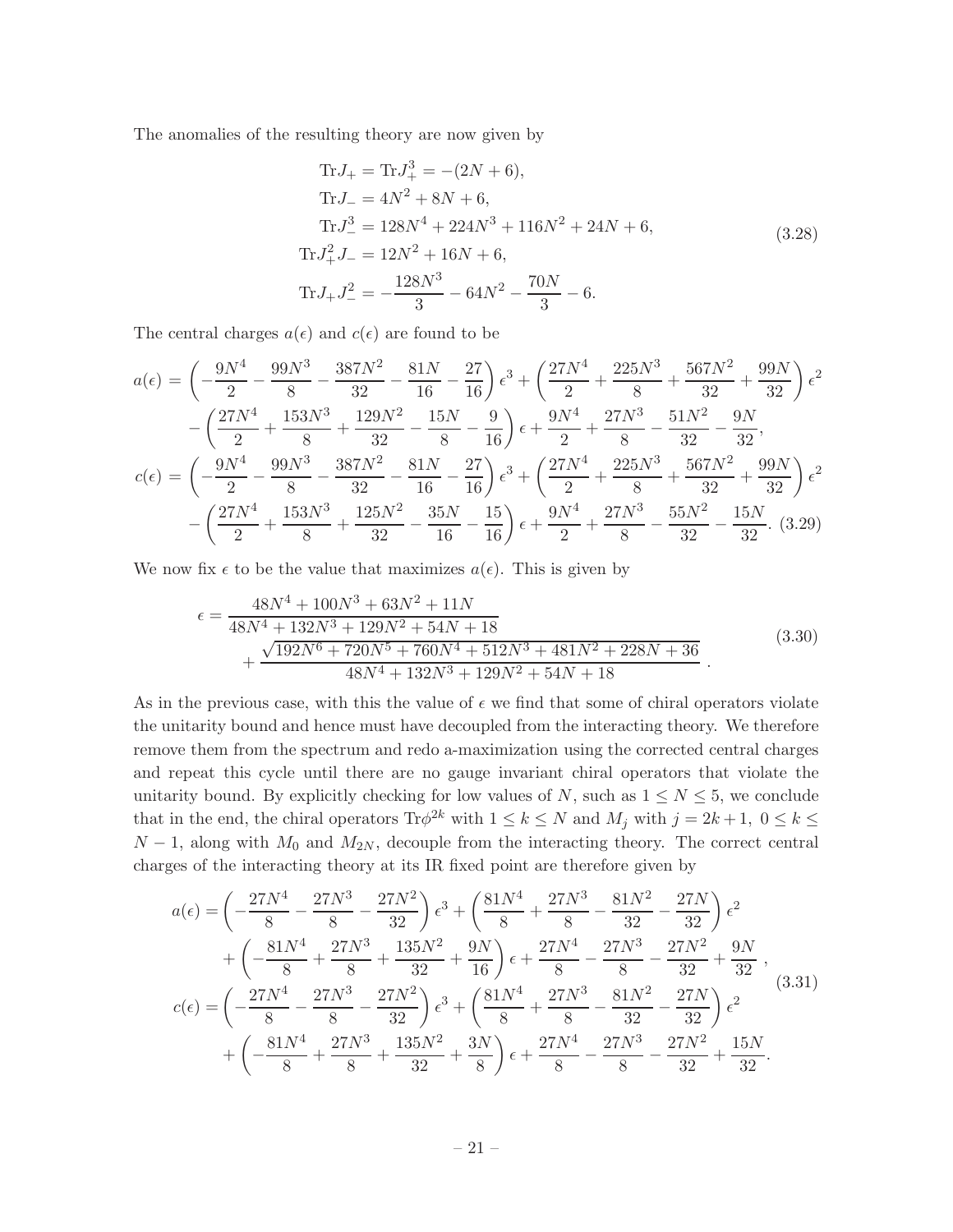Upon maximizing the central charge,  $a(\epsilon)$ , in [\(3.31\)](#page-21-0), we find that  $\epsilon$  is given by

<span id="page-22-1"></span>
$$
\epsilon = \frac{6N+1}{6N+3},\tag{3.32}
$$

from which we get the central charges

$$
a = \frac{N(8N+3)}{16N+8}, \quad c = \frac{N}{2}.
$$
\n(3.33)

These are identical to those of the  $(A_1, D_{2N+1})$  theory. We therefore conjecture that the interacting theory hereby obtained by us, is identical to the  $(A_1, D_{2N+1})$  theory. Our conjecture is also supported by the fact that the Coulomb branch operator dimensions of  $(A_1, D_{2N+1})$ are given by

<span id="page-22-0"></span>
$$
\Delta(\mathcal{O}_i) = 2 - \frac{2i}{2N+1}, \ 1 \le i \le N \ . \tag{3.34}
$$

This spectrum is beautifully reproduced from the interacting theory at the IR fixed point of the theories being considered here: the dimensions of the operators  $M_j$  with  $j = 2k + 1, N \leq$  $k \leq 2N-1$  are given by

$$
\Delta(M_j) = \frac{2k+2}{2N+1}, \quad j = 2k+1, \ N \le k \le 2N-1.
$$
\n(3.35)

Writing,  $k = 2N - i$ ,  $1 \le i \le N$ , we see the equivalence with [\(3.34\)](#page-22-0). We therefore find that the dimension of the *i*-th Coulomb branch operator,  $\mathcal{O}_i$ , in the  $(A_1, D_{2N+1})$  theory agrees with that of  $M_{j=4N-2i+1}$  in the theory considered here.

We also notice that our set-up has an  $SO(3)$  global symmetry while the  $(A_1, D_{2N+1})$ theories have an  $SU(2)$  global symmetry. The equivalence between the Lie algebra of  $SO(3)$ and  $SU(2)$  therefore lends further evidence to our conjecture. To see that indeed the  $SO(3)$ global symmetry of our theories matches with that of the  $(A_1, D_{2N+1})$  theories, we now show that their flavor central charges agree. Recall, from [\(3.22\)](#page-17-1), that the flavor central charge is given by

$$
k_{SO(3)}\delta^{ab} = -6 \text{Tr} R_{\mathcal{N}=1} T^a T^b , \qquad (3.36)
$$

where  $T^a$ ,  $T^b$  are the generators of the  $SO(3)$  global symmetry of our theory. Since  $M_0$  and  $M_{2N}$ , ultimately decouple, therefore the only fields that contribute to  $k_{SO(3)}$  are those in the multiplet  $q_1$ . By substituting  $\epsilon$  from  $(3.32)$  to compute the exact  $\mathcal{N}=1$  superconformal R-charge of the theory, we find

$$
k_{SO(3)} = \frac{8N}{2N+1},\tag{3.37}
$$

which agrees with the flavor central charge  $k_{SU(2)}$  of the  $(A_1, D_{2N+1})$  theory.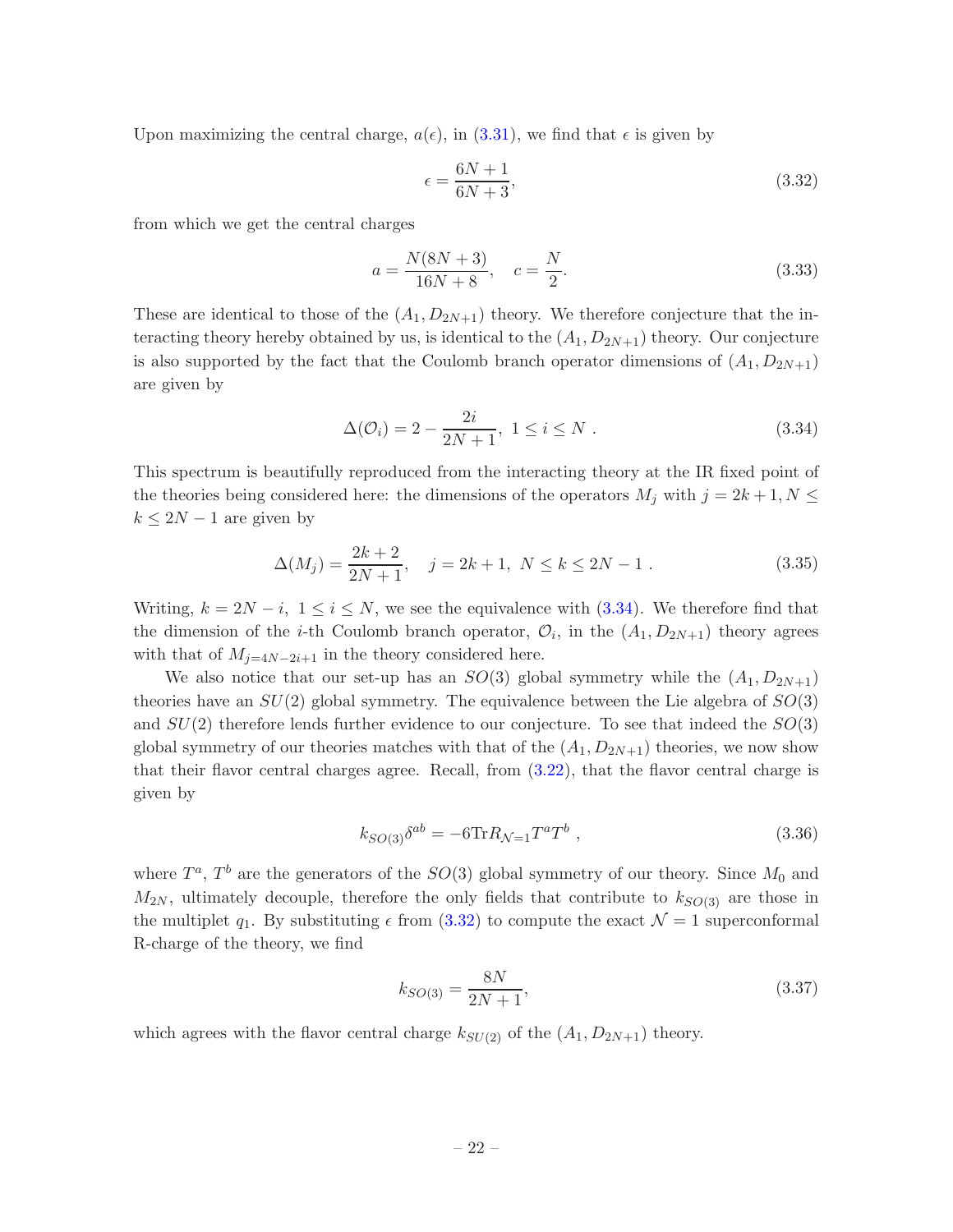Other possible nilpotent vevs for M Similar to the case of  $SU(N)$  gauge theory in the previous section, there seems to be no other nilpotent embeddings which trigger flows with the supersymmetry enhancement in the IR in the case of  $Sp(N)$  gauge theories. Once again, there are sporadic cases where the central charges  $a$  and  $c$  become rational, however they do not seem to correspond to any known  $\mathcal{N}=2$  SCFTs. For completeness, we list the corresponding partitions of  $SO(4N + 4)$  flavor symmetry in table [7.](#page-23-0)

<span id="page-23-0"></span>**Table 7:** Nilpotent embeddings of  $SO(4N + 4)$  leading to rational values for a and c. The partition  $[1^{4N+4}]$  reduces to four-dimensional  $\mathcal{N} = 2 Sp(N)$  gauge theory with  $4N + 4$  halfhypermultiplets plus decouped fields. The partitions  $[4N + 1, 1^3]$  and  $[4N + 4]$  reduce to AD theories listed in the last column of the above table. Here  $N_c$  denotes the rank of the corresponding symplectic gauge group and  $N_f$  denotes the number of half-hypermultiplets transforming in the fundamental representation of the gauge group.

| $SO(4N + 4)$ | $\rho: SU(2) \hookrightarrow SO(4N+4)$ | $\boldsymbol{a}$           | $\boldsymbol{c}$           | 4d $\mathcal{N}=2$ SUSY  |
|--------------|----------------------------------------|----------------------------|----------------------------|--------------------------|
|              | $[1^8]$                                | $\frac{23}{24}$            | $\frac{7}{6}$              | Yes; $N_c = 1, N_f = 8$  |
|              | $[3^2, 1^2]$                           | $rac{7}{12}$               | $\frac{2}{3}$              | Yes; $(A_1, D_4)$ AD th. |
| SO(8)        | $[4,4] \equiv [5,1^3]$                 | $\frac{11}{24}$            | $\frac{1}{2}$              | Yes; $(A_1, D_3)$ AD th. |
|              | [5,3]                                  | $\frac{6349}{13872}$       | $\frac{3523}{6936}$        | $\overline{\mathcal{C}}$ |
|              | [7,1]                                  | $\frac{43}{120}$           | $rac{11}{30}$              | Yes; $(A_1, A_2)$ AD th. |
|              | $[1^{12}]$                             | $\frac{37}{12}$            | $\frac{11}{3}$             | Yes; $N_c = 2, N_f = 12$ |
| SO(12)       | $[4^2, 2^2]$                           | 105027<br>59536            | <u>61145</u><br>29768      | ?                        |
|              | $[9, 1^3]$                             | $\frac{19}{20}$            | $\mathbf{1}$               | Yes; $(A_1, D_5)$ AD th. |
|              | [11, 1]                                | $\frac{67}{84}$            | $\frac{17}{21}$            | Yes; $(A_1, A_4)$ AD th. |
|              | $[1^{16}]$                             | $\frac{51}{8}$             | $rac{15}{2}$               | Yes; $N_c = 3, N_f = 16$ |
|              | $[5,1^{11}]$                           | $\frac{109031}{27744}$     | $\frac{123889}{27744}$     | $\overline{\cdot}$       |
| SO(16)       | $[5, 3^3, 1^2]$                        | $\frac{18250741}{5195568}$ | $\frac{10440877}{2597784}$ | $\overline{\cdot}$       |
|              | $[13, 1^3]$                            | $\frac{81}{56}$            | $\frac{3}{2}$              | Yes; $(A_1, D_7)$ AD th. |
|              | [15, 1]                                | $\frac{91}{72}$            | $\frac{23}{18}$            | Yes; $(A_1, A_6)$ AD th. |
|              | $[1^{20}]$                             | $\frac{65}{6}$             | $\frac{38}{3}$             | Yes; $N_c = 4, N_f = 20$ |
| SO(20)       | $[2^2, 1^{16}]$                        | $\frac{4181}{400}$         | $\frac{2463}{200}$         | $\overline{\cdot}$       |
|              | $[3^4, 2^4]$                           | $\frac{29}{4}$             | $\frac{133}{16}$           | $\gamma$                 |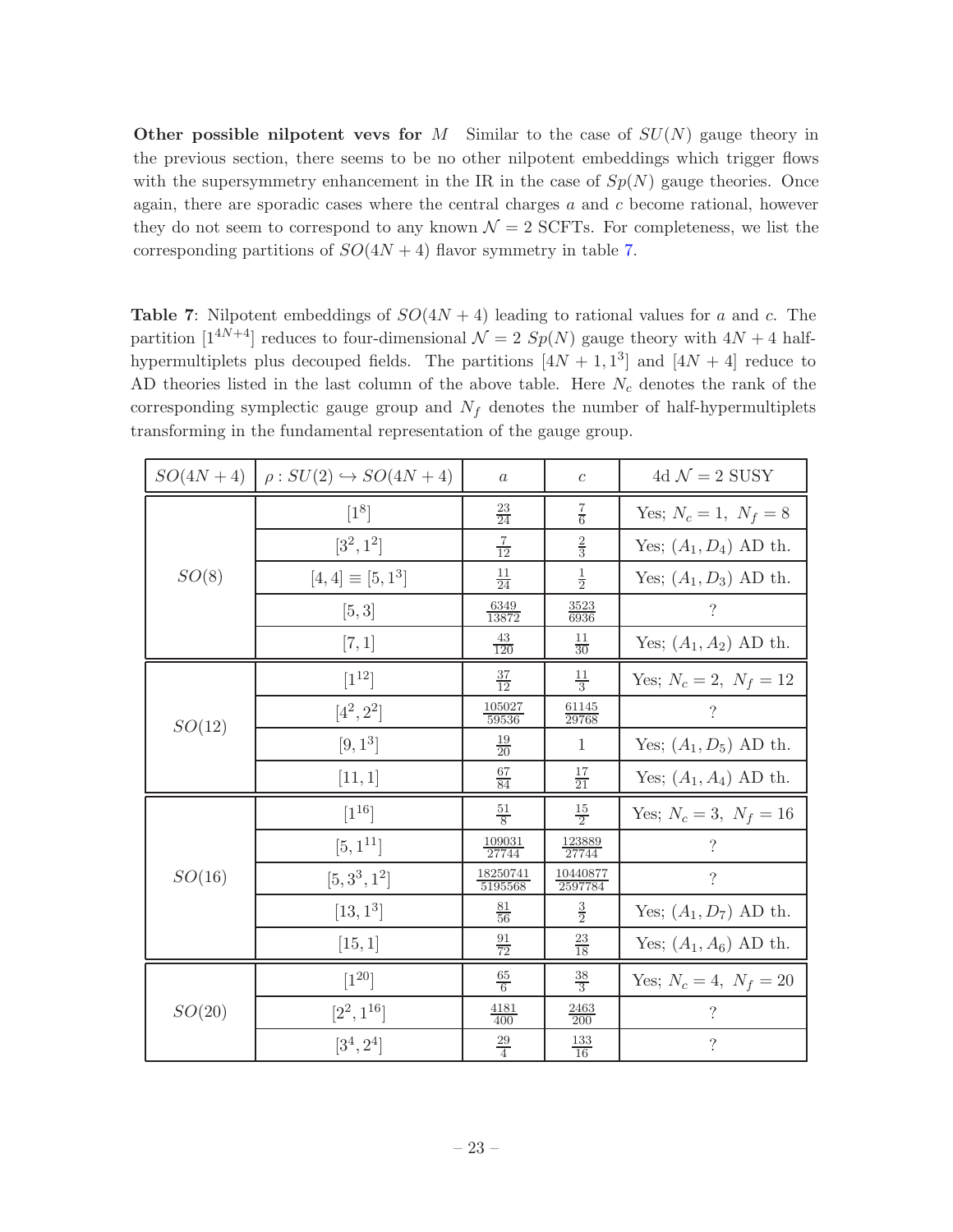|        | $SO(4N+4)$ $\rho: SU(2) \hookrightarrow SO(4N+4)$ | $\boldsymbol{a}$             | $\mathfrak c$               | 4d $\mathcal{N}=2$ SUSY     |
|--------|---------------------------------------------------|------------------------------|-----------------------------|-----------------------------|
|        | $[4^4, 2^2]$                                      | $\frac{28361329}{4702512}$   | $\frac{16338643}{2351256}$  | $\overline{\cdot}$          |
|        | $[9, 5, 3, 1^3]$                                  | $\frac{737}{192}$            | $\frac{817}{192}$           | $\overline{\mathcal{L}}$    |
|        | $[11, 1^9]$                                       | $\frac{6638927}{1976856}$    | $\frac{3700169}{988428}$    | $\overline{\cdot}$          |
|        | $[11, 2^2, 1^5]$                                  | 106413731<br>31795224        | $\frac{59339969}{15897612}$ | $\overline{\mathcal{L}}$    |
| SO(20) | $[11, 2^4, 1] \equiv [11, 3, 1^6]$                | 26650955<br>7990296          | $\frac{14869241}{3995148}$  | $\overline{\cdot}$          |
|        | $[11, 3, 2^2, 1^2]$                               | $\frac{106793099}{32127576}$ | $\frac{59613689}{16063788}$ | $\overline{\cdot}$          |
|        | $[11, 3^2, 1^3]$                                  | $\frac{1671587}{504600}$     | $\frac{233399}{63075}$      | $\overline{\cdot}$          |
|        | $[11, 3^3]$                                       | $\frac{26839019}{8157336}$   | $\frac{15005561}{4078668}$  | $\overline{\mathcal{L}}$    |
|        | $[17, 1^3]$                                       | $\frac{35}{18}$              | $\overline{2}$              | Yes; $(A_1, D_9)$ AD th.    |
|        | [19, 1]                                           | $\frac{115}{66}$             | $\frac{58}{33}$             | Yes; $(A_1, A_8)$ AD th.    |
|        |                                                   |                              |                             |                             |
|        | $[1^{24}]$                                        | $\frac{395}{24}$             | $\frac{115}{6}$             | Yes; $N_c = 5, N_f = 24$    |
|        | $[4^2, 2^6, 1^4]$                                 | $\frac{511}{48}$             | $\frac{289}{24}$            | $\overline{\mathcal{C}}$    |
|        | $[4^4, 3, 2^2, 1]$                                | $\frac{1092067}{115248}$     | $\frac{630289}{57624}$      | $\overline{\mathcal{L}}$    |
|        | $[5, 2^8, 1^3]$                                   | $\frac{83}{8}$               | $\frac{187}{16}$            | $\overline{\mathcal{L}}$    |
|        | $[5, 3^2, 2^4, 1^5]$                              | $\frac{70571}{6936}$         | $\frac{40037}{3468}$        | $\ddot{?}$                  |
| SO(24) | $[5^2, 2^4, 1^6]$                                 | $\frac{19241078}{2031987}$   | $\frac{21995659}{2031987}$  | $\overline{\cdot}$          |
|        | $[5^2, 3, 1^{11}]$                                | $\frac{5461835}{578888}$     | $\frac{3107921}{289444}$    | $\overline{\cdot}$          |
|        | $[5^2, 3^3, 1^8]$                                 | $\frac{18737545}{2036928}$   | $\frac{21328613}{20136928}$ | $\overline{\mathcal{L}}$    |
|        | [11, 7, 5, 1]                                     | $\frac{5753}{1200}$          | $\frac{3179}{600}$          | $\overline{\phantom{a}}$    |
|        | $[21, 1^3]$                                       | $\frac{215}{88}$             | $\frac{5}{2}$               | Yes; $(A_1, D_{11})$ AD th. |

# <span id="page-24-0"></span>3.4  $G = SO(N), F = Sp(N-2)$

Finally we consider the IR theories obtained by deforming  $\mathcal{N} = 2 SO(N)$  gauge theory coupled to  $2N-4$  fundamental half-hypermultiplets. The flavor symmetry in this case is given by  $Sp(N-2)$  and the deformation is given by coupling a gauge singlet field M in the adjoint representation of  $Sp(N-2)$ , to the moment map operator of  $Sp(N-2)$ , and then giving M a nilpotent vev. By Jacobson and Morozov's theorem, these are in one-to-one correspondence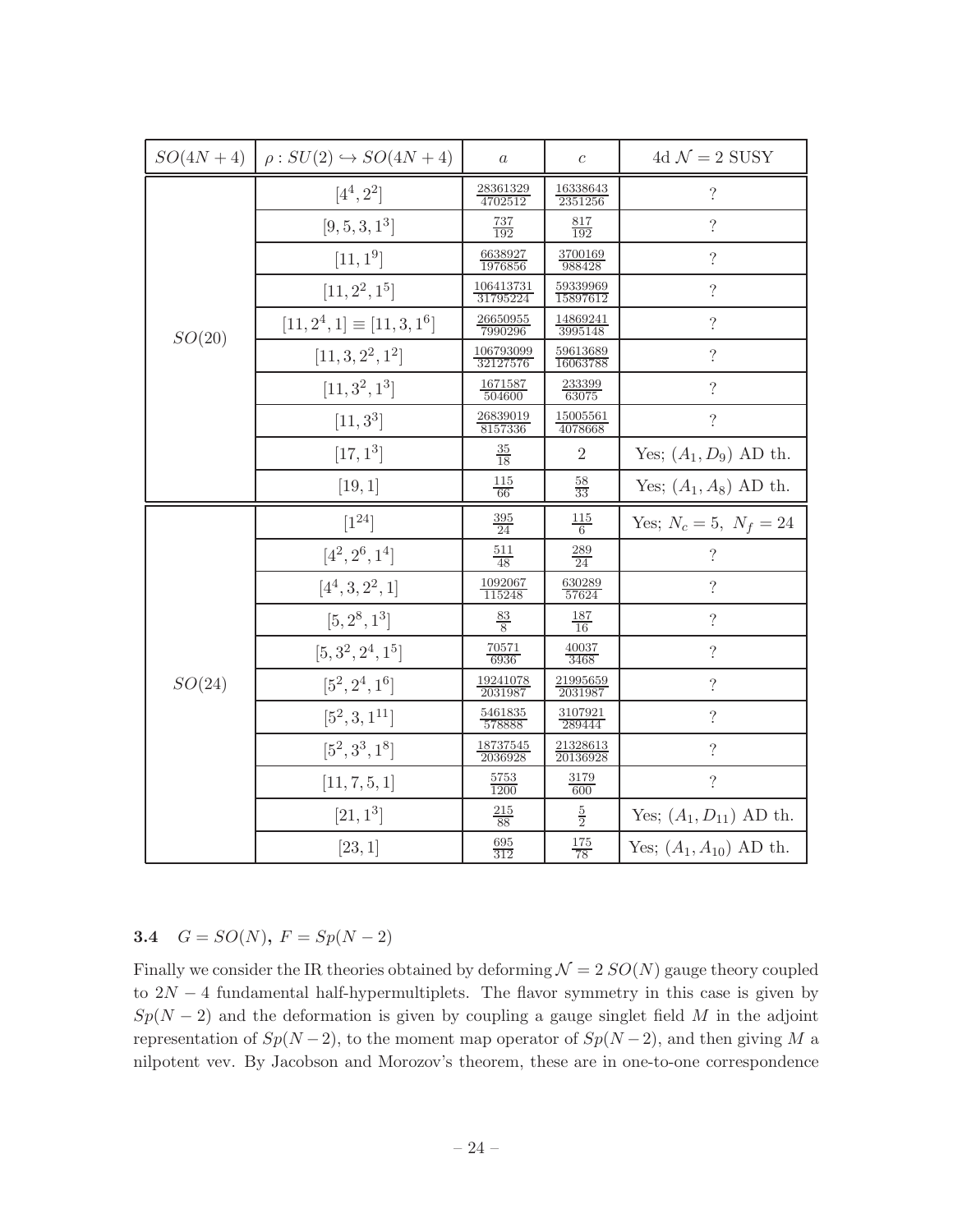with those partitions of  $2N-4$  for which the odd parts occur with even multiplicity. The anomalies of the deformed theory can be obtained from [\(2.12\)](#page-10-1). We find that for most of the nilpotent vevs of  $M$ , the central charges of the IR theories are irrational. Occasionally, it happens that there is a nilpotent vev for which the central charges become rational. These are listed in table [8.](#page-25-0) There appears to be no definite organizing principle behind the cases for which the nilpotent vev leads to rational central charges. Neither were we able to find any  $\mathcal{N}=2$  theories whose central charges would agree with those listed in table [8.](#page-25-0)

|       | $Sp(N-2)$ $\big  \rho : SU(2) \hookrightarrow Sp(N-2)$ | $\boldsymbol{a}$             | $\boldsymbol{c}$             | 4d $\mathcal{N}=2$ SUSY     |
|-------|--------------------------------------------------------|------------------------------|------------------------------|-----------------------------|
| Sp(2) | $[1^4]$                                                | $\frac{19}{12}$              | $\frac{5}{3}$                | Yes; $N_c = 4, N_f = 4$     |
|       | $[2,1^2]$                                              | $\frac{10111}{7056}$         | $\frac{5381}{3528}$          | $\cdot$                     |
| Sp(3) | $[1^6]$                                                | $\frac{65}{24}$              | $\frac{35}{12}$              | Yes; $N_c = 5, N_f = 6$     |
|       | $[4, 1^2]$                                             | $\frac{325}{192}$            | $\frac{341}{192}$            | $\overline{\cdot}$          |
| Sp(4) | $[1^8]$                                                | $\frac{33}{8}$               | $\frac{9}{2}$                | Yes; $N_c = 6, N_f = 8$     |
| Sp(5) | $[1^{10}]$                                             | $\frac{35}{6}$               | $\frac{77}{12}$              | Yes; $N_c = 7, N_f = 10$    |
|       | $[1^{12}]$                                             | $\frac{47}{6}$               | $\frac{26}{3}$               | Yes; $N_c = 8, N_f = 12$    |
| Sp(6) | $[2^2, 1^8]$                                           | $\frac{589093}{80688}$       | $\frac{329335}{40344}$       | $\ddot{?}$                  |
|       | $[4, 1^8]$                                             | $\frac{13065}{2312}$         | $\frac{7085}{1156}$          | $\overline{\cdot}$          |
|       | $[1^{14}]$                                             | $\frac{81}{8}$               | $rac{45}{4}$                 | Yes; $N_c = 9$ , $N_f = 14$ |
| Sp(7) | $[5^2, 1^4]$                                           | $\frac{59094550}{10978707}$  | $\frac{129141025}{21957414}$ | $\ddot{?}$                  |
|       | $[6, 3^2, 2]$                                          | $\frac{375975613}{72745944}$ | $\frac{406255085}{72745944}$ | $\overline{\cdot}$          |
|       | $[1^{16}]$                                             | $\frac{305}{24}$             | $\frac{85}{6}$               | Yes; $N_c = 10, N_f = 16$   |
| Sp(8) | $[4^2, 2^2, 1^4]$                                      | $\frac{389}{48}$             | $\frac{53}{6}$               | ?                           |
|       | $[5^2, 3^2]$                                           | $\frac{30593927}{4642608}$   | $\frac{16735805}{2321304}$   | $\overline{\mathcal{L}}$    |
|       | $[5^2, 4, 1^2]$                                        | $\frac{28118905}{4348848}$   | $\frac{3828919}{543606}$     | $\overline{\mathcal{L}}$    |
| Sp(9) | $[1^{18}]$                                             | $\frac{187}{12}$             | $\frac{209}{12}$             | Yes; $N_c = 11, N_f = 18$   |
|       | $Sp(N-2)$ $\big  \rho : SU(2) \hookrightarrow Sp(N-2)$ | $\boldsymbol{a}$             | $\boldsymbol{c}$             | 4d $\mathcal{N}=2$ SUSY     |

<span id="page-25-0"></span>Table 8: Nilpotent embeddings of  $Sp(N_c-2)$  (s.t.  $Sp(1) \simeq SU(2)$ ) leading to rational values for a and c. The partition  $[1^{2N_c-4}]$  reduces to four-dimensional  $\mathcal{N}=2$   $SO(N_c)$  gauge theory with  $N_f = 2N_c - 4$  half-hypermultiplets.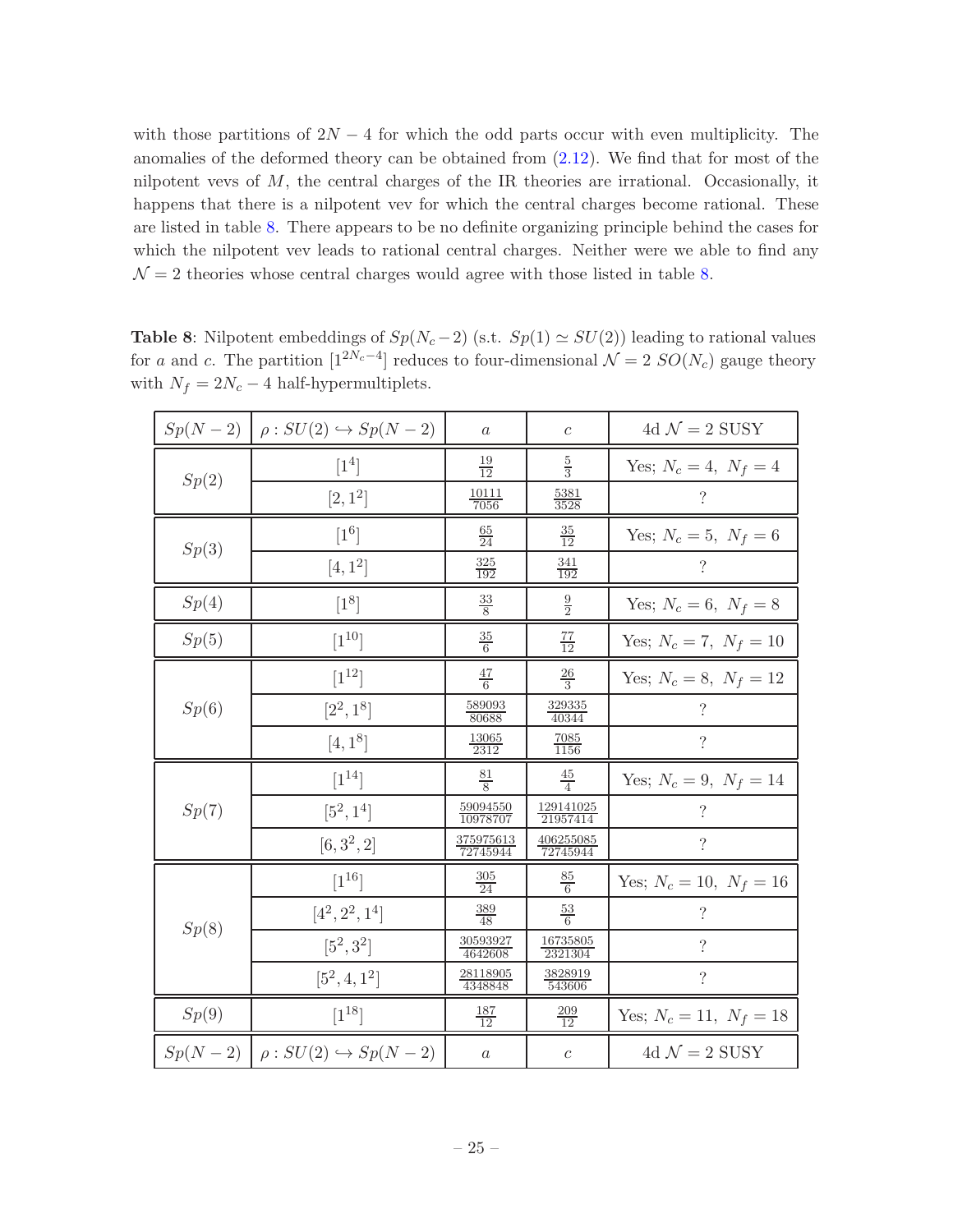|        | $[4^2, 2^5]$         | $\frac{469}{48}$    | $\frac{509}{48}$    | 9                         |
|--------|----------------------|---------------------|---------------------|---------------------------|
| Sp(9)  | $[6, 4, 2^3, 1^2]$   | 1426943<br>171363   | 12447785<br>1370904 | ?                         |
|        | $[10, 4, 2^2]$       | $\frac{2035}{384}$  | $\frac{2171}{384}$  | 9                         |
|        | $[1^{20}]$           | $\frac{75}{4}$      | 21                  | Yes; $N_c = 12, N_f = 20$ |
|        | $[2^3, 1^{14}]$      | 1236439<br>70225    | 1398884<br>70225    | ?                         |
| Sp(10) | $[4, 3^2, 2^4, 1^2]$ | 5621823<br>434312   | 1576769<br>108578   | $\Omega$                  |
|        | $[6, 4, 2, 1^8]$     | 18160313<br>1732800 | 19892353<br>1732800 | ?                         |
|        | $[6, 4^2, 1^6]$      | 11747<br>1200       | $\frac{6371}{600}$  | 9                         |

## <span id="page-26-0"></span>4 Generalized Argyres-Douglas theories and  $E_6$  SCFT

In this section, we apply our general methods to the theories without Lagrangian descriptions. We will be focusing on the theories that satisfies the Sugawara condition between the conformal and flavor central charges [\(1.3\)](#page-5-1). For the most of the examples we study, we find the  $\mathcal{N} = 2$  enhancement occurs only for the principal deformations. But we see some cases exhibiting  $\mathcal{N} = 2$  enhancements for the non-principal embeddings as well. There are also a small number of cases where we see rational (but probably  $\mathcal{N} = 1$ ) central charges, but such cases are rare.

#### <span id="page-26-1"></span>4.1  $(I_{N,k}, F)$  Argyres-Douglas theory

Let us first discuss the Argyres-Douglas type theories [\[18](#page-43-5), [21\]](#page-43-8) with  $SU(N)$  flavor symmetry, called the  $(I_{N,k}, F)$  theory. When  $(N, k)$  are coprime, there is no additional global symmetry other than  $SU(N)$ . When  $N = kn$ , this theory has additional global symmetry  $U(1)^{N-1}$ . The relevant information about this theory has been reviewed in the appendix of [\[1](#page-42-0)].

**Principal deformation** The principal deformation for this theory when  $k = Nm + 1$  has already been studied in [\[1](#page-42-0)]. Let us consider the deformations for arbitrary  $(N, k)$ . We find that for the principal deformation and all  $(N, k)$ , the deformed theory always flows to the  $(A_{N-1}, A_{N+k-1})$  theory:

$$
\mathcal{T}_{\text{IR}}\left[\left(I_{N,k}, F\right) \text{ AD theory}, [N]\right] = \left[\left(A_{N-1}, A_{N-k+1}\right) \text{ AD theory}\right]
$$
\n(4.1)

Non-principal deformations For most cases, a non-principal embedding does not lead us to an  $\mathcal{N} = 2$  fixed point in the IR. But when  $k = -N + 2$ , we find that the embedding given by the partition  $[N-1,1]$  gives rise to the  $\mathcal{N}=2$  supersymmetry in the IR. This is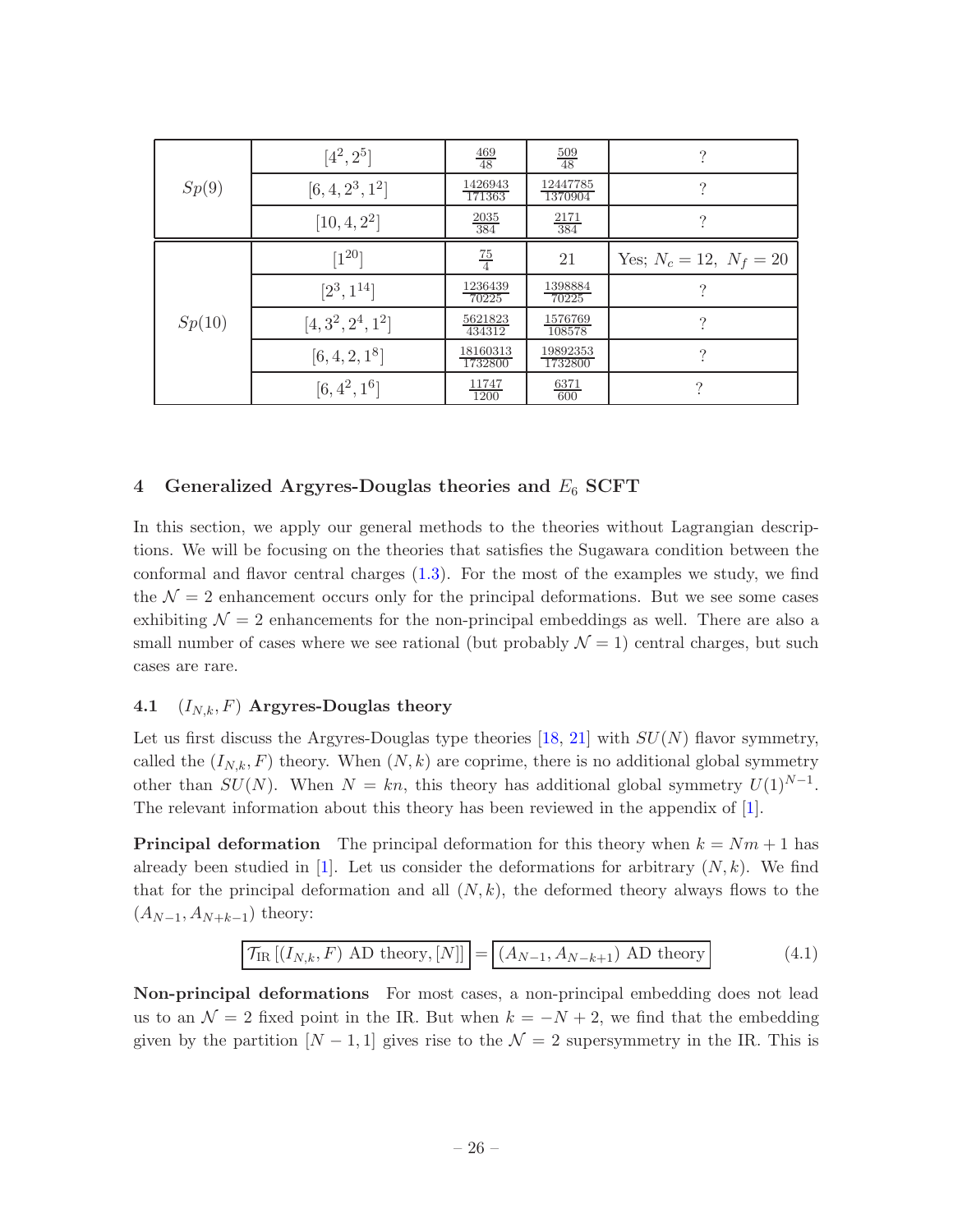the next-to-maximal embedding in the sense described in the introduction. More precisely, we find that  $(I_{N,-N+2}, F)$  theory flows to  $(A_1, D_N)$  theory:

$$
\mathcal{T}_{\text{IR}}\left[\left(I_{N,-N+2}, F\right) \text{ AD theory}, \left[N-1,1\right]\right] = \left[\left(A_1, D_N\right) \text{ AD theory}\right] \tag{4.2}
$$

When N is even, the  $(I_{2n,-2n+2}, F)$  theory is identical to the  $SU(n)$  SQCD with  $2n$  flavors. We have already discussed the corresponding flow in section [3.2.](#page-13-0)

What is interesting is when  $N = 2n + 1$  is odd. In this case, we obtain  $(A_1, D_{2n+1})$ theory as the end point of the RG flow. But we have seen in section [3.3](#page-20-0) that  $Sp(n)$  SQCD with  $4n + 4$  fundamental half-hypermultiplets also flows to the same fixed point upon the nilpotent deformation labelled by  $[4n + 1, 1^3]$ . The latter theory (SQCD) has a Lagrangian description, whereas the former  $((I_{2n+1,-2n+1}, F)$  theory) does not. Therefore we find an IR duality between a Lagrangian theory and a "non-Lagrangian"  $\mathcal{N} = 1$  theory:

$$
\frac{\mathcal{T}_{\text{IR}}[Sp(n) \text{ SQCD}, [4n+1,1^3]]}{\mathcal{T}_{\text{IR}}[(I_{2n+1,-2n+1}, F) \text{ AD theory}, [2n,1]]}
$$
\n
$$
= \boxed{(A_1, D_{2n+1}) \text{ AD theory}}
$$
\n(4.3)

For the former, the  $SU(2)$  flavor symmetry is visible in the UV, whereas in the latter description, only  $U(1)$  symmetry is manifest.

Results Let us summarize our results in a table. As it has been the case for all of our previous examples, the trivial embedding  $([1^N])$  does not trigger a non-trivial RG flow. Therefore we recover the original theory (with the decoupled chiral multiplet  $M$ ).

**Table 9:** Nilpotent deformations of the  $(I_{N,k}, F)$  theories. We only list the cases that yield rational central charges.

| $I_{N,k}$  | $\rho: SU(2) \hookrightarrow SU(N)$                                                                                                                                                                                                   | $\alpha$            | $\mathcal{C}$       | 4d $\mathcal{N}=2$ SUSY           |
|------------|---------------------------------------------------------------------------------------------------------------------------------------------------------------------------------------------------------------------------------------|---------------------|---------------------|-----------------------------------|
| $I_{2,0}$  | $\left\lceil 2 \right\rceil$                                                                                                                                                                                                          | $\frac{1}{24}$      | $\frac{1}{12}$      | Yes; $(A_1, D_2) = 2$ free hypers |
| $I_{2,1}$  | $[2] % \begin{center} \includegraphics[width=0.3\textwidth]{images/TrDiM-Architecture.png} \end{center} \caption{The image shows the number of three different types of the estimators in the image.} \label{fig:TrDiM-Architecture}$ | $\frac{43}{120}$    | $\frac{11}{30}$     | Yes; $(A_1, A_2)$                 |
| $I_{2,2}$  | $[2] % \begin{center} \includegraphics[width=0.3\textwidth]{images/TrDiM-Architecture.png} \end{center} \caption{The image shows the number of three different types of the estimators in the image.} \label{fig:TrDiM-Architecture}$ | $\frac{11}{24}$     | $\frac{1}{2}$       | Yes; $(A_1, A_3)$                 |
| $I_{2,3}$  | $[2] % \begin{center} \includegraphics[width=0.3\textwidth]{images/TrDiM-Architecture.png} \end{center} \caption{The image shows the number of three different types of the estimators in the image.} \label{fig:TrDiM-Architecture}$ | $\frac{67}{84}$     | $\frac{17}{21}$     | Yes; $(A_1, A_4)$                 |
| $I_{2,4}$  | $[2] % \begin{center} \includegraphics[width=0.3\textwidth]{images/TrDiM-Architecture.png} \end{center} \caption{The image shows the number of three different types of the estimators in the image.} \label{fig:TrDiM-Architecture}$ | $\frac{11}{12}$     | $\frac{23}{24}$     | Yes; $(A_1, A_5)$                 |
| $I_{3,-1}$ | $[3] % \includegraphics[width=1\textwidth]{images/TrDiM-Architecture.png} \caption{The figure shows the number of three different ways.} \label{fig:TrDiM-Architecture}$                                                              | $\frac{43}{120}$    | $\frac{11}{30}$     | Yes; $(A_2, A_1) = (A_1, A_2)$    |
|            | [2,1]                                                                                                                                                                                                                                 | $\frac{11}{24}$     | $\frac{1}{2}$       | Yes; $(A_1, D_3)$                 |
| $I_{3,0}$  | $[3] % \includegraphics[width=1\textwidth]{images/TrDiM-Architecture.png} \caption{The figure shows the number of three different ways.} \label{fig:TrDiM-Architecture}$                                                              | $\frac{7}{12}$      | $\frac{2}{3}$       | Yes; $(A_2, A_2) = (A_1, D_4)$    |
|            | [2,1]                                                                                                                                                                                                                                 | $\frac{3879}{4624}$ | $\frac{2373}{2312}$ | ?                                 |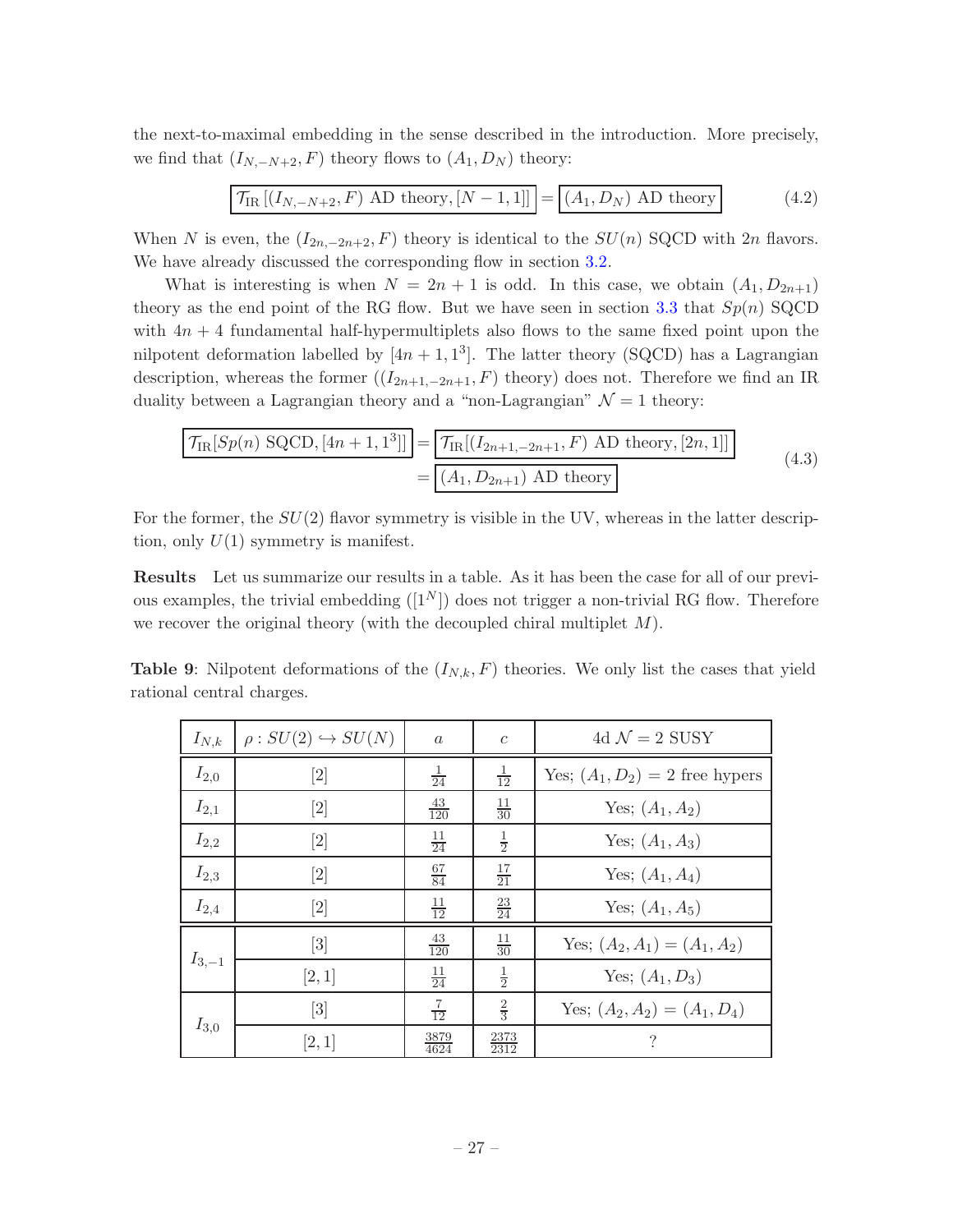| $I_{3,1}$  | $[3] % \includegraphics[width=0.9\columnwidth]{figures/fig_1a} \caption{Schematic diagram of the top of the top of the top of the right.} \label{fig:1} %$                                               | $\frac{75}{56}$          | $\frac{19}{14}$         | Yes; $(A_2, A_3)$              |
|------------|----------------------------------------------------------------------------------------------------------------------------------------------------------------------------------------------------------|--------------------------|-------------------------|--------------------------------|
| $I_{3,2}$  | $[3]$                                                                                                                                                                                                    | $\frac{91}{48}$          | $\frac{23}{12}$         | Yes; $(A_2.A_4)$               |
| $I_{3,3}$  | $[3]$                                                                                                                                                                                                    | $\frac{9}{4}$            | $\frac{7}{3}$           | Yes; $(A_2, A_5)$              |
|            | $[4]$                                                                                                                                                                                                    | $\frac{11}{24}$          | $\frac{1}{2}$           | Yes; $(A_3, A_1) = (A_1, A_3)$ |
| $I_{4,-2}$ | [3,1]                                                                                                                                                                                                    | $rac{7}{12}$             | $\frac{2}{3}$           | Yes; $(A_1, D_4)$              |
| $I_{4,-1}$ | $[1^4]$                                                                                                                                                                                                  | $\frac{75}{56}$          | $\frac{19}{14}$         | Yes; $(A_3, A_2) = (A_2, A_3)$ |
| $I_{4,0}$  | $[1^4]$                                                                                                                                                                                                  | $rac{15}{8}$             | $\overline{2}$          | Yes; $(A_3, A_3)$              |
| $I_{4,1}$  | $[1^4]$                                                                                                                                                                                                  | <u> 115</u><br>36        | $\frac{29}{9}$          | Yes; $(A_3, A_4)$              |
| $I_{4,2}$  | $[1^4]$                                                                                                                                                                                                  | $\frac{493}{120}$        | $\frac{25}{6}$          | Yes; $(A_3, A_5)$              |
| $I_{4,3}$  | $\lceil 1^4 \rceil$                                                                                                                                                                                      | $\frac{465}{88}$         | $\frac{117}{22}$        | Yes; $(A_3, A_6)$              |
| $I_{5,-3}$ | $[5]$                                                                                                                                                                                                    | $\frac{67}{84}$          | $\frac{17}{21}$         | Yes; $(A_4, A_1) = (A_1, A_4)$ |
|            | [4,1]                                                                                                                                                                                                    | $\frac{19}{20}$          | $\mathbf{1}$            | Yes; $(A_1, D_5)$              |
|            | $[5]$                                                                                                                                                                                                    | $\frac{91}{48}$          | $\frac{23}{12}$         | Yes; $(A_4, A_2) = (A_2, A_4)$ |
| $I_{5,-2}$ | $[2,1^3]$                                                                                                                                                                                                | $\frac{821}{24}$         | $\frac{451}{120}$       | $\gamma$                       |
| $I_{5,-1}$ | [5]                                                                                                                                                                                                      | $\frac{115}{36}$         | $\frac{29}{9}$          | Yes; $(A_4, A_3) = (A_3, A_4)$ |
| $I_{5,0}$  | $[5]$                                                                                                                                                                                                    | $\frac{815}{132}$        | $\frac{205}{33}$        | Yes; $(A_4, A_4)$              |
|            | [3,2]                                                                                                                                                                                                    | $\frac{1223785}{215472}$ | $\frac{655945}{107736}$ | $\ddot{?}$                     |
| $I_{5,1}$  | [5]                                                                                                                                                                                                      | $\frac{187}{24}$         | $\frac{47}{6}$          | Yes; $(A_4, A_5)$              |
|            | [6]                                                                                                                                                                                                      | $\frac{11}{12}$          | $\frac{23}{24}$         | Yes; $(A_5, A_1) = (A_1, A_5)$ |
| $I_{6,-4}$ | [5,1]                                                                                                                                                                                                    | $\frac{13}{12}$          | $rac{7}{6}$             | $(A_1, D_6)$                   |
|            | $[6] % \includegraphics[width=0.9\columnwidth]{figures/fig_0a.pdf} \caption{A small number of samples in the left and right. The left and right is the number of samples in the right.} \label{fig:1} %$ | $\frac{9}{4}$            | $\frac{7}{3}$           | Yes; $(A_5, A_2) = (A_2, A_5)$ |
| $I_{6,-3}$ | $[2^2, 1^2]$                                                                                                                                                                                             | $\frac{6551}{1444}$      | $\frac{1842}{361}$      | $\gamma$                       |
|            | [6]                                                                                                                                                                                                      | $\frac{493}{120}$        | $\frac{25}{6}$          | Yes; $(A_5, A_3) = (A_3, A_5)$ |
| $I_{6,-2}$ | $[2,1^4]$                                                                                                                                                                                                | $\frac{6021}{784}$       | $\frac{3231}{392}$      | $\ddot{?}$                     |
| $I_{6,-1}$ | [6]                                                                                                                                                                                                      | $\frac{815}{132}$        | $\frac{205}{33}$        | Yes; $(A_5, A_4) = (A_4, A_5)$ |
| $I_{6,0}$  | [6]                                                                                                                                                                                                      | $\frac{185}{24}$         | $\frac{95}{12}$         | Yes; $(A_5, A_5)$              |
| $I_{6,1}$  | [6]                                                                                                                                                                                                      | <u> 1095 </u><br>104     | 275<br>26               | Yes; $(A_5, A_6)$              |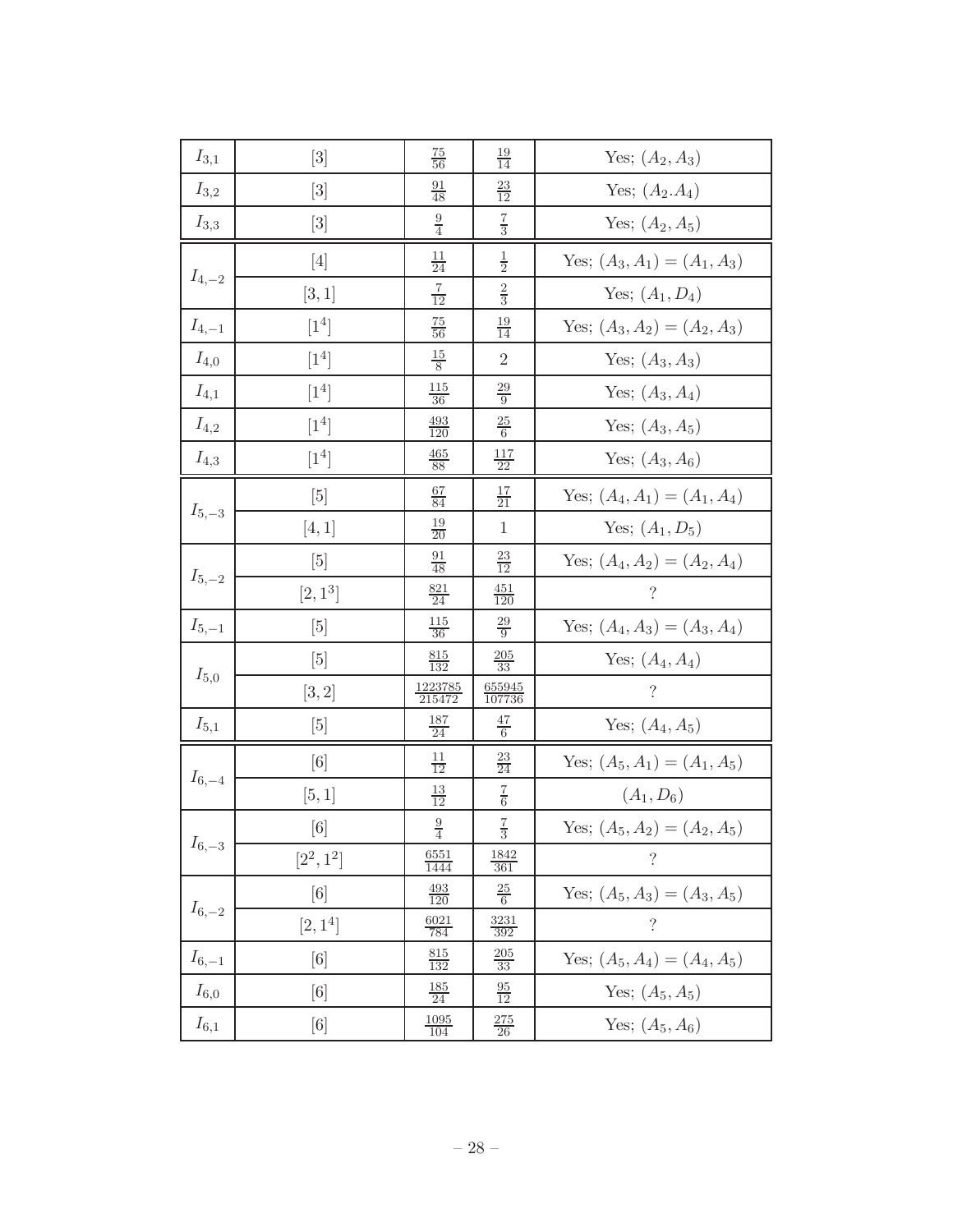#### <span id="page-29-0"></span>4.2  $E_6$  SCFT

<span id="page-29-2"></span>Let us study all the nilpotent deformations of the  $E_6$  SCFT [\[43](#page-44-9)]. The relevant information on the nilpotent orbits can be found in the appendix of  $[50]$ . We find that there are only 4 cases which flows to a theory with rational central charges. As before, the trivial embedding gives us the original  $E_6$  theory. Three other embeddings trigger flows to  $H_0, H_1, H_2$  Argyres-Douglas theories. See the table [10](#page-29-2) for the summary of the results.

| $\rho: SU(2) \hookrightarrow E_6$ | Ťc    | $\boldsymbol{a}$ | $\mathfrak{c}$  | $\mathcal{N}=2$ theory |
|-----------------------------------|-------|------------------|-----------------|------------------------|
| $E_{6}$                           | Ø     | $\frac{43}{120}$ | $\overline{30}$ | $H_0 = (A_1, A_2)$     |
| $D_{5}$                           | U(1)  | $\frac{11}{24}$  | $\frac{1}{2}$   | $H_1 = (A_1, A_3)$     |
| $D_{\varLambda}$                  | SU(3) | $\overline{12}$  | $\frac{2}{3}$   | $H_2 = (A_1, D_4)$     |

**Table 10:** Nilpotent Deformations of the  $E_6$  SCFT. The nilpotent orbits are given by the Bala-Carter label. The  $f_c$  denotes the commuting subalgebra under the embedding. The ones not listed in this table trigger flows to  $\mathcal{N} = 1$  SCFTs with irrational central charges.

Combining with the  $\mathcal{N} = 1$  theory discovered in [\[51](#page-45-1)] flowing to the  $E_6$  SCFT, it may be possible to write another "Lagrangian" descriptions for the  $H_0$ ,  $H_1$ ,  $H_2$  Argyres-Douglas theories. But, the  $E_6$  flavor symmetry is not visible in the UV, whereas we have been using the  $E_6$  flavor symmetry rather explicitly. It would be interesting to come up with an alternative  $\mathcal{N}=1$  gauge theory flowing to the same AD fixed points.

# <span id="page-29-1"></span>5 The full superconformal index of  $(A_1, D_N)$  theory

Various limits of the superconformal index for Argyres-Douglas theories were computed in [\[31](#page-44-1), [35](#page-44-5)[–37](#page-44-6)] and the full superconformal index of the  $(A_1, A_N)$ -type theories was computed in [\[1](#page-42-0), [8\]](#page-42-4) using the  $\mathcal{N} = 1$  RG flow to the AD theories. In this section, we use the Lagrangians of section [3.2](#page-13-0) and [3.3,](#page-20-0) to compute the full superconformal indices of the  $(A_1, D_N)$  theories.

The superconformal index was first proposed in [\[52](#page-45-2), [53](#page-45-3)]. For an SCFT with  $\mathcal{N} = 1$ supersymmetry, it is defined as

<span id="page-29-3"></span>
$$
\mathcal{I}_{\mathcal{N}=1}(p,q,\xi;\boldsymbol{a}) = \text{Tr}(-1)^{F} p^{j_1+j_2+\frac{R}{2}} q^{j_2-j_1+\frac{R}{2}} \xi^{\mathcal{F}} \prod_{i} a_i^{\mathcal{F}_i} . \tag{5.1}
$$

Here, F is the fermion number,  $(j_1, j_2)$  are the Cartans of the four-dimensional Lorentz group  $SU(2)_1 \times SU(2)_2$ , R is the exact  $\mathcal{N}=1$  R-charge at the fixed point, F is an axial global symmetry and  $\mathcal{F}_i$  are the Cartans for the global symmetry H, acting on the fixed point theory.

The superconformal index gets contributions from the various chiral and vector supermultiplets that go into constructing a given Lagrangian. A chiral multiplet with  $\mathcal{N} = 1$ R-charge R, F-charge f and transforming in the representation  $\Re$  of H, contributes to the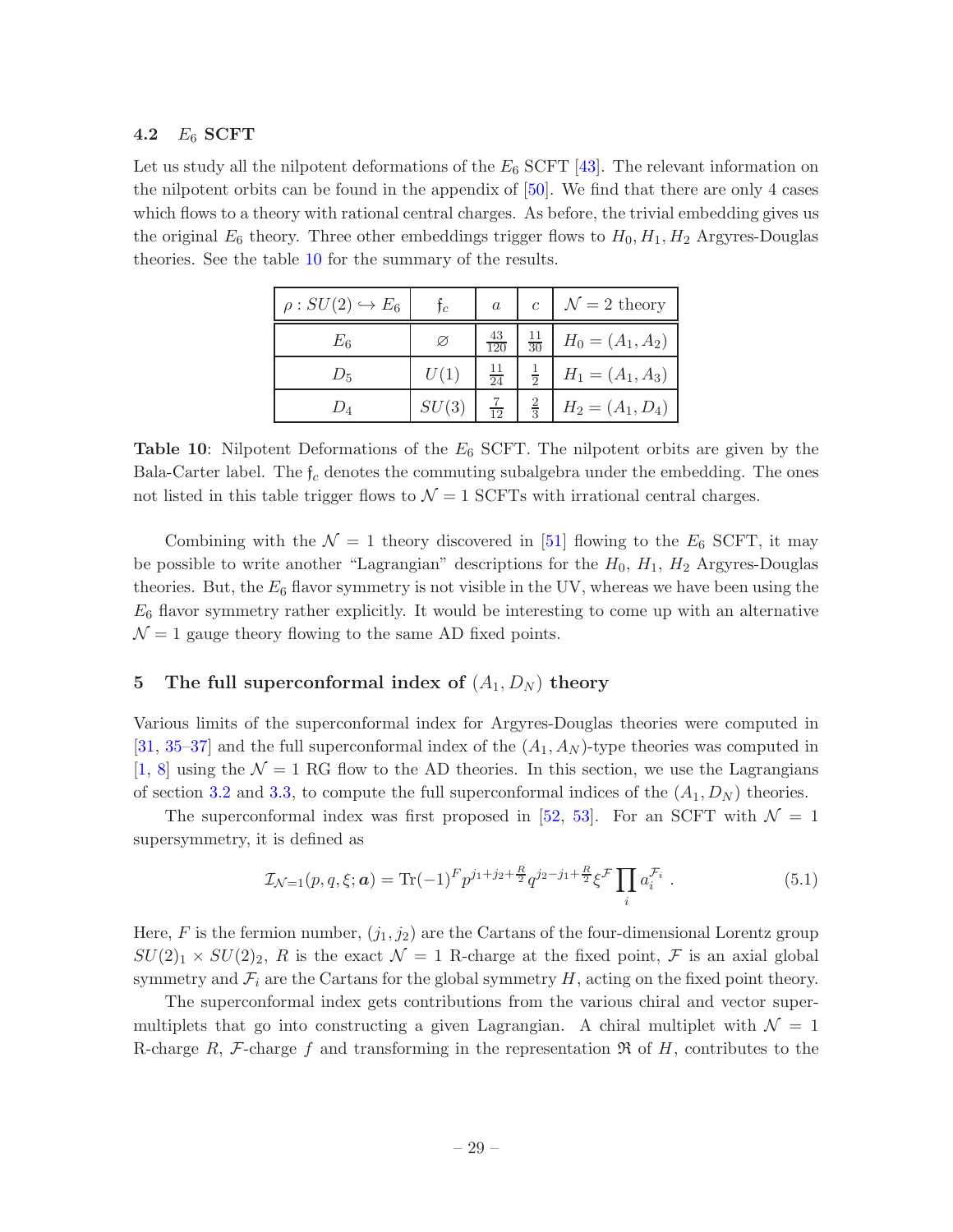index as

<span id="page-30-0"></span>
$$
\mathcal{I}_{\text{chiral}}^{(R,f)}(p,q,\xi;\boldsymbol{a}) = \prod_{\boldsymbol{w}\in\mathfrak{R}} \Gamma((pq)^{\frac{R}{2}} \xi^f \boldsymbol{a}^{\boldsymbol{w}}) . \tag{5.2}
$$

Here, the product runs over all the weight-vectors w in the representation  $\Re$  of H and  $\Gamma(z)$ is the elliptic gamma function defined as

$$
\Gamma(z) \equiv \Gamma(p, q; z) = \prod_{m,n=0}^{\infty} \frac{1 - z^{-1} p^{m+1} q^{n+1}}{1 - z p^m q^n} . \tag{5.3}
$$

We will follow the standard abbreviated notations given by  $a^w \equiv \prod_i a_i^{w_i}$  and  $f(z^{\pm}) \equiv$  $f(z^+)f(z^-)$ . When the Lagrangian describes a gauge theory with gauge group G, the formula in [\(5.2\)](#page-30-0) will also include fugacities with respect to the gauge group. The vector multiplets of G will contribute as

<span id="page-30-1"></span>
$$
\mathcal{I}_{\text{vec}}(p,q) = \kappa^{\text{rank}(G)} \prod_{\alpha \in \Delta_G} \frac{1}{\Gamma(z^{\alpha})},\tag{5.4}
$$

where  $\Delta_G$  is the set of all the roots of G and  $\kappa = (p;p)(q;q)$ , with  $(z;q)$  being the q-Pochhammer symbol defined by

$$
(z;q) = \prod_{m=0}^{\infty} (1 - zq^m) . \tag{5.5}
$$

The full superconformal index is then obtained by taking the product of [\(5.2\)](#page-30-0) and [\(5.4\)](#page-30-1) and integrating over the gauge group. However, if there are gauge invariant operators that hit the unitarity bound along the RG flow and thereby decouple from the interacting theory, then we will have to appropriately remove them in order to obtain the index of the interacting theory. A prescription for this was given in [\[54](#page-45-4)] and is reproduced in appendix [A.](#page-40-0) Also see [\[55](#page-45-5)[–57](#page-45-6)] for a similar prescription to correct the  $S<sup>3</sup>$  partition function of three-dimensional theories with accidental symmetries.

Similarly, for SCFTs with the  $\mathcal{N} = 2$  supersymmetry, the superconformal index is defined by

$$
\mathcal{I}_{\mathcal{N}=2}(p,q,t) = \text{Tr}(-1)^{F} p^{j_1+j_2+\frac{r}{2}} q^{j_2-j_1+\frac{r}{2}} t^{R-\frac{r}{2}}, \qquad (5.6)
$$

where R and r are the Cartans of the  $SU(2)_R \times U(1)_r$  symmetry of the  $\mathcal{N}=2$  superconformal algebra, with  $r$  charge normalized to be such that the exact dimension of Coulomb branch operators is given by  $\Delta = \frac{r}{2}$ . The fugacities p, q and t are constrained to satisfy

$$
|p| < 1, \ |q| < 1, \ |t| < 1, \ \left|\frac{pq}{t}\right| < 1 \ . \tag{5.7}
$$

For  $\mathcal{N} = 2$  SCFTs, we can also compute their  $\mathcal{N} = 1$  superconformal index by using [\(5.1\)](#page-29-3). This can then be mapped to the  $\mathcal{N}=2$  index by setting  $\xi \to (t(pq)^{-\frac{2}{3}})^{\beta}$ . Here,  $\beta$  is determined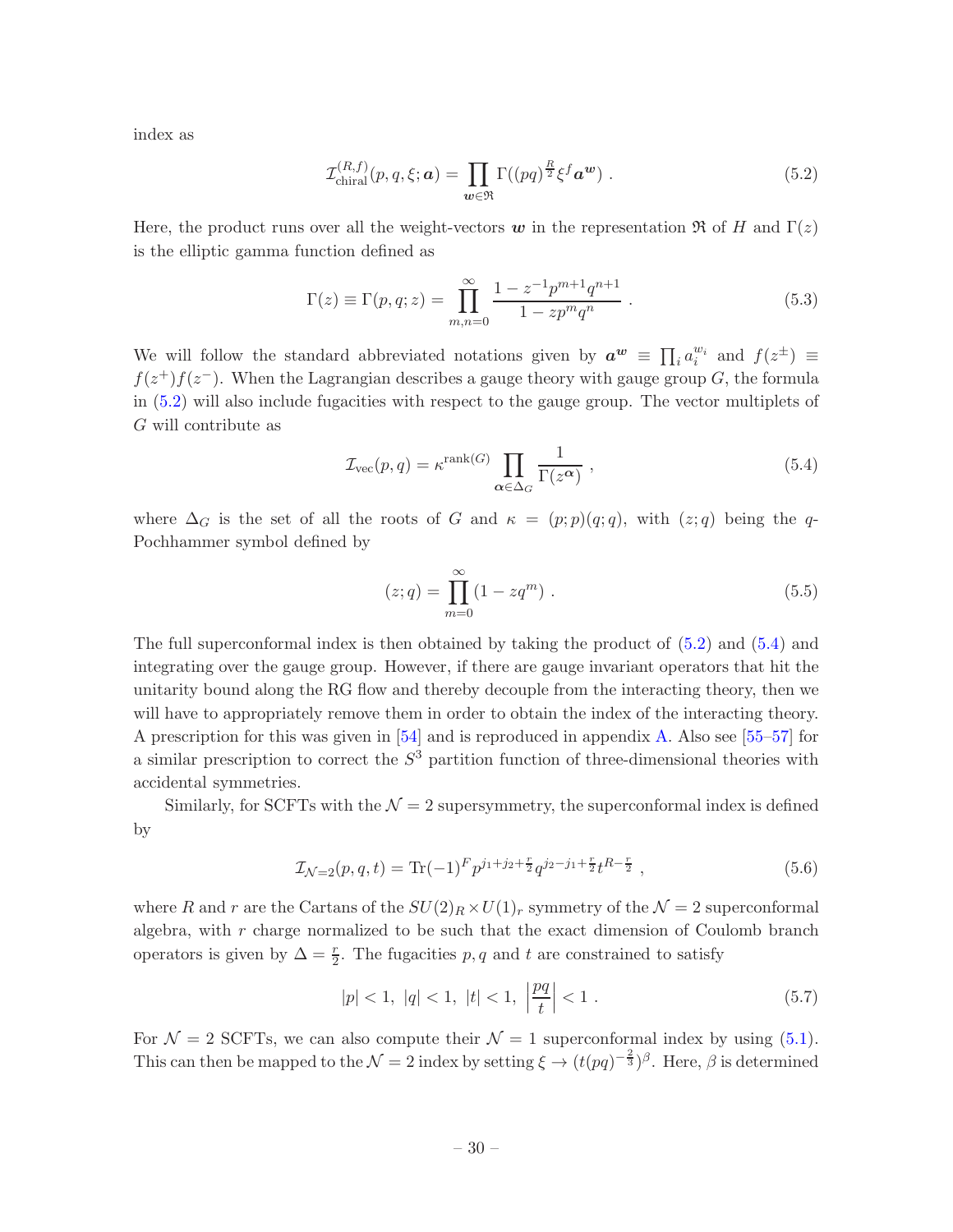<span id="page-31-2"></span>

| fields                      | SU(N)              | $U(1)_1$ | $U(1)_2$  | $(3N-1)J_{+}+J_{-}$<br>$R_{\mathcal{N}=1}$ =<br>3N | $J_{+} - J_{-}$  |
|-----------------------------|--------------------|----------|-----------|----------------------------------------------------|------------------|
| $q_1$                       | N                  |          | $2N - 1$  | $\frac{3N-1}{3N}$                                  | $\frac{1}{2}$    |
| $\widetilde{q}_1$           | $\bar{\textbf{N}}$ | $-1$     | $-(2N-1)$ | $\frac{3N-1}{3N}$                                  | $\frac{1}{2}$    |
| $q_2$                       | N                  |          | $-1$      | $\frac{N+1}{3N}$                                   | $\frac{2N-1}{2}$ |
| $\widetilde{q}_2$           | $\bar{\text{N}}$   | $-1$     |           | $\frac{N+1}{3N}$                                   | $\frac{2N-1}{2}$ |
| Φ                           | adj                | 0        |           | $\frac{2}{3N}$                                     |                  |
| $M_j, (N \leq j \leq 2N-2)$ | 1                  | $\Omega$ |           | $\frac{2j+2}{3N}$                                  | $-(j+1)$         |

Table 11: Matter content (modulo decoupled Coulomb branch operators) of interacting theory in IR of the "Lagrangian" for  $(A_1, D_{2N})$  theory.

by the normalization of  $U(1)_{\mathcal{F}}$  inside  $SU(2)_R \times U(1)_r$ . For our purposes, it will be useful to reparametrize the fugacities such that  $p = t^3y$ ,  $q = t^3/y$ ,  $t = t^4/v$ . The  $\mathcal{N} = 2$  superconformal index then becomes

<span id="page-31-3"></span><span id="page-31-1"></span>
$$
\mathcal{I}_{\mathcal{N}=2}(\mathfrak{t}, y, v) = \text{Tr}(-1)^{F} \mathfrak{t}^{2(E+j_2)} y^{2j_1} v^{-R+\frac{r}{2}}, \qquad (5.8)
$$

where,  $E$  is the scaling dimension of the operator contributing to the index. The reparametrized index of [\(5.8\)](#page-31-1) can be easily expanded in terms of t, when doing explicit computations.

#### <span id="page-31-0"></span>**5.1**  $(A_1, D_{2N})$  theory

We can obtain the  $\mathcal{N} = 2$  superconformal index of the  $(A_1, D_{2N})$  theory by considering the  $\mathcal{N} = 1$  index of the theory described in section [3.2](#page-13-0) (with appropriate corrections due to decoupling of operators) and then redefining  $\xi \to (t(pq)^{-\frac{2}{3}})^{\beta}$ , as explained earlier. Modulo decoupled operators, the interacting theory at the IR fixed point is an  $SU(N)$  gauge theory with matter fields and their exact  $(R_{\mathcal{N}=1}, \mathcal{F})$  charges given in table [11.](#page-31-2) The  $\mathcal{N}=1$ superconformal index of this theory is therefore given by

$$
\mathcal{I}_{\mathcal{N}=1}^{(A_1, D_{2N})} = \frac{\prod_{j=N}^{2N-2} \Gamma\left((pq)^{\frac{j+1}{3N}}\xi^{-(j+1)}\right)}{\prod_{i=2}^{N} \Gamma\left((pq)^{\frac{i}{3N}}\xi^{-i}\right)} \times \frac{\kappa^{N-1}}{N!} \Gamma\left((pq)^{\frac{1}{3N}}\xi^{-1}\right)^{N-1} \oint [dz] \prod_{\alpha \in \Delta} \frac{\Gamma(z^{\alpha}(pq)^{\frac{1}{3N}}\xi^{-1})}{\Gamma(z^{\alpha})}
$$

$$
\times \prod_{\mathbf{w} \in R} \Gamma\left((z^{\mathbf{w}} a_1 a_2^{2N-1})^{\pm}(pq)^{\frac{3N-1}{6N}}\xi^{\frac{1}{2}}\right) \Gamma\left((z^{\mathbf{w}} a_1 a_2^{-1})^{\pm}(pq)^{\frac{N+1}{6N}}\xi^{\frac{2N-1}{2}}\right), \tag{5.9}
$$

where  $[d\boldsymbol{z}] = \prod_{i=1}^{N-1} \frac{dz_i}{2\pi i z}$  $\frac{dz_i}{2\pi i z_i}$ ,  $\Delta$  is the set of all non-zero roots of  $SU(N)$  and R is the set of weights of the fundamental representation of  $SU(N)$ , while  $a_{1,2}$  are the fugacities for the  $U(1)_{1,2}$  global symmetries acting on the theory. The integration contour is given by the unit circle  $|z_i|=1$ .

The numerator in the first term of the first line comes from the  $M_i$  fields that remain coupled in the IR. The denominator in that term is included in order to account for the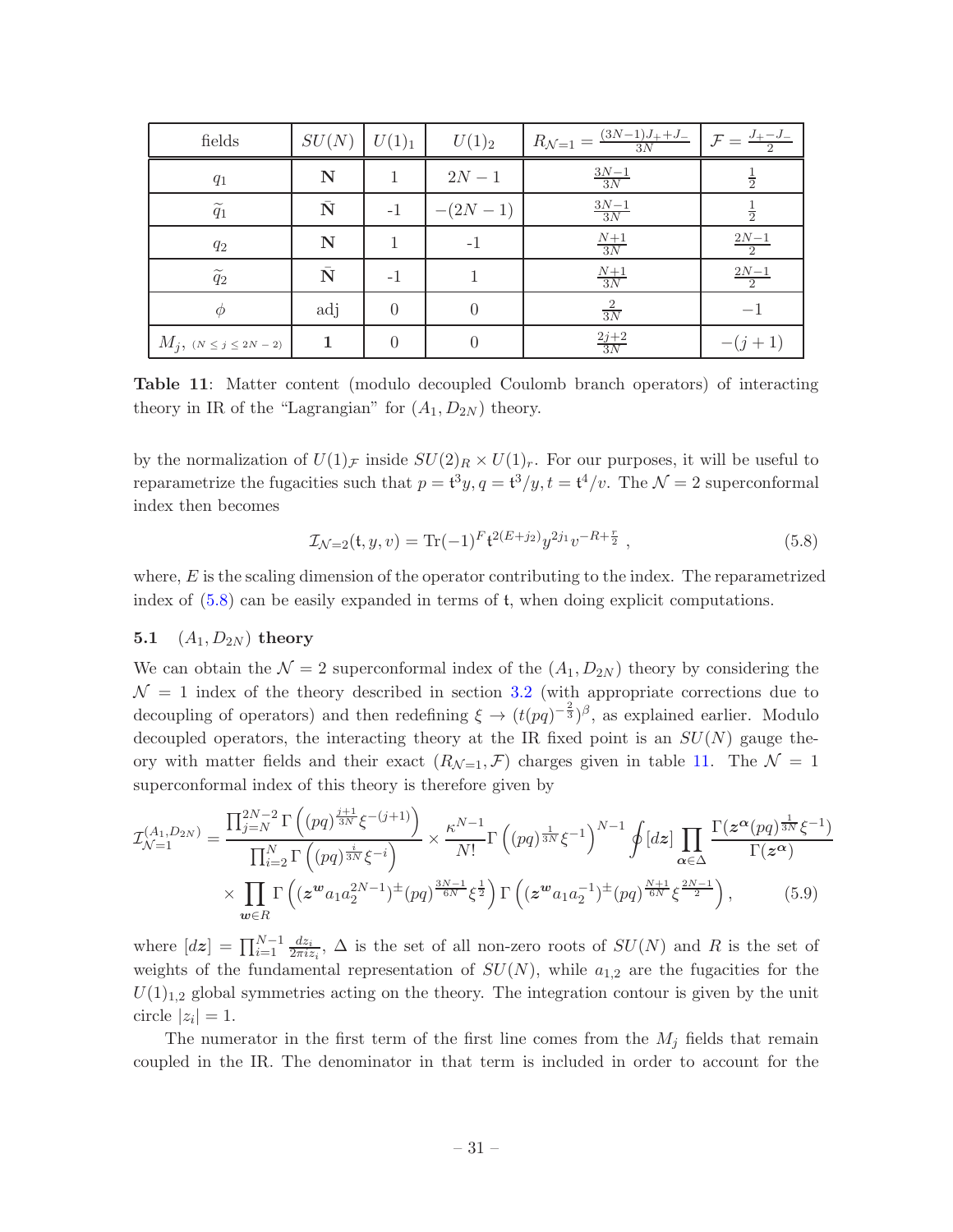decoupling of  $Tr\phi^i$  operators. The remaining entries in the above expression come from the gauge fields and matter fields  $\phi, q_1, \tilde{q}_1, q_2$  and  $\tilde{q}_2$ .

In order to convert [\(5.9\)](#page-31-3) into the  $\mathcal{N} = 2$  index of the  $(A_1, D_{2N})$  theory, we now redefine  $\xi \rightarrow (t(pq)^{-\frac{2}{3}})^{\beta}$  with  $\beta = \frac{1}{N}$  $\frac{1}{N}$ . This value of  $\beta$  can be fixed by using the fact that the exact dimension of the operator  $M_j$  is  $\frac{j+1}{N}$ . Now, since it becomes the Coulomb branch operator of the  $(A_1, D_{2N})$  theory, thus upon SUSY enhancement, its  $\mathcal{N} = 2$  R-charges must be  $(R,r) = (0, 2\Delta(M_j)) = (0, \frac{2j+2}{N})$  $\frac{N+2}{N}$ ). We also expect the  $\mathcal{N}=1$  flavor charge  $\mathcal F$  to be related to the  $\mathcal{N} = 2$  R-charges, such that

<span id="page-32-1"></span><span id="page-32-0"></span>
$$
\mathcal{F} = \frac{1}{\beta}(R - \frac{r}{2}) \tag{5.10}
$$

This is because, from the point of view of the  $\mathcal{N}=1$  subalgebra of the  $\mathcal{N}=2$  supersymmetry, the theory has a unique axial flavor symmetry which must be proportional to  $R - \frac{r}{2}$  $rac{r}{2}$ . Substituting the respective charges of  $M_i$ , in  $(5.10)$ , then gives the result we seek.

We thus find that the  $\mathcal{N} = 2$  superconformal index of the  $(A_1, D_{2N})$  theory is given by

$$
\mathcal{I}_{\mathcal{N}=2}^{(A_1, D_{2N})} = \frac{\prod_{j=N}^{2N-2} \Gamma\left((\frac{pq}{t})^{\frac{j+1}{N}}\right)}{\prod_{i=2}^{N} \Gamma\left((\frac{pq}{t})^{\frac{i}{N}}\right)} \times \frac{\kappa^{N-1}}{N!} \Gamma\left((\frac{pq}{t})^{\frac{1}{N}}\right)^{N-1} \oint [dz] \prod_{\alpha \in \Delta} \frac{\Gamma(z^{\alpha}(\frac{pq}{t})^{\frac{1}{N}})}{\Gamma(z^{\alpha})}
$$
\n
$$
\times \prod_{\mathbf{w} \in R} \Gamma\left((z^{\mathbf{w}} a_1 a_2^{2N-1})^{\pm} (pq)^{\frac{N-1}{2N}} t^{\frac{1}{2N}}\right) \Gamma\left((z^{\mathbf{w}} a_1 a_2^{-1})^{\pm} (pq)^{\frac{1-N}{2N}} t^{\frac{2N-1}{2N}}\right).
$$
\n(5.11)

As explained in [\[5](#page-42-8)], computing the integral in [\(5.11\)](#page-32-1) requires some care. We will therefore, rewrite the fugacities  $p, q, t$  in terms of  $y, v, t$ , such that  $p = t^3y, q = t^3/y, t = t^4/v$ . This allows us to compute  $(5.11)$  as a series expansion in t.

We expect to obtain the superconformal index for the  $(A_1, D_4)$  theory upon substituting  $N = 2$  in [\(5.11\)](#page-32-1). Recall that,  $(A_1, D_4)$  has an  $SU(3)$  flavor symmetry which we expect to emerge as an enhancement of the manifest  $U(1)_1 \times U(1)_2$  flavor symmetry of our theory. To see this enhancement in the superconformal index, it will be useful to redefine the  $(a_1, a_2) \rightarrow$  $(z_1, z_2)$  such that  $z_1 = a_2^2/a_1^{2/3}, z_2 = a_1^{4/3}$  $1^{4/3}$ . The first few terms in the series expansion of the superconformal index are then given by

<span id="page-32-2"></span>
$$
\mathcal{I}_{\mathcal{N}=2}^{(A_1, D_4)} = 1 + t^3 v^{3/2} + t^4 \Big( v^{-1} \chi_{SU(3), \text{adj}}(z_1, z_2) - \sqrt{v} \chi_{SU(2), f}(y) \Big) + t^5 v^{-1/2}
$$
\n
$$
+ t^6 \Big( v^{3/2} \chi_{SU(2), f}(y) + v^3 - \chi_{SU(3), \text{adj}}(z_1, z_2) - 1 \Big)
$$
\n
$$
+ t^7 \Big( v^{-1} \chi_{SU(2), f}(y) \Big( \chi_{SU(3), \text{adj}}(z_1, z_2) + 1 \Big) - v^2 \chi_{SU(2), f}(y) - v^{1/2} \Big( \chi_{SU(2), \text{adj}}(y) + 1 \Big) \Big)
$$
\n
$$
+ t^8 \Big( v^{-2} \chi_{SU(3), 27}(z_1, z_2) + 2v + v^{-1/2} \chi_{SU(2), f}(y) \Big)
$$
\n
$$
+ t^9 \Big( v^{9/2} + v^{3/2} (\chi_{SU(2), \text{adj}}(y) - 1) + v^3 \chi_{SU(2), f}(y) - \chi_{SU(2), f}(y) (\chi_{SU(3), \text{adj}}(z_1, z_2) + 2) \Big)
$$
\n
$$
+ \dots,
$$
\n(11)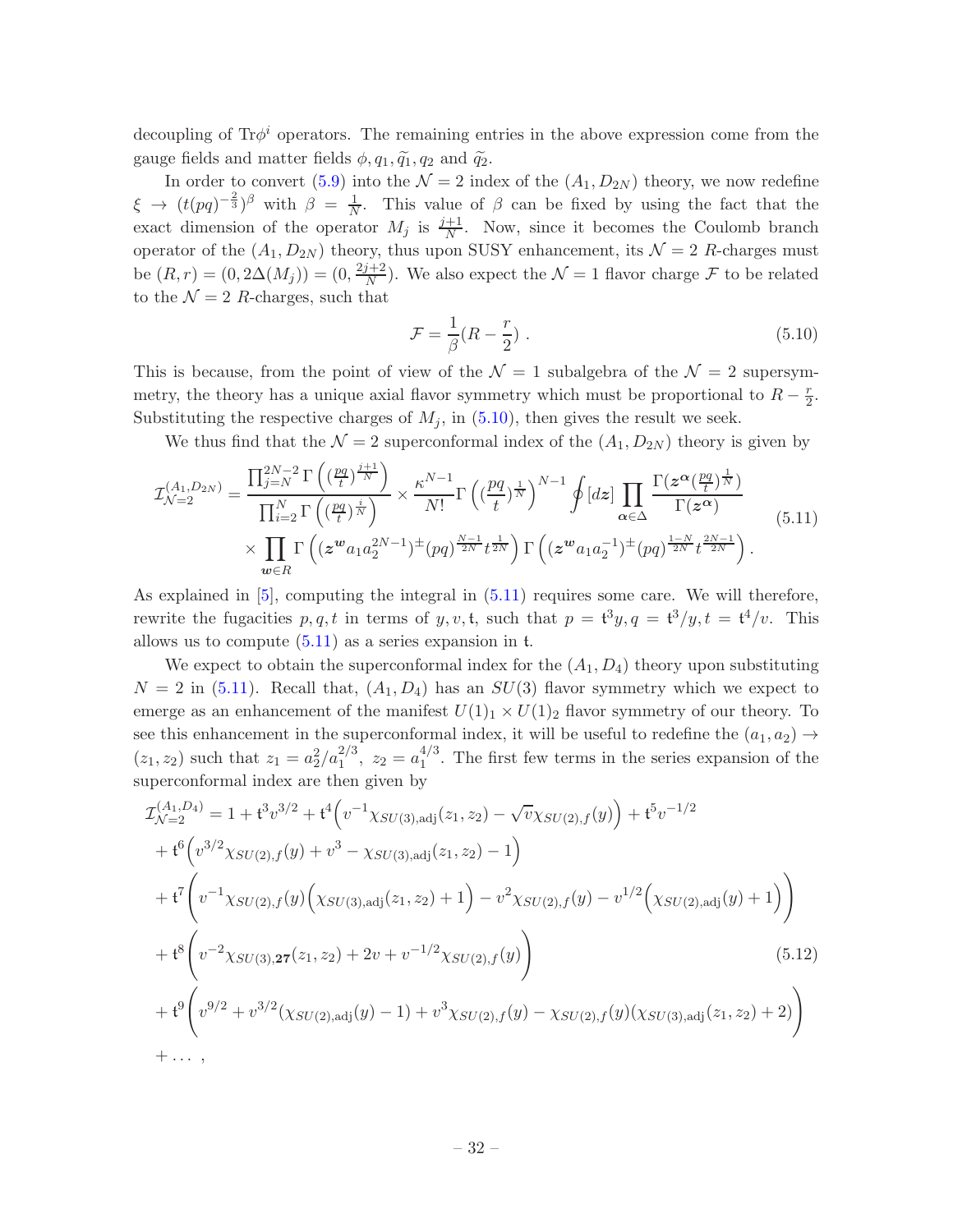where  $\chi_{SU(2),\mathfrak{R}}(y)$  denotes the character of the irreducible representation  $\Re$  of  $SU(2)_1$ . Similarly,  $\chi_{SU(3),\mathfrak{R}}(z_1, z_2)$  denotes the character of the irreducible representation  $\Re$  of  $SU(3)$ .

Upon substituting  $N = 3$  in [\(5.11\)](#page-32-1), we obtain the index of the  $(A_1, D_6)$  theory. This time, the  $U(1)_1 \times U(1)_2$  global symmetry of the UV gauge theory is expected to enhance to  $SU(2) \times U(1)$ . In [\(3.25\)](#page-17-2), we found the scaling factor required to map the  $U(1)_2$  charges to  $SU(2)$ -spin quantum numbers. This implies that the  $SU(2)$  fugacity z is related to  $a_2$  by  $z = a_2^3$ . The first few terms in the series expansion of the index for  $(A_1, D_6)$  are

$$
I_{\mathcal{N}=2}^{(A_1, D_6)} = 1 + t^{8/3}v^{4/3} + t^{10/3}v^{5/3} - t^{11/3}v^{1/3}\chi_{SU(2),f}(y) + t^{4}v^{-1}(\chi_{SU(2),adj}(z) + 1)
$$
  
\n
$$
- t^{13/3}v^{2/3}\chi_{SU(2),f}(y) + t^{14/3}v^{-2/3} + t^{16/3} (v^{8/3} + v^{-1/3}) + t^{17/3}v^{4/3}\chi_{SU(2),f}(y)
$$
  
\n
$$
+ t^{6} (v^{-3/2}(a_1^3 + \frac{1}{a_1^3})\chi_{SU(2),f}(z) + v^3 - \chi_{SU(2),adj}(z) - 2)
$$
  
\n
$$
+ t^{20/3}v^{1/3} (\chi_{SU(2),adj}(z) - \chi_{SU(2),adj}(y) - 1 + v^3)
$$
  
\n
$$
+ t^{7} \chi_{SU(2),f}(y) (-2v^2 + 2v^{-1} + v^{-1}\chi_{SU(2),adj}(z)) + t^{22/3}v^{2/3} (1 - \chi_{SU(2),adj}(y))
$$
  
\n
$$
- t^{23/3} (v^{7/3}\chi_{SU(2),f}(y) + v^{2/3}\chi_{SU(2),f}(y) (\chi_{SU(2),adj}(y) - 1)) + t^{8} (v^4 + 3v)
$$
  
\n
$$
+ t^{8} (v\chi_{SU(2),adj}(y) + v^{-2}(\chi_{SU(2),5}(z) + \chi_{SU(2),adj}(z) + 1) - v^{-1/2} (a_1^3 + \frac{1}{a_1^3})\chi_{SU(2),f}(z)
$$
  
\n
$$
+ t^{25/3}v^{8/3}\chi_{SU(2),f}(y)
$$
  
\n
$$
+ t^{26/3} (v^{13/3} + v^{4/3}(\chi_{SU(2),adj}(y) - \chi_{SU(2),adj}(z)) + v^{-5/3}\chi_{SU(2),adj}(z))
$$
  
\n
$$
+ t^{9} (v^{3}\chi_{SU(2),f}(y) + v^{-3/2}\chi_{SU(2),f}(y)\chi_{SU(2),f}(z)(a_1^3 + \frac{
$$

Let us consider the Coulomb branch limit of  $(5.11)$ . This is obtained by letting  $p \rightarrow$ 0,  $q \to 0, t \to 0$  while keeping  $\frac{p}{q}$  and  $\frac{pq}{t}$  fixed. Letting  $\frac{pq}{t} = u$ , we get

<span id="page-33-1"></span>
$$
\mathcal{I}_{\mathcal{N}=2}^{(A_1, D_{2N})}(u) = \left(\prod_{i=1}^{N-1} \frac{1}{1-u^{\frac{2N-i}{N}}}\right) \times \left[\frac{1}{N!} \prod_{i=1}^{N-1} \frac{1-u^{\frac{i+1}{N}}}{1-u^{\frac{1}{N}}}\oint [dz] \prod_{i \neq j} \frac{1-z_i/z_j}{1-u^{\frac{1}{N}}z_i/z_j}\right].
$$
 (5.14)

Through explicit evaluation for the cases with  $N \leq 5$  and  $|w| < 1$ , we were able to check that

<span id="page-33-2"></span><span id="page-33-0"></span>
$$
\prod_{i=1}^{N-1} \frac{1 - w^{i+1}}{1 - w} \frac{1}{N!} \oint [dz] \prod_{i \neq j} \frac{1 - z_i/z_j}{1 - wz_i/z_j} = 1.
$$
\n(5.15)

Substituting  $w = u^{\frac{1}{N}}$  in the expression on the LHS in [\(5.15\)](#page-33-0) gives the expression inside the square brackets in  $(5.14)$ . Assuming that the result of  $(5.15)$  continues to hold for all N, then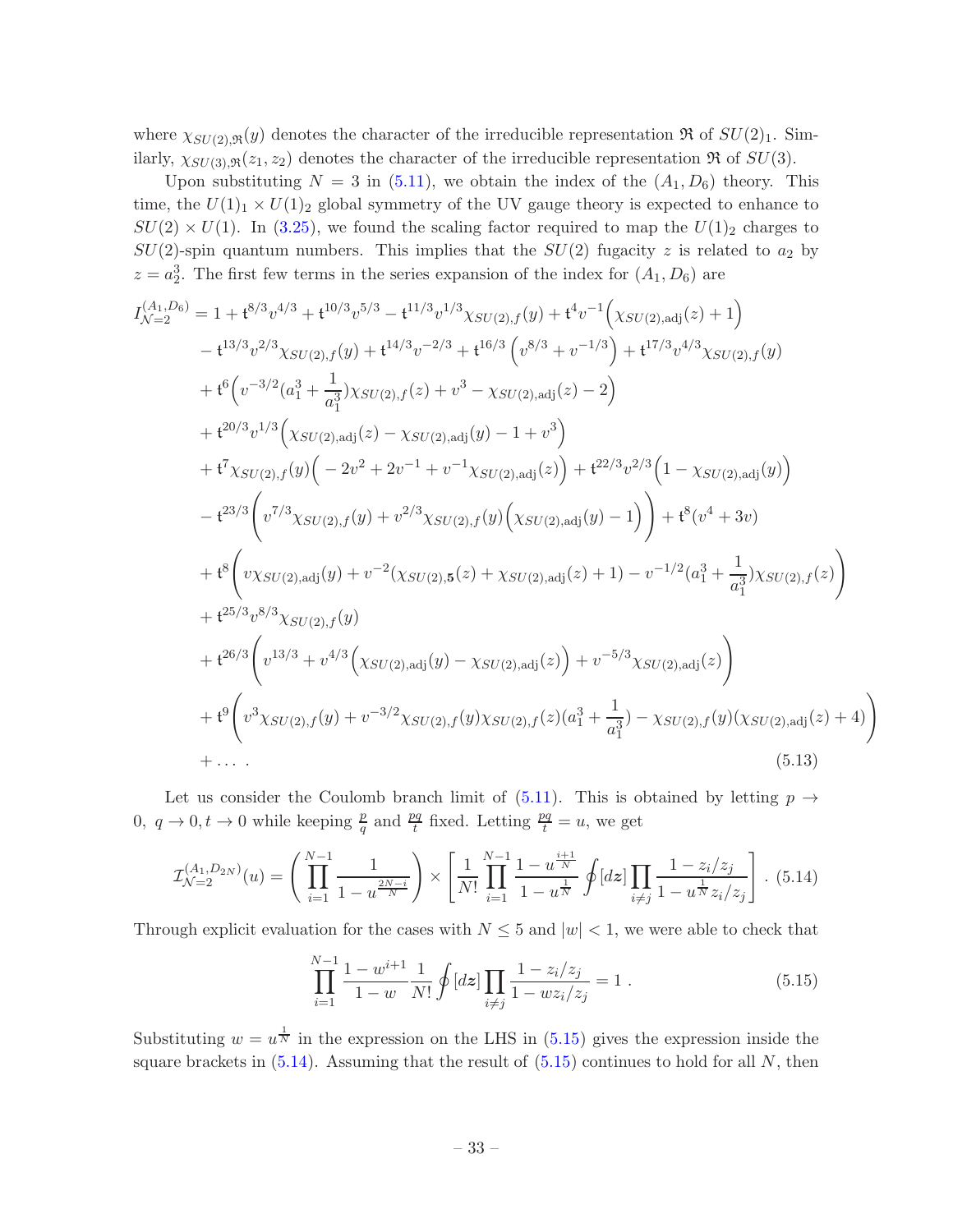<span id="page-34-1"></span>

| fields                             | Sp(N)         | SO(3) | $R_{\mathcal{N}=1} = \frac{(6N+2)J_{+}+J_{-}}{6N+3}$ | $\mathcal{F} = \frac{J_{+} - J_{-}}{J_{+} + J_{-}}$ |
|------------------------------------|---------------|-------|------------------------------------------------------|-----------------------------------------------------|
| $q_1$                              | 2N            | 3     | $\frac{6N+2}{6N+3}$                                  |                                                     |
| $q_2$                              | $2\mathrm{N}$ |       | $\frac{2N+2}{6N+3}$                                  | $\frac{1+4N}{2}$                                    |
|                                    | adj           |       | $rac{2}{6N+3}$                                       |                                                     |
| $M_{j=2k+1}, (N \leq k \leq 2N-1)$ |               |       | $\frac{2j+2}{6N+3}$                                  | $-(j+1)$                                            |

Table 12: Matter content (modulo decoupled Coulomb branch operators) of the interacting  $\mathcal{N} = 1$  theory flowing to the  $(A_1, D_{2N+1})$  fixed point.

implies that [\(5.14\)](#page-33-1) reduces to

$$
\mathcal{I}_{\mathcal{N}=2}^{(A_1, D_{2N})}(u) = \prod_{i=1}^{N-1} \frac{1}{1 - u^{\frac{2N-i}{N}}},
$$
\n(5.16)

which is exactly what we expect from the Coulomb branch limit of the index of the  $(A_1, D_{2N})$ theory.

## <span id="page-34-0"></span>5.2  $(A_1, D_{2N+1})$  theory

As demonstrated in section [3.3,](#page-20-0) the fixed point described by the  $(A_1, D_{2N+1})$  theory can be reached by following the RG flow of an  $\mathcal{N} = 1$  Sp(N) gauge theory with matter content given in table [12.](#page-34-1) The  $\mathcal{N} = 1$  index of this theory is given by

$$
\mathcal{I}_{\mathcal{N}=1}^{(A_1, D_{2N+1})} = \left[ \prod_{i=1}^{N} \frac{\Gamma\left((pq)^{\frac{2N+2i}{6N+3}}\xi^{-(2N+2i)}\right)}{\Gamma\left((pq)^{\frac{2i}{6N+3}}\xi^{-2i}\right)} \right] \times \frac{\kappa^N}{2^N N!} \Gamma\left((pq)^{\frac{1}{6N+3}}\xi^{-1}\right)^N
$$
\n
$$
\times \oint [dz] \prod_{\alpha \in \Delta} \frac{\Gamma(z^{\alpha}(pq)^{\frac{1}{6N+3}}\xi^{-1})}{\Gamma(z^{\alpha})} \prod_{w \in R} \prod_{u \in R'} \Gamma\left(z^w s^u(pq)^{\frac{3N+1}{6N+3}}\xi^{\frac{1}{2}}\right) \qquad (5.17)
$$
\n
$$
\times \prod_{w \in R} \Gamma\left(z^w(pq)^{\frac{N+1}{6N+3}}\xi^{\frac{4N+1}{2}}\right),
$$

where, now,  $\Delta$  is the set of all non-zero roots of  $Sp(N)$ , R is set of all weights in the fundamental representation of  $Sp(N)$  and  $R'$  is the set of all weights in the vector representation of the  $SO(3)$  flavor symmetry. In order to transform this into the corresponding  $\mathcal{N}=2$ superconformal index, we will redefine  $\xi$  such that  $\xi \to (t(pq)^{-\frac{2}{3}})^{\beta}$  with  $\beta = \frac{1}{2N+1}$ . This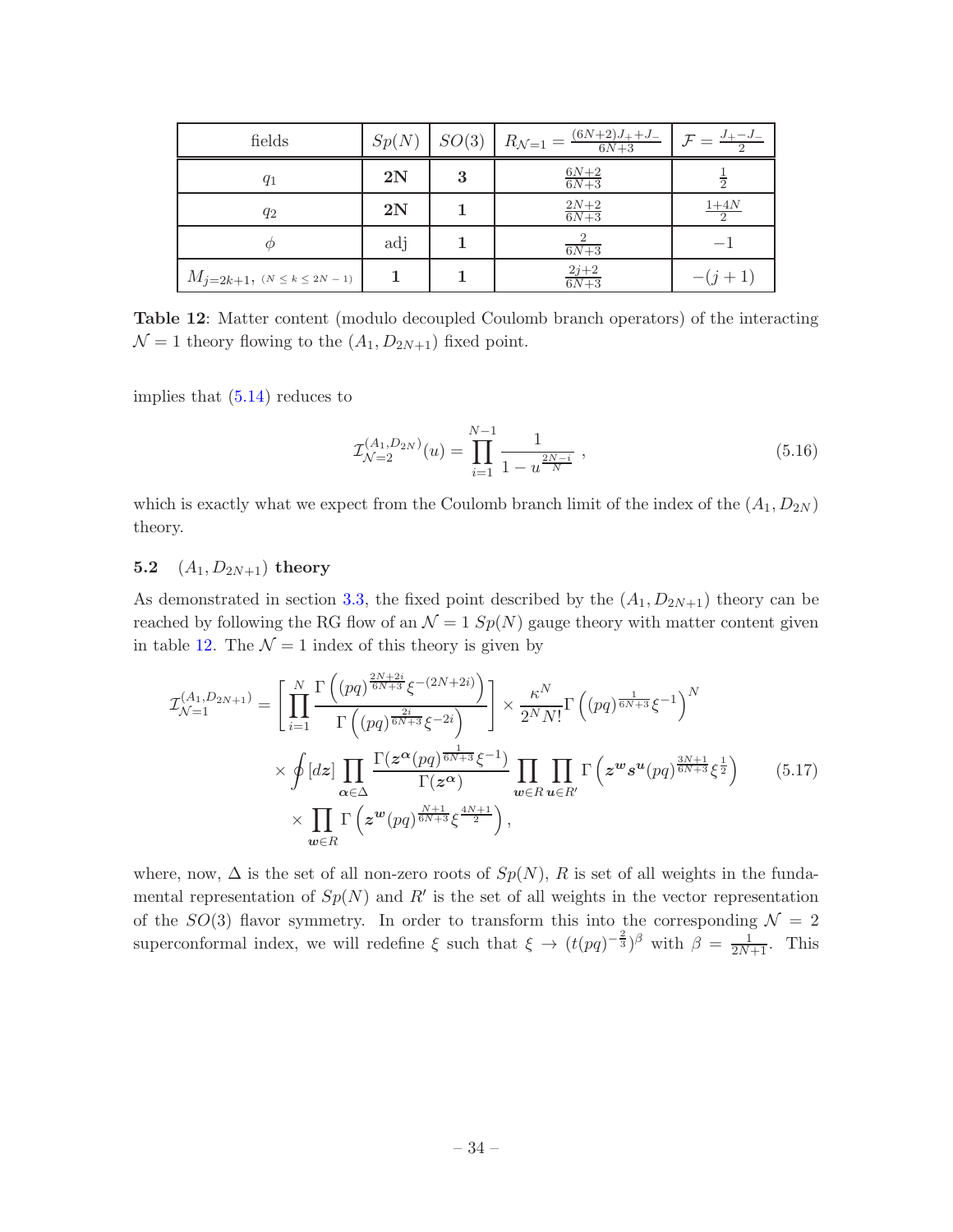implies

<span id="page-35-0"></span>
$$
\mathcal{I}_{\mathcal{N}=2}^{(A_1, D_{2N+1})} = \left[ \prod_{i=1}^{N} \frac{\Gamma\left((pq)^{\frac{2N+2i}{2N+1}} t^{-\frac{2N+2i}{2N+1}}\right)}{\Gamma\left((pq)^{\frac{2i}{2N+1}} t^{-\frac{2i}{2N+1}}\right)} \right] \times \frac{\kappa^N}{2^N N!} \Gamma\left((pq)^{\frac{1}{2N+1}} t^{-\frac{1}{2N+1}}\right)^N
$$
\n
$$
\times \oint [dz] \prod_{\alpha \in \Delta} \frac{\Gamma(z^{\alpha}(pq)^{\frac{1}{2N+1}} t^{-\frac{1}{2N+1}})}{\Gamma(z^{\alpha})} \prod_{w \in R} \prod_{u \in R'} \Gamma\left(z^w s^u (pq)^{\frac{N}{2N+1}} t^{\frac{1}{4N+2}}\right) \tag{5.18}
$$
\n
$$
\times \prod_{w \in R} \Gamma\left(z^w (pq)^{-\frac{N}{2N+1}} t^{\frac{4N+1}{4N+2}}\right).
$$

Upon substituting  $p = t^3y$ ,  $q = t^3/y$ ,  $t = t^4/v$  in [\(5.18\)](#page-35-0), we can explicitly compute the  $\mathcal{N} = 2$ index of the  $(A_1, D_{2N+1})$  theory as a series expansion in t.

By substituting  $N = 1$  in [\(5.18\)](#page-35-0), we expect to obtain the superconformal index of  $(A_1, D_3)$ theory. The  $(A_1, D_3)$  theory is equivalent to the  $(A_1, A_3)$  theory, whose full superconformal index was computed in [\[1](#page-42-0)]. We confirmed that the result obtained from [\(5.18\)](#page-35-0), agrees with that for the  $(A_1, A_3)$  theory. Since we will later use this to compute the full superconformal index of the  $(A_2, A_5)$  theory, we reproduce the superconformal index of the  $(A_1, A_3)$  theory here:

<span id="page-35-2"></span>
$$
\mathcal{I}_{\mathcal{N}=2}^{(A_1, A_3)} = 1 + t^{8/3} v^{4/3} - t^{11/3} v^{1/3} \chi_{SU(2), f}(y) + t^4 v^{-1} \chi_{SU(2), \text{adj}}(z) + t^{14/3} v^{-2/3} \n+ t^{16/3} v^{8/3} + t^{17/3} v^{4/3} \chi_{SU(2), f}(y) - t^6 \left( \chi_{SU(2), \text{adj}}(z) + 1 \right) \n- t^{19/3} v^{5/3} \chi_{SU(2), f}(y) - t^{20/3} v^{1/3} \left( \chi_{SU(2), \text{adj}}(y) + 1 \right) \n+ t^7 v^{-1} \chi_{SU(2), f}(y) \left( \chi_{SU(2), \text{adj}}(z) + 1 \right) + t^{22/3} v^{2/3} + t^{23/3} v^{-2/3} \chi_{SU(2), f}(y) \quad (5.19) \n+ t^8 \left( v^4 + v^{-2} \chi_{SU(2), 5}(z) + v \right) + t^{25/3} v^{8/3} \chi_{SU(2), f}(y) \n+ t^{26/3} v^{4/3} \left( \chi_{SU(2), \text{adj}}(y) - 1 \right) \n- t^9 \left( v^3 \chi_{SU(2), f}(y) + \left( \chi_{SU(2), \text{adj}}(z) + 2 \right) \chi_{SU(2), f}(y) \right) + \dots ,
$$

where z is the fugacity for the  $SU(2)$  flavor symmetry with  $\chi_{SU(2),\mathfrak{R}}(z)$  being the character for the representation  $\Re$  of  $SU(2)$ .

Similarly, we can get the full superconformal indices of the  $(A_1, D_5)$  and  $(A_1, D_7)$  theories by substituting  $N = 2, 3$  respectively in [\(5.18\)](#page-35-0). We thereby find that

<span id="page-35-1"></span>
$$
\mathcal{I}_{\mathcal{N}=2}^{(A_1, D_5)} = 1 + t^{12/5} v^{6/5} + t^{16/5} v^{8/5} - t^{17/5} v^{1/5} \chi_{SU(2), f}(y) \n+ t^4 v^{-1} \chi_{SO(3),3}(s) - t^{21/5} v^{3/5} \chi_{SU(2), f}(y) + t^{22/5} v^{-4/5} + t^{24/5} v^{12/5} \n+ t^{26/5} v^{-2/5} + t^{27/5} v^{6/5} \chi_{SU(2), f}(y) + t^{28/5} v^{14/5} - t^{29/5} v^{7/5} \chi_{SU(2), f}(y) \n- t^6 \left( \chi_{SO(3),3}(s) + 1 \right) + \dots,
$$
\n(5.20)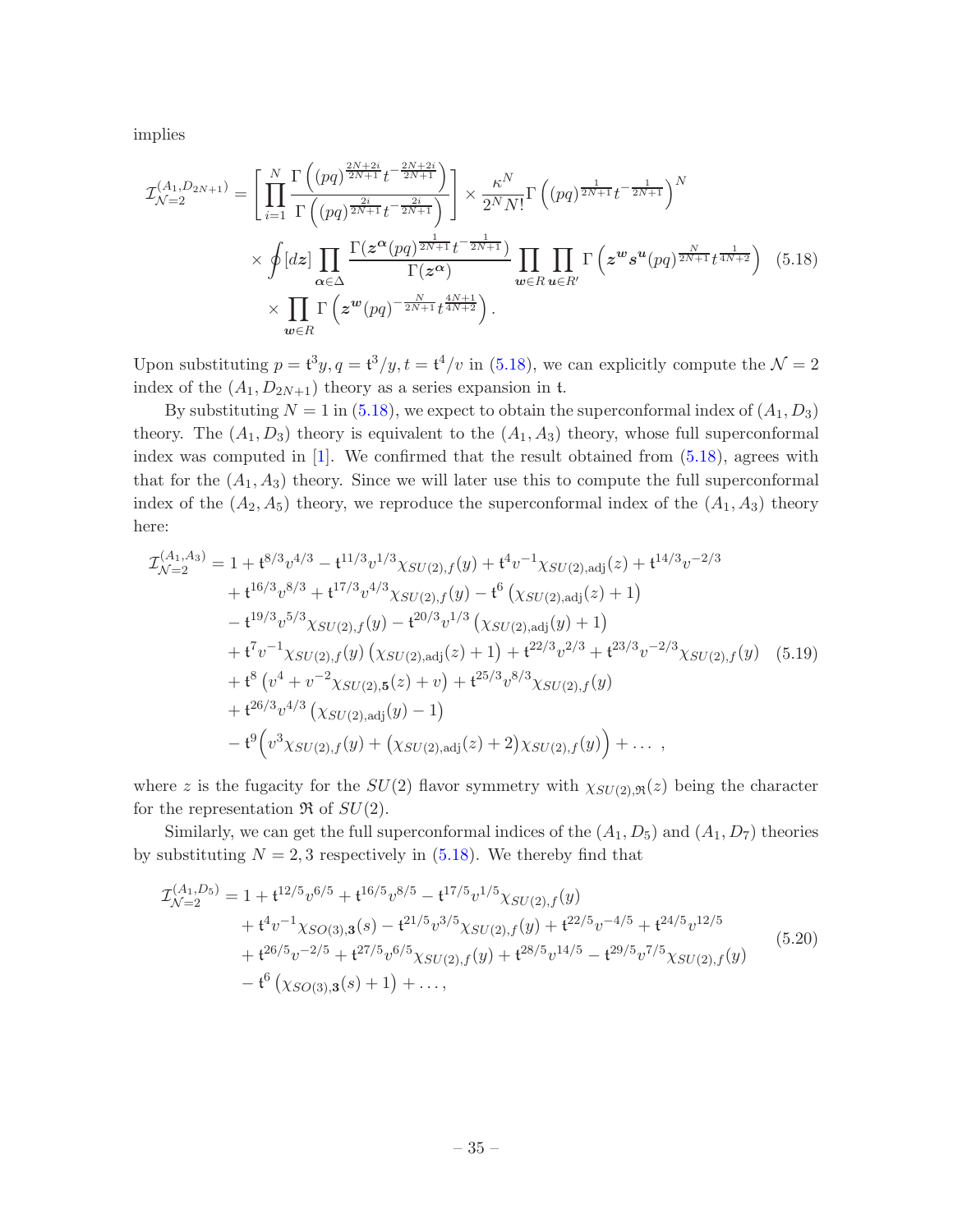and

$$
\mathcal{I}_{\mathcal{N}=2}^{(A_1, D_7)} = 1 + t^4 v^{-1} \chi_{SO(3),3}(s) + t^{16/7} v^{8/7} + t^{20/7} v^{10/7} - t^{23/7} v^{1/7} \chi_{SU(2),f}(y) \n+ t^{24/7} v^{12/7} - t^{27/7} v^{3/7} \chi_{SU(2),f}(y) + t^{30/7} v^{-6/7} - t^{31/7} v^{5/7} \chi_{SU(2),f}(y) \n+ t^{32/7} v^{16/7} + t^{34/7} v^{-4/7} + t^{36/7} v^{18/7} + t^{37/7} v^{8/7} \chi_{SU(2),f}(y) + t^{38/7} v^{-2/7} \quad (5.21) \n- t^{39/7} v^{9/7} \chi_{SU(2),f}(y) + 2t^{40/7} v^{20/7} + t^{41/7} v^{10/7} \chi_{SU(2),f}(y) \n- 2t^{43/7} v^{11/7} \chi_{SU(2),f}(y) - t^6 (\chi_{SO(3),3}(s) + 1) + ...,
$$

where,  $\chi_{SO(3),3}(s)$  is the character of the vector representation of the  $SO(3)$  flavor symmetry.

Taking the Coulomb branch limit of [\(5.18\)](#page-35-0), we get

$$
\mathcal{I}_{\mathcal{N}=2}^{(A_1, D_{2N+1})}(u) = \left(\prod_{i=1}^N \frac{1}{1-u^{2-\frac{2i}{2N+1}}}\right) \times \left[\frac{1}{2^N N!} \prod_{i=1}^N \frac{1-u^{\frac{2i}{2N+1}}}{1-u^{\frac{1}{2N+1}}} \oint [dz] \prod_{\alpha \in \Delta} \frac{1-z^{\alpha}}{1-u^{\frac{1}{2N+1}} z^{\alpha}}\right]
$$
(5.22)

As before, by explicit computations for  $N \leq 5$ , we checked that

<span id="page-36-0"></span>
$$
\frac{1}{2^N N!} \prod_{i=1}^N \frac{1 - u^{\frac{2i}{2N+1}}}{1 - u^{\frac{1}{2N+1}}} \oint [dz] \prod_{\alpha \in \Delta} \frac{1 - z^{\alpha}}{1 - u^{\frac{1}{2N+1}} z^{\alpha}} = 1
$$
\n(5.23)

Assuming that the above result continues to hold for all values of  $N$ , we find that the Coulomb branch limit of [\(5.18\)](#page-35-0) is given by

$$
\mathcal{I}_{\mathcal{N}=2}^{(A_1, D_{2N+1})}(u) = \left(\prod_{i=1}^N \frac{1}{1 - u^{2 - \frac{2i}{2N+1}}}\right),
$$
\n(5.24)

which agrees with the expression we would expect for the Coulomb branch index of  $(A_1, D_{2N+1})$ theory.

As another check of our methods leading to  $(5.11)$  and  $(5.18)$ , we would like to consider its Macdonald and Schur limits [\[40,](#page-44-15) [41](#page-44-16)]. The results for the superconformal index in these limiting cases have already been obtained, through independent methods, in [\[31](#page-44-1), [35](#page-44-5)[–37\]](#page-44-6). Therefore an agreement between our results and those in existing literature will unequivocally establish the validity of the "Lagrangians" for AD theories, being described in this paper.

The Schur limit of an  $\mathcal{N} = 2$  superconformal index is obtained by considering  $t \to q$ . As shown in [\[41\]](#page-44-16), in this limit, the  $\mathcal{N} = 2$  index receives a non-zero contribution from only those states which belong to the intersection of cohomologies of two commuting supercharges  $(Q_{1+})$ and  $Q_{1-}$  in the notation of [\[41](#page-44-16)]). This implies that for  $\mathcal{N}=2$  theories, the Schur index is independent of  $p$  and can be written as

$$
\mathcal{I}_S = \text{Tr}(-1)^F q^{E-R} \tag{5.25}
$$

We were not able to find an analytic way of showing that the  $p$ -dependence of  $(5.11)$  and  $(5.18)$ drops out in the Schur limit, however, we have checked that this indeed happens for some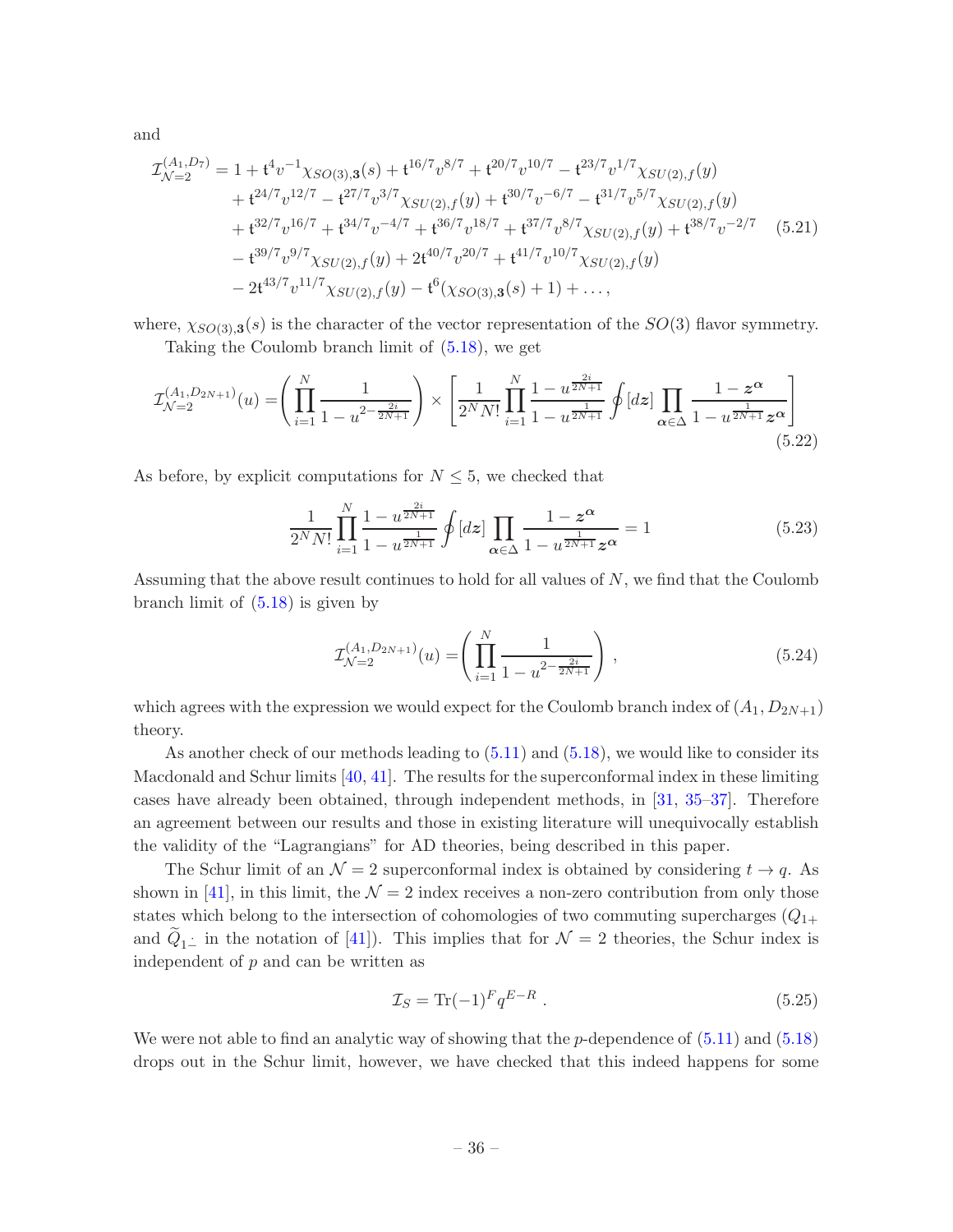explicit values of  $N$ . For these values of  $N$ , we also checked that the Schur index obtained from our formula agrees with that given in existing literature. The p-independence of the Schur limit of our index hints at the existence of an extra commuting conserved supercharge, which was not present in the  $\mathcal{N} = 1$  algebra of the UV theory, and hence, indicates the enhancement of supersymmetry at the IR fixed point of the theories considered here.

The Macdonald limit of an  $\mathcal{N}=2$  superconformal index is obtained by considering the limit  $p \to 0$  while keeping q and t constant. It turns out that the integrand in [\(5.11\)](#page-32-1), is singular in this limit, so we apply this limit after the integral has been evaluated. In terms of the redefined fugacities t, y and v, this limit requires a rescaling given by

<span id="page-37-1"></span>
$$
t \to \alpha t ,\n y \to \alpha^3 y ,\n v \to \alpha^4 v .
$$
\n(5.26)

We can now let  $\alpha \to 0$ . Applying this rescaling to the expressions given in [\(5.12\)](#page-32-2) [\(5.13\)](#page-33-2), [\(5.20\)](#page-35-1) and  $(5.21)$  produces the Macdonald indices of the  $(A_1, D_4)$ ,  $(A_1, D_6)$ ,  $(A_1, D_5)$  and  $(A_1, D_7)$ theories, respectively, as can be checked by comparing with the corresponding results given in [\[36](#page-44-17), [37\]](#page-44-6).

#### <span id="page-37-0"></span>5.3  $(A_3, A_3)$  and  $(A_2, A_5)$  theory and S-duality

As described in [\[58](#page-45-7)[–61](#page-45-8)], the  $(A_3, A_3)$  theory admits a duality frame where it can be obtained from coupling two copies of  $(A_1, D_4)$  theory by gauging an  $SU(2)$  subgroup of their diagonal  $SU(3)$  flavor symmetry. In addition to this, there is also a doublet of hypermultiplets coupled to the  $SU(2)$  gauge group. The whole setup is such that the  $SU(2)$  gauge coupling is exactly marginal. In our formulation of the Lagrangian of the  $(A_1, D_4)$  theory, the  $SU(3)$  flavor symmetry is emergent with only its Cartan subgroup being manifest in the UV. This makes it hard to implement the above mentioned procedure at the level of the Lagrangian, to obtain a Lagrangian for the  $(A_3, A_3)$  theory. Nonetheless, we can use this duality frame to obtain the full superconformal index of the  $(A_3, A_3)$  theory. This is given by

$$
\mathcal{I}_{\mathcal{N}=2}^{(A_3, A_3)} = \frac{\kappa}{2!} \oint \frac{dw}{2\pi i w} \frac{\Gamma(\frac{pq}{t}w^{\pm 2, 0}) \Gamma(t^{1/2}w^{\pm 1}x_1^{\pm 1})}{\Gamma(w^{\pm 2})} \mathcal{I}_{\mathcal{N}=2}^{(A_1, D_4)}(wx_2^{\frac{1}{3}}, x_2^{\frac{2}{3}}) \mathcal{I}_{\mathcal{N}=2}^{(A_1, D_4)}(wx_2^{\frac{1}{3}}, x_2^{\frac{2}{3}}), (5.27)
$$

where the repeated sign means taking products with each sign and  $w$  is the fugacity for the  $SU(2)$  symmetry we gauge and  $\mathcal{I}_{\mathcal{N}=2}^{(A_1, D_4)}(wx^{\frac{1}{3}}, x^{\frac{2}{3}})$  is superconformal index of the  $(A_1, D_4)$ theory given in [\(5.12\)](#page-32-2) with x being the fugacity for the  $U(1)$  commutant of  $SU(2) \subset SU(3)$ . The contribution of the hypermultiplet is encapsulated in the term  $\Gamma(t^{1/2}z^{\pm 1}x_1^{\pm 1})$  with  $x_1$ being the fugacity for the  $SO(2)$  flavor symmetry rotating the two half-hypers in to each other. The remaining pieces in  $(5.27)$  come from the contribution of the  $\mathcal{N}=2$  vector multiplet for the  $SU(2)$  gauge group and  $SU(2)$  Haar measure. Explicitly, the index in [\(5.27\)](#page-37-1)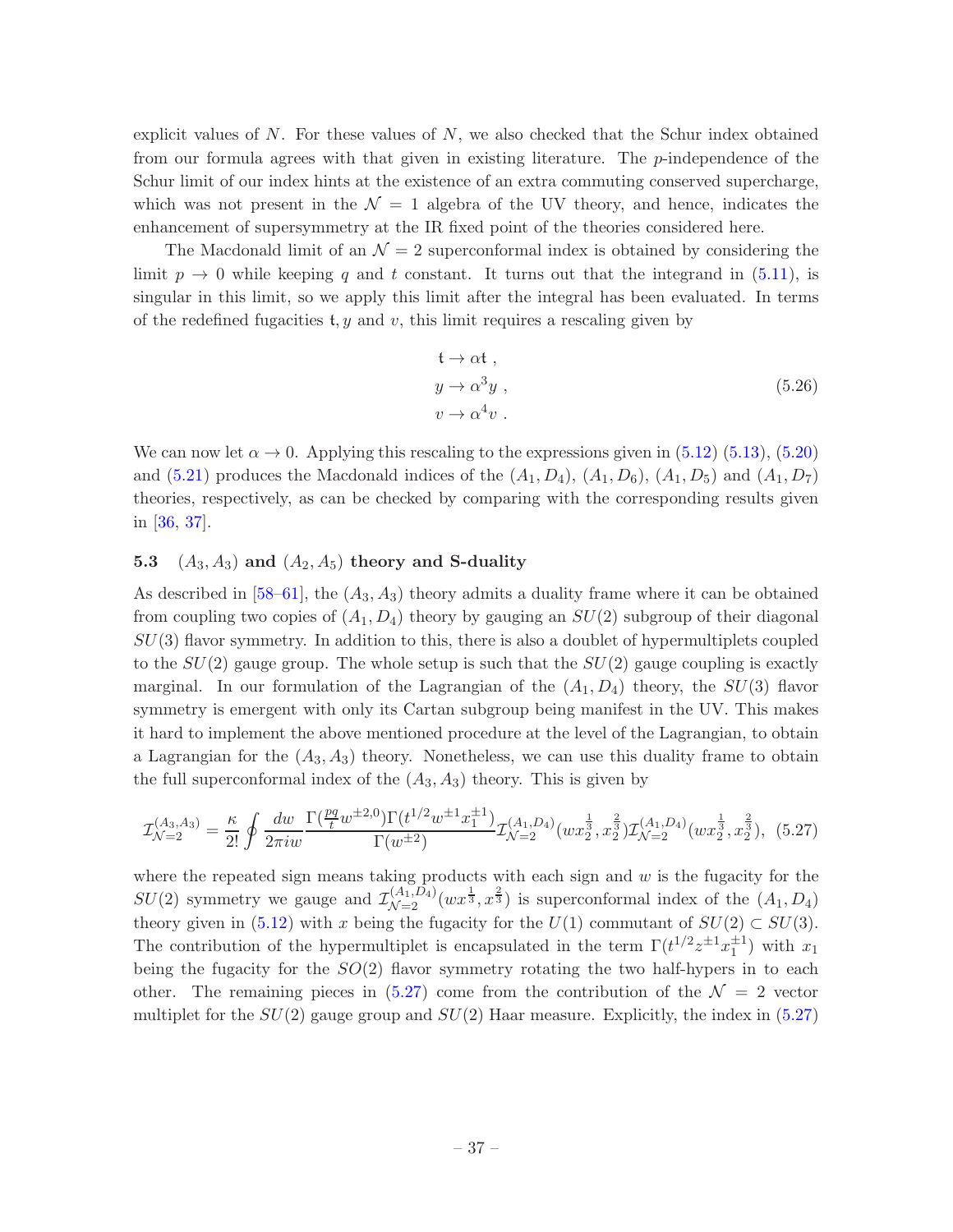takes the form

$$
\mathcal{I}_{\mathcal{N}=2}^{(A_3, A_3)}(\mathbf{x}) = 1 + 2\mathfrak{t}^3 v^{3/2} + \mathfrak{t}^4 \left( v^2 - 2v^{1/2} \chi_{SU(2), f}(y) + 3v^{-1} \right) + \mathfrak{t}^5 \left( -v \chi_{SU(2), f}(y) + 2v^{-1/2} \right)
$$
  
+ 
$$
\mathfrak{t}^6 \left( v^{-3/2} (x_1 x_2 + \frac{x_2}{x_1} + x_1 x_3 + \frac{x_3}{x_1} + \frac{x_1}{x_2} + \frac{1}{x_1 x_2} + \frac{x_1}{x_3} + \frac{1}{x_1 x_3} + 2v^{3/2} \chi_{SU(2), f}(y) + 3v^3 - 3 \right)
$$
  
+ 
$$
\mathfrak{t}^7 \left( 2v^{7/2} - 3v^2 \chi_{SU(2), f}(y) - 2v^{1/2} (\chi_{SU(2), \text{adj}}(y) - 1) + \frac{4}{v} \chi_{SU(2), f}(y) \right)
$$
  
+ 
$$
\mathfrak{t}^8 \left( -v^{-1/2} \left( x_1 x_2 + x_1 x_3 + \frac{x_2}{x_1} + \frac{x_3}{x_1} + \frac{x_1}{x_2} + \frac{1}{x_1 x_2} + \frac{x_1}{x_3} + \frac{1}{x_1 x_3} + 2 \chi_{SU(2), f}(y) \right)
$$
  
+ 
$$
v^4 + v^{-2} (x_1^2 + x_2 x_3 + \frac{x_3}{x_2} + \frac{1}{x_1^2} + \frac{x_2}{x_3} + \frac{1}{x_2 x_3} + 6) - 4v^{5/2} \chi_{SU(2), f}(y) + 7v \right) + \dots,
$$
  
(5.28)

where  $\mathbf{x} = (x_1, x_2, x_3)$ . In [\[35](#page-44-5), [36,](#page-44-17) [58](#page-45-7)], it was pointed out that the  $(A_3, A_3)$  theory admits an S-duality transformation that permutes the generators of the  $U(1)^3$  flavor symmetry group. This transformation mixes the corresponding fugacities  $(x_1, x_2, x_3)$ , such that

<span id="page-38-1"></span><span id="page-38-0"></span>
$$
x_1 \to \sqrt{x_2/x_3}, \quad x_2 \to x_1\sqrt{x_2x_3}, \quad x_3 \to \frac{\sqrt{x_2x_3}}{x_1}.
$$
 (5.29)

Invariance of  $(A_3, A_3)$  under S-duality then implies that its superconformal index must also be invariant under the transformation given by [\(5.29\)](#page-38-0). It is straightforward to check that this is indeed the case for the expression given in [\(5.28\)](#page-38-1). This further strengthens our confidence that the expression for the full superconformal index of  $(A_1, D_4)$  is given by  $(5.12)$ .

There also exists a duality frame in which the  $(A_2, A_5)$  theory can be obtained by coupling an  $(A_1, A_3)$  theory with  $(A_1, D_6)$  theory and a doublet of hypermultiplets, by gauging their diagonal  $SU(2)$  flavor symmetry. As before, the  $SU(2)$  flavor symmetry of these systems is an emergent symmetry from the point of view of our Lagrangians and hence, it not clear how to implement the above procedure at the level of the Lagrangians. However, the superconformal index of the  $(A_2, A_5)$  theory is straight forward to compute, using this data. It is given by

$$
\mathcal{I}_{\mathcal{N}=2}^{(A_2, A_5)} = \frac{\kappa}{2!} \oint \frac{dw}{2\pi i w} \frac{\Gamma(\frac{pq}{t}w^{\pm 2, 0}) \Gamma(t^{1/2}w^{\pm 1}x_1^{\pm 1})}{\Gamma(w^{\pm 2})} \mathcal{I}_{\mathcal{N}=2}^{(A_1, A_3)}(w) \mathcal{I}_{\mathcal{N}=2}^{(A_1, D_6)}(x_2^{\frac{1}{3}}, w) ,\qquad (5.30)
$$

where  $\mathcal{I}_{\mathcal{N}=2}^{(A_1, A_3)}(w)$  is the index of the  $(A_1, A_3)$  theory as given in [\(5.19\)](#page-35-2) with w here playing the role of z there.  $\mathcal{I}_{\mathcal{N}=2}^{A_1, D_6}(x_2^{\frac{1}{3}}, w)$  is the index of the  $(A_1, D_6)$  theory given in [\(5.13\)](#page-33-2), with  $(x_2^{\frac{1}{3}}, w)$  here, playing the role of  $(a_1, z)$  there. Explicitly, the first few terms in the index of the  $(A_2, A_5)$  theory are found to be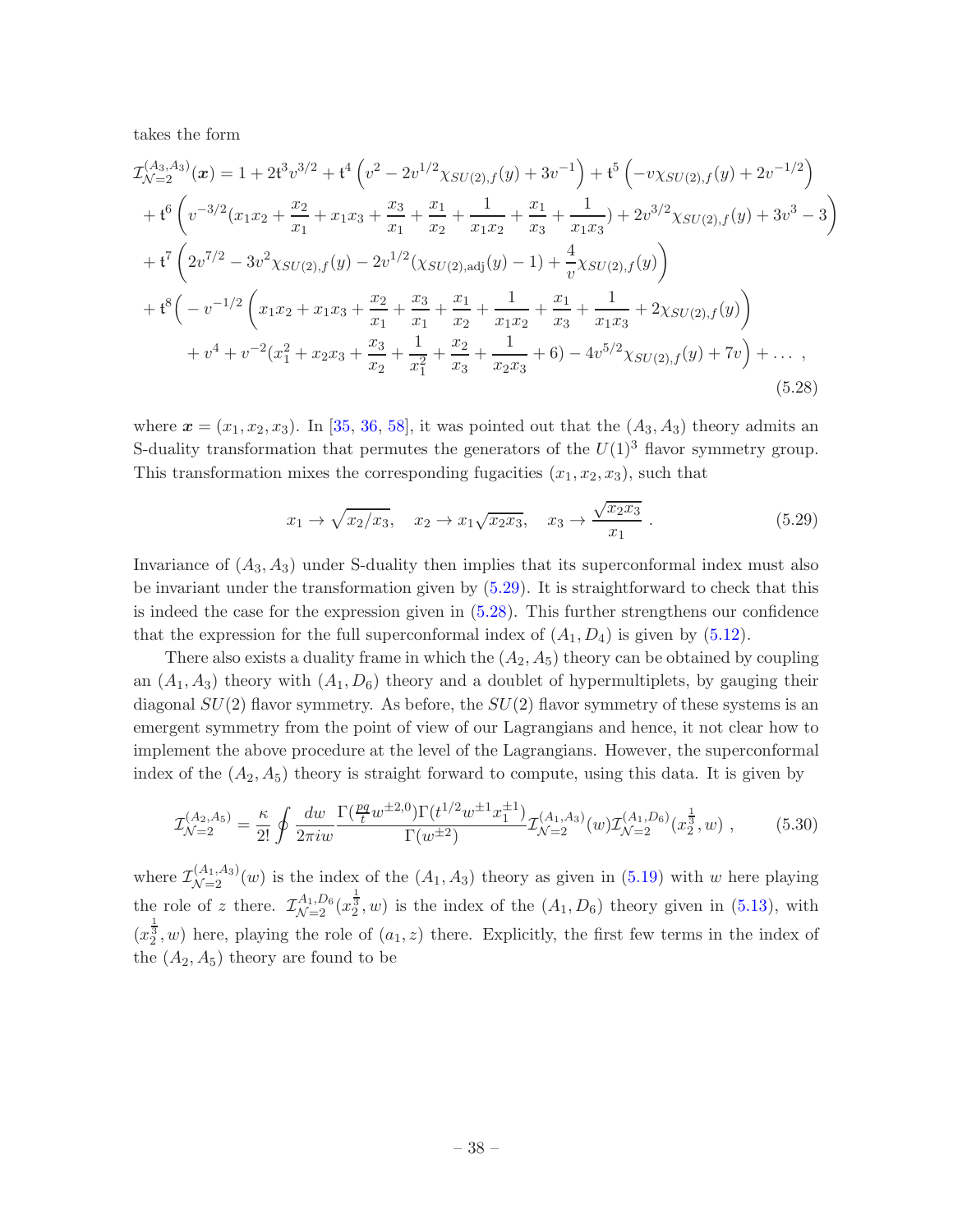$$
\mathcal{I}_{\mathcal{N}=2}^{(A_2, A_5)} = 1 + 2t^{8/3}v^{4/3} + t^{10/3}v^{5/3} - 2v^{1/3}t^{11/3}\chi_{SU(2),f}(y) + t^4(v^2 + 2v^{-1}) - t^{13/3}v^{2/3}\chi_{SU(2),f}(y) \n+ 2t^{14/3}v^{-2/3} - t^5v \chi_{SU(2),f}(y) + t^{16/3} \left(3v^{8/3} + v^{-1/3}\right) + 2t^{17/3}v^{4/3}\chi_{SU(2),f}(y) \n+ 2t^6(v^3 - 1) - 3t^{19/3}v^{5/3}\chi_{SU(2),f}(y) + t^{20/3} \left(3v^{10/3} - v^{1/3}\left(2\chi_{SU(2),\text{adj}}(y) - 1\right)\right) \n+ 3t^7\left(v^{-1} - v^2\right)\chi_{SU(2),f}(y) + t^{22/3} \left(6v^{2/3} + v^{11/3}\right) - t^{23/3}(v^{-2/3} + 5v^{7/3})\chi_{SU(2),f}(y) \n+ t^8 \left(5v^4 + \frac{x_1^2}{v^2} + \frac{x_1x_2}{v^2} + \frac{x_2}{v^2x_1} + \frac{1}{v^2x_1^2} + \frac{x_1}{v^2x_2} + \frac{1}{v^2x_1x_2} + \frac{3}{v^2} + v\left(\chi_{SU(2),\text{adj}}(y) + 6\right)\right) \n+ t^{25/3}\left(2v^{8/3} - 3v^{-1/3}\right)\chi_{SU(2),f}(y) + t^{26/3}\left(v^{4/3}\left(4\chi_{SU(2),\text{adj}}(y) + 1\right) + 3v^{13/3} + 3v^{-5/3}\right) \n- t^9\left(7 + 3v^3\right)\chi_{SU(2),f}(y) + \cdots, \tag{5.31}
$$

The  $(A_2, A_5)$  theory is expected to be invariant under a duality group that is isomorphic to  $S_3$  [\[60](#page-45-9)]. If we denote the generators of this  $S_3$  by f and g such that

<span id="page-39-0"></span>
$$
f^3 = g^2 = (fg)^2 = 1 \tag{5.32}
$$

then the action of f and g on the  $U(1)^2$  flavor fugacities,  $x_1, x_2$ , is given by

$$
f: x_1 \to \frac{1}{\sqrt{x_1 x_2}}, x_2 \to \sqrt{\frac{x_1^3}{x_2}}
$$
  

$$
g: x_1 \to \frac{1}{x_1}, x_2 \to x_2.
$$
 (5.33)

It is straightforward to check that the expression given in  $(5.31)$  is invariant under the  $S_3$ duality group of the  $(A_2, A_5)$  theory. This provides another non-trivial check for the validity of out proposal for the superconformal indices of the  $(A_1, A_3)$  and  $(A_1, D_6)$  theories respectively.

#### Acknowledgments

We would like to thank Philip Argyres, Eduardo Conde, Amihay Hanany, Ken Intriligator, Rudolph Kalveks, Emily Nardoni, Sridip Pal, Fidel Schaposnik, Yuji Tachikawa, Anderson Trimm and Junya Yagi for helpful discussions. PA and JS would also like to thank the hospitality of the Simons Center for Geometry and Physics during the 2016 Summer Workshop in Mathematics and Physics. KM would like to thank the hospitality of ICTP, Trieste and Imperial College London. JS would also like to thank the hospitality of the Korea Institute for Advanced Study. The work of PA is supported by Samsung Science and Technology Foundation under Project Number SSTF-BA1402-08. The work of JS is supported in part by the US Department of Energy under UCSD's contract de-sc0009919 and also by Hwa-Ahm foundation.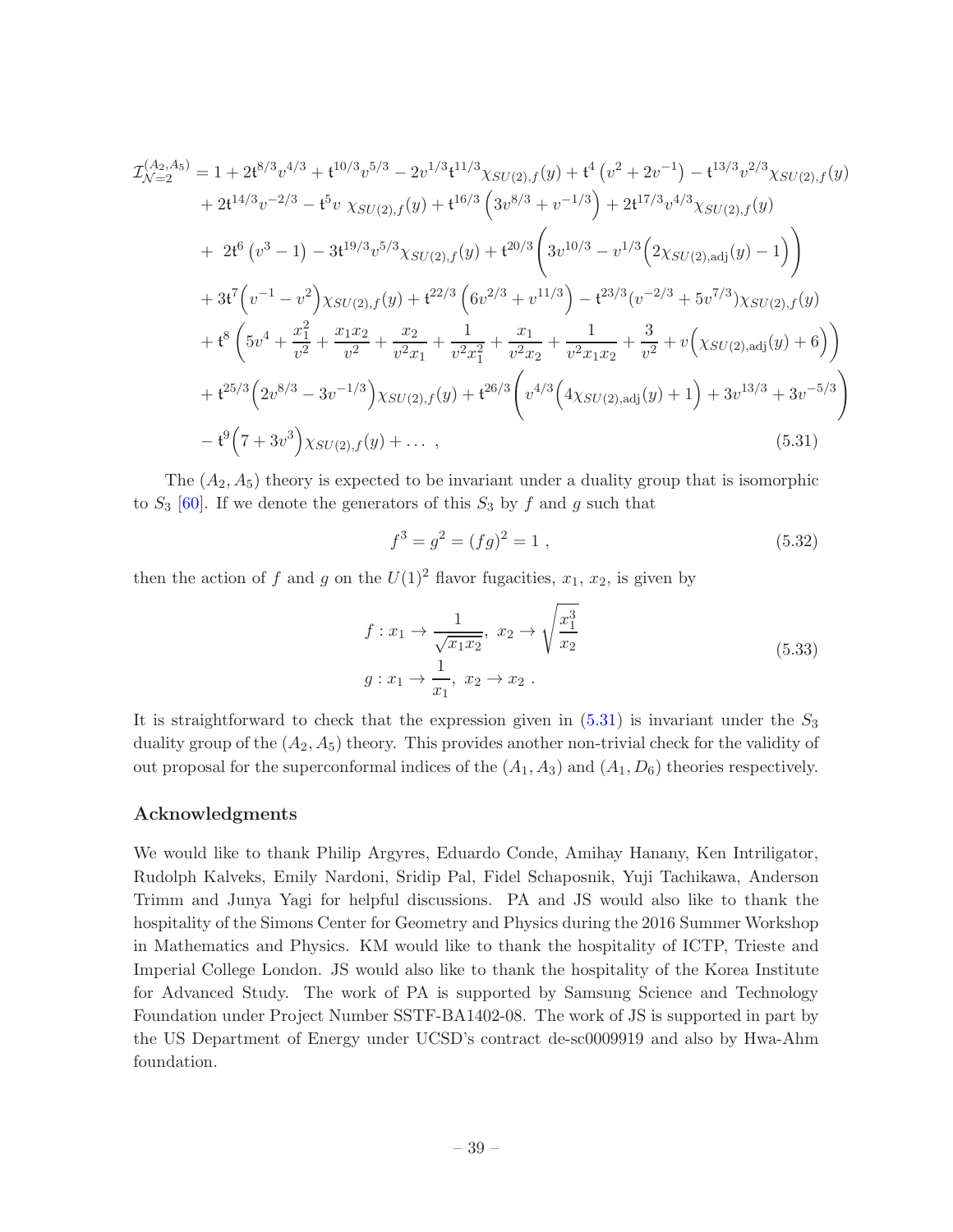#### <span id="page-40-0"></span>A Accidental symmetries and superconformal index of adjoint SQCD

Let us consider a supersymmetric  $SU(N_c)$  gauge theory with  $N_f$  fundamentals  $Q$ ,  $N_f$  antifundamentals  $\tilde{Q}$  and an adjoint field X. Let the superpotential of our theory be

$$
W = \text{Tr} X^{k+1} \tag{A.1}
$$

This theory is asymptotically free when  $N_f < 2N_c$ . A dual theory for the case when  $k = 2$  was proposed in  $[62]$  while the cases with more general k were studied in  $[63]$ . For our purposes, we will choose  $k = 2$ . The R-charges are then given by

$$
R_Q = R_{\widetilde{Q}} = 1 - \frac{2N_c}{3N_f} ,
$$
  
\n
$$
R_X = \frac{2}{3} .
$$
\n(A.2)

The magnetic dual to the above theory is given by an  $SU(2N_f - N_c)$  gauge theory with  $N_f$  fundamentals and anti-fundamentals, q,  $\tilde{q}$  along, an adjoint chiral field Y and two chiral singlet fields M and N transforming in the bifundamental of the  $SU(N_f)_L \times SU(N_f)_R$ flavor symmetry. Here, M is dual to  $Q\widetilde{Q}$  and N dual to  $QX\widetilde{Q}$  in the electric theory. The superpotential of the magnetic theory is given by

<span id="page-40-1"></span>
$$
W = \text{Tr} M q Y \tilde{q} + \text{Tr} N q \tilde{q} + \text{Tr} Y^3 \,. \tag{A.3}
$$

The corresponding R-charges of the above fields are

<span id="page-40-2"></span>
$$
R_q = R_{\tilde{q}} = 1 - \frac{2}{3} \frac{2N_f - N_c}{N_f} ,
$$
  
\n
$$
R_Y = \frac{2}{3} ,
$$
  
\n
$$
R_M = 2 - \frac{4N_c}{3N_f} ,
$$
  
\n
$$
R_N = \frac{8}{3} - \frac{4N_c}{3N_f} .
$$
\n(A.4)

Once again, the magnetic theory is asymptotically free when  $N_f < 2N_c$  i.e.  $N_f > \frac{2}{3}N_c$ , where  $\widetilde{N_c} = 2N_f - N_c$ . Requiring that both electric and magnetic theories be asymptotically free then restricts the range of  $N_f$  to be  $\frac{2}{3}N_c < N_f < 2N_c$ . In what follows, we will only consider  $N_f$  to be in this range.

As was explained in [\[62](#page-45-10)], the effect of the terms  $\text{Tr}MqY\tilde{q}$  and  $\text{Tr}Nq\tilde{q}$  on the magnetic superpotential  $(A.3)$ , can be understood by first considering the theory with a superpotential in which these terms are absent. This is then same as the electric theory but with  $N_c \rightarrow$  $2N_f - N_c$ . We can now ask: For what values of  $N_f$ , do the operators Tr $MqY\tilde{q}$  and Tr $Nq\tilde{q}$  give a relevant deformation of the IR fixed point? It is a simple exercise to check that the operator TrMqY $\widetilde{q}$  is relevant when  $N_f > N_c$ . When  $N_f < N_c$ , the dimensions of M, as calculated from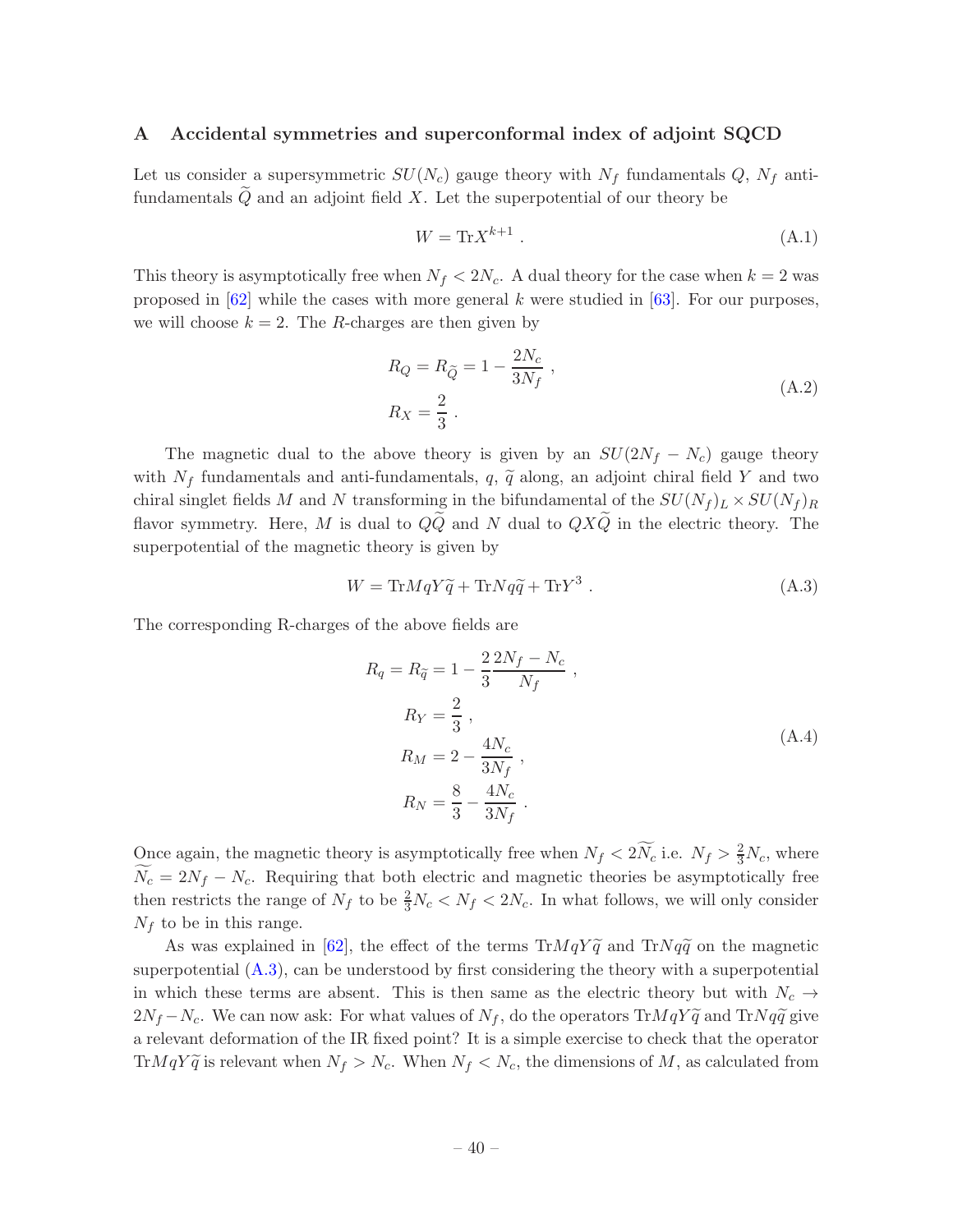$(A.4)$ , violate the unitarity bound and hence, for these values of  $N_f$ , M remains decoupled from the rest of the theory. Similar analysis reveals that  $Tr Nq\tilde{q}$  is a relevant deformation when  $N_f > \frac{2}{3}N_c$  but becomes irrelevant when  $N_f < \frac{2}{3}N_c$ , causing N to stay decoupled for the latter values of  $N_f$ . The corresponding story on the electric side is also quite simple to reproduce. When  $N_f \langle N_c, \rangle$  The dimensions of the operator  $Q\bar{Q}$  violates the unitarity bound causing it to decouple as a free field from the rest of the theory. This replicates the decoupling of  $M$  on the magnetic side. Similarly, when  $N_f < \frac{2}{3}N_c$ , the dimensions of the operator  $QX\widetilde{Q}$  violates the unitarity bound causing it to become a decoupled free field, replicating the decoupling of N in the magnetic theory.

We now want to use the above set up to study how the decoupling of operators affects the superconformal index of a theory. Before incorporating any corrections due to decoupled operators the superconformal index of the electric theory is given by

$$
I_E = \frac{(p;p)_{\infty}^{N_c-1}(q;q)_{\infty}^{N_c-1}}{N_c!} \Gamma(U;p,q)^{N_c-1} \int_{\mathbb{T}^{N_c-1}} \prod_{j=1}^{N_c-1} \frac{dz_j}{2\pi i z_j}
$$
  
 
$$
\times \prod_{1 \le i < j \le N_c} \frac{\Gamma(Uz_iz_j^{-1}, Uz_i^{-1}z_j; p, q)}{\Gamma(z_iz_j^{-1}, z_i^{-1}z_j; p, q)} \prod_{i=1}^{N_f} \prod_{j=1}^{N_c} \Gamma(s_i z_j, t_i^{-1} z_j^{-1}; p, q) .
$$
 (A.5)

Here,  $z_i$  are fugacities for the  $SU(N_c)$  gauge group and are constrained to be such that  $\prod_{j=1}^{N_c} z_j = 1$ . Similarly,  $s_i$  and  $t_i$  are fugacities for the  $SU(N_f)_{L,R}$  flavor groups respectively and  $U = (pq)^{\frac{1}{3}}$ .

Before taking into account the decoupling of fields  $M$  and  $N$ , the superconformal index of the magnetic theory is given by

$$
I_{M} = \frac{(p;p)_{\infty}^{\widetilde{N}_{c}-1}(q;q)_{\infty}^{\widetilde{N}_{c}-1} \Gamma(U;p,q)^{\widetilde{N}_{c}-1} \prod_{1 \leq i,j \leq N_{f}} \Gamma(s_{i}t_{j}^{-1};p,q) \prod_{1 \leq i,j \leq N_{f}} \Gamma(Us_{i}t_{j}^{-1};p,q) \times \int_{\mathbb{T}^{\widetilde{N}_{c}-1}} \prod_{j=1}^{\widetilde{N}_{c}-1} \frac{dz_{j}}{2\pi iz_{j}} \prod_{1 \leq i < j \leq \widetilde{N}_{c}} \frac{\Gamma(Uz_{i}z_{j}^{-1}, Uz_{i}^{-1}z_{j};p,q)}{\Gamma(z_{i}z_{j}^{-1}, z_{i}^{-1}z_{j};p,q)} \times \prod_{i=1}^{N_{f}} \prod_{j=1}^{\widetilde{N}_{c}} \Gamma((UST)^{\frac{1}{N_{c}}} s_{i}^{-1}z_{j}, (UST)^{-\frac{1}{N_{c}}} t_{i}z_{j}^{-1};p,q) . \tag{A.6}
$$

Here  $S = \prod_{j=1}^{N_c} s_j = 1$  and  $T = \prod_{j=1}^{N_c} t_j = 1$ . The term  $\prod_{1 \le i,j \le N_f} \Gamma(s_i t_j^{-1}; p, q)$  represents the contribution of the singlets  $M$  to the index while the contribution of the field  $N$  is captured by the term  $\prod_{1 \leq i,j \leq N_f} \Gamma(Us_i t_j^{-1}; p, q)$ .

When  $N_f > N_c$ , the above indices need no correction. The equality of  $I_E$  and  $I_M$  was verified in the large- $N_c$  limit in [\[64](#page-45-12)]. Some necessary conditions required for their equality at finite- $N_c$  were proposed and verified in [\[65](#page-45-13)]. We will hereon assume that  $I_E$  and  $I_M$  are equal are finite  $N_c$ .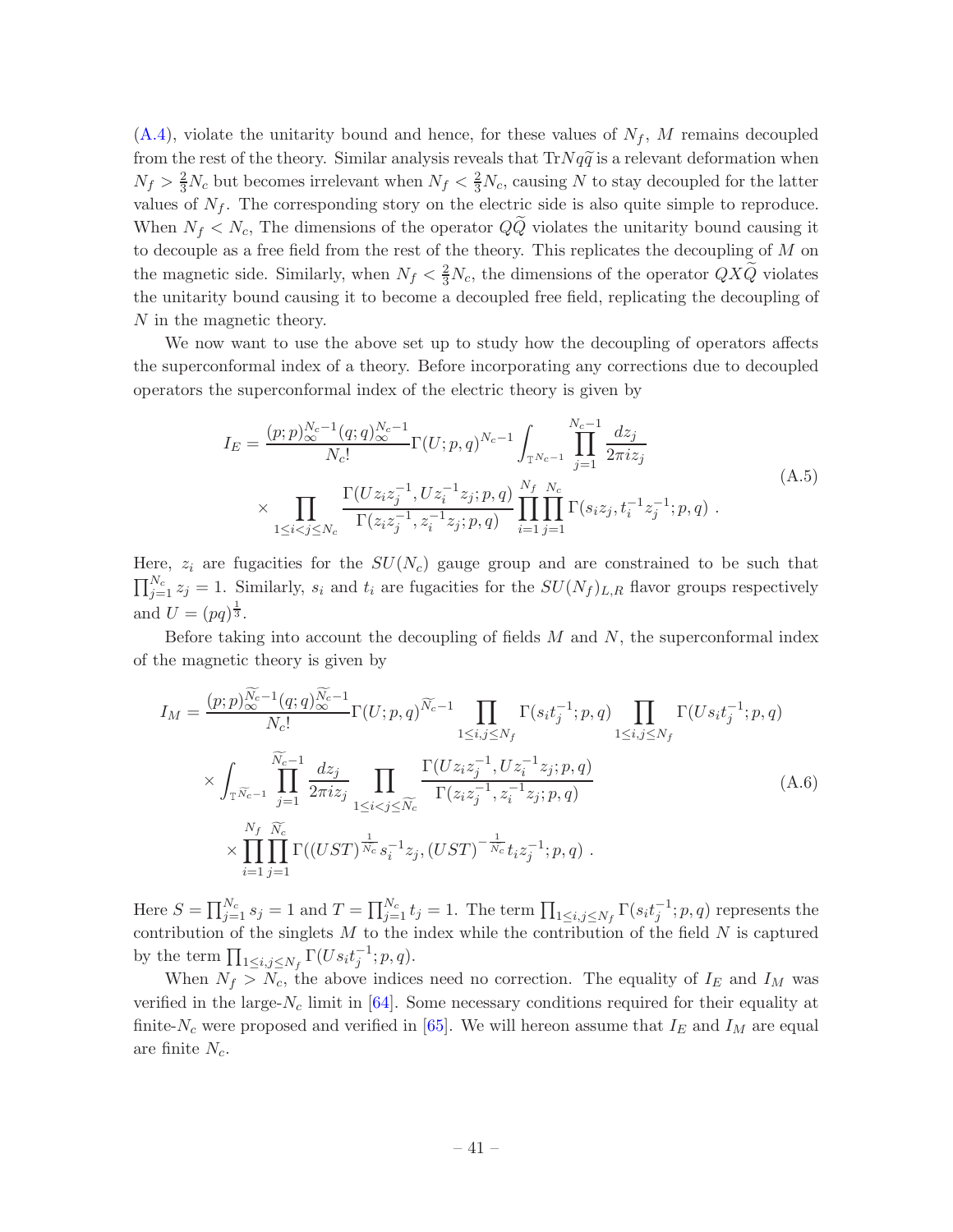Let us now consider the situation when  $N_f \langle N_c \rangle$ . As was mentioned earlier, for these values of  $N_f$ , the operator  $QQ$ , in the electric theory, decouples. The index of the interacting theory therefore needs to be corrected in order to account for this. Taking clue from [\[10](#page-42-6)], we factor out the contribution of  $QQ$  from  $I_E$  and claim that this will then give us the index of the interacting electric theory when  $N_f \langle N_c \rangle$ . We will verify our claim by comparing the index so obtained with that of the interacting magnetic theory. The corrected electric index thus becomes

<span id="page-42-9"></span>
$$
I_{E,N_f\n(A.7)
$$

On the magnetic side, for  $N_f \langle N_c \rangle$ , the field M remains free. Its contribution should therefore not be included in the magnetic SCI for the interacting theory. The corrected magnetic index therefore becomes

$$
I_{M,N_f\n(A.8)
$$

The equality of  $I_{E,N_f\leq N_c}$  and  $I_{M,N_f\leq N_c}$  follows trivially from the equality of  $I_E$  and  $I_M$ , thus verifying our claim that  $I_{E,N_f\langle N_c\rangle}$  as given in  $(A.7)$ , represents the index of the interacting theory on the electric side.

#### References

- <span id="page-42-0"></span>[1] K. Maruyoshi and J. Song,  $N=1$  Deformations and RG Flows of  $N=2$  SCFTs, [1607.04281](http://arxiv.org/abs/1607.04281).
- <span id="page-42-1"></span>[2] N. Seiberg, The Power of holomorphy: Exact results in 4-D SUSY field theories, in PASCOS '94: Proceedings, 4th International Symposium on Particles, Strings and Cosmology, Syracuse, New York, USA, May 19-24, 1994, pp. 0357–369, 1994. [hep-th/9408013](http://arxiv.org/abs/hep-th/9408013).
- <span id="page-42-2"></span>[3] A. Gadde, K. Maruyoshi, Y. Tachikawa and W. Yan, New N=1 Dualities, JHEP 1306 [\(2013\) 056,](http://dx.doi.org/10.1007/JHEP06(2013)056) [[1303.0836](http://arxiv.org/abs/1303.0836)].
- [4] P. Agarwal and J. Song, New N=1 Dualities from M5-branes and Outer-automorphism Twists, JHEP 1403 [\(2014\) 133,](http://dx.doi.org/10.1007/JHEP03(2014)133) [[1311.2945](http://arxiv.org/abs/1311.2945)].
- <span id="page-42-8"></span>[5] P. Agarwal, I. Bah, K. Maruyoshi and J. Song, *Quiver tails and*  $\mathcal{N}=1$  SCFTs from M5-branes, JHEP 1503 [\(2015\) 049,](http://dx.doi.org/10.1007/JHEP03(2015)049) [[1409.1908](http://arxiv.org/abs/1409.1908)].
- <span id="page-42-7"></span>[6] P. Agarwal, K. Intriligator and J. Song, Infinitely many  $\mathcal{N}=1$  dualities from  $m+1$   $m=1$ , JHEP 10 [\(2015\) 035,](http://dx.doi.org/10.1007/JHEP10(2015)035) [[1505.00255](http://arxiv.org/abs/1505.00255)].
- <span id="page-42-3"></span>[7] M. Fazzi and S. Giacomelli,  $\mathcal{N} = 1$  superconformal theories with  $D_N$  blocks, [1609.08156](http://arxiv.org/abs/1609.08156).
- <span id="page-42-4"></span>[8] K. Maruyoshi and J. Song, The Full Superconformal Index of the Argyres-Douglas Theory, [1606.05632](http://arxiv.org/abs/1606.05632).
- <span id="page-42-5"></span>[9] K. A. Intriligator and B. Wecht, The Exact superconformal R symmetry maximizes a, Nucl. Phys. B667 [\(2003\) 183–200,](http://dx.doi.org/10.1016/S0550-3213(03)00459-0) [[hep-th/0304128](http://arxiv.org/abs/hep-th/0304128)].
- <span id="page-42-6"></span>[10] D. Kutasov, A. Parnachev and D. A. Sahakyan, Central charges and  $U(1)(R)$  symmetries in  $N=1$  super Yang-Mills, JHEP 11 [\(2003\) 013,](http://dx.doi.org/10.1088/1126-6708/2003/11/013) [[hep-th/0308071](http://arxiv.org/abs/hep-th/0308071)].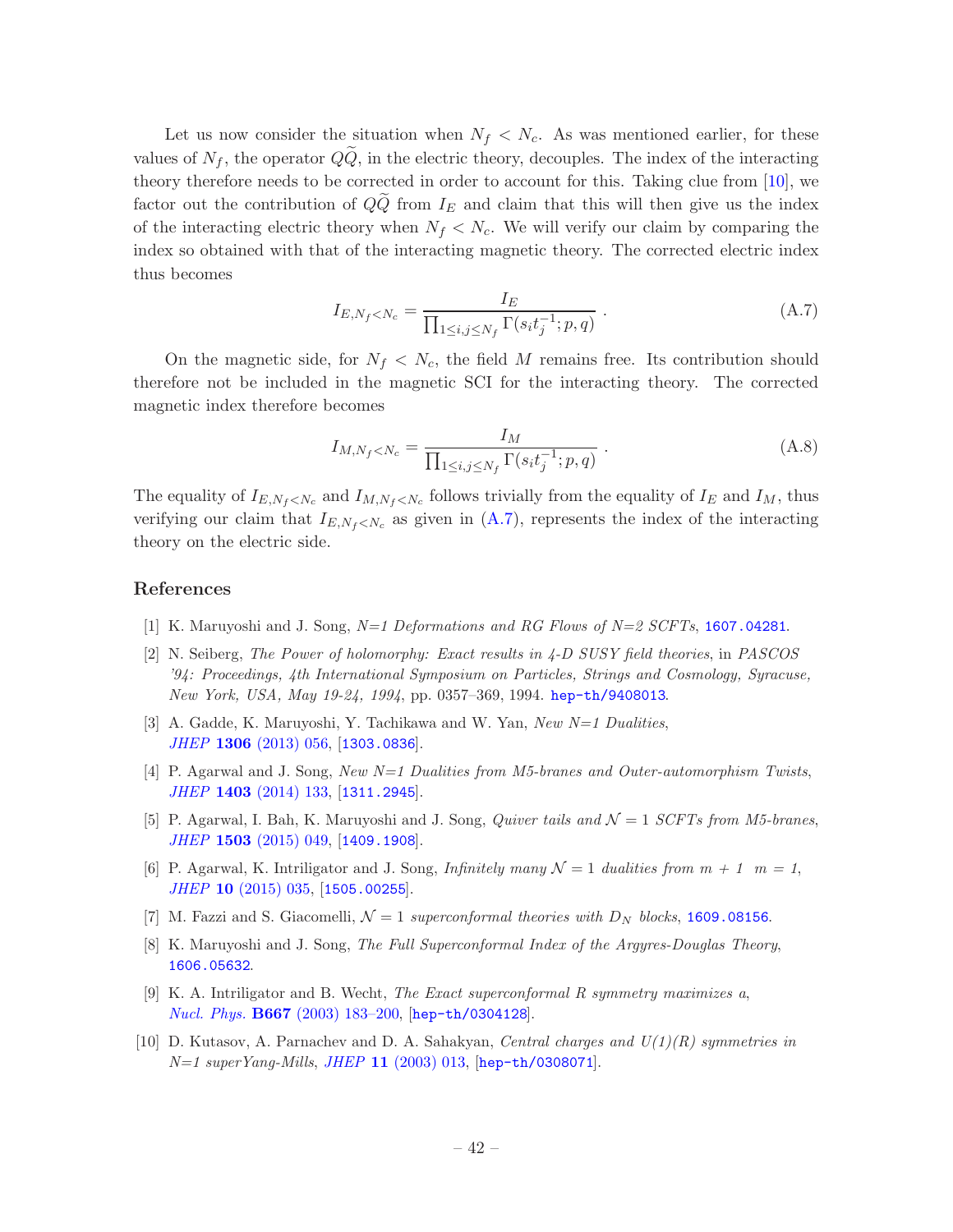- <span id="page-43-0"></span>[11] P. C. Argyres and M. R. Douglas, New phenomena in SU(3) supersymmetric gauge theory, Nucl. Phys. B448 [\(1995\) 93–126,](http://dx.doi.org/10.1016/0550-3213(95)00281-V) [[hep-th/9505062](http://arxiv.org/abs/hep-th/9505062)].
- <span id="page-43-1"></span>[12] P. C. Argyres, M. R. Plesser, N. Seiberg and E. Witten, New N=2 superconformal field theories in four-dimensions, Nucl. Phys. **B461** (1996) 71-84, [[hep-th/9511154](http://arxiv.org/abs/hep-th/9511154)].
- <span id="page-43-2"></span>[13] T. Eguchi, K. Hori, K. Ito and S.-K. Yang, *Study of N=2 superconformal field theories in*  $four\text{-}dimensions, \text{Nucl. Phys. } \bf{B471} \text{ (1996) } 430\text{-}444, \text{[hep-th/9603002]}.$  $four\text{-}dimensions, \text{Nucl. Phys. } \bf{B471} \text{ (1996) } 430\text{-}444, \text{[hep-th/9603002]}.$  $four\text{-}dimensions, \text{Nucl. Phys. } \bf{B471} \text{ (1996) } 430\text{-}444, \text{[hep-th/9603002]}.$
- <span id="page-43-3"></span>[14] T. Eguchi and K. Hori,  $N=2$  superconformal field theories in four-dimensions and A-D-E classification, in The mathematical beauty of physics: A memorial volume for Claude Itzykson. Proceedings, Conference, Saclay, France, June 5-7, 1996, pp. 67–82, 1996. [hep-th/9607125](http://arxiv.org/abs/hep-th/9607125).
- <span id="page-43-4"></span>[15] D. Gaiotto, G. W. Moore and A. Neitzke, Wall-crossing, Hitchin Systems, and the WKB Approximation, [0907.3987](http://arxiv.org/abs/0907.3987).
- [16] G. Bonelli, K. Maruyoshi and A. Tanzini, Wild Quiver Gauge Theories, JHEP 1202 [\(2012\) 031,](http://dx.doi.org/10.1007/JHEP02(2012)031) [[1112.1691](http://arxiv.org/abs/1112.1691)].
- [17] D. Gaiotto and J. Teschner, Irregular singularities in Liouville theory and Argyres-Douglas type gauge theories, I, JHEP 12 [\(2012\) 050,](http://dx.doi.org/10.1007/JHEP12(2012)050) [[1203.1052](http://arxiv.org/abs/1203.1052)].
- <span id="page-43-5"></span>[18] D. Xie, General Argyres-Douglas Theory, JHEP 1301 [\(2013\) 100,](http://dx.doi.org/10.1007/JHEP01(2013)100) [[1204.2270](http://arxiv.org/abs/1204.2270)].
- <span id="page-43-6"></span>[19] O. Aharony and Y. Tachikawa, A Holographic computation of the central charges of  $d=4$ ,  $N=2$ SCFTs, JHEP 01 [\(2008\) 037,](http://dx.doi.org/10.1088/1126-6708/2008/01/037) [[0711.4532](http://arxiv.org/abs/0711.4532)].
- <span id="page-43-7"></span>[20] A. D. Shapere and Y. Tachikawa, Central charges of  $N=2$  superconformal field theories in four dimensions, JHEP 09 [\(2008\) 109,](http://dx.doi.org/10.1088/1126-6708/2008/09/109) [[0804.1957](http://arxiv.org/abs/0804.1957)].
- <span id="page-43-8"></span>[21] D. Xie and P. Zhao, Central charges and RG flow of strongly-coupled  $N=2$  theory, JHEP 03 [\(2013\) 006,](http://dx.doi.org/10.1007/JHEP03(2013)006) [[1301.0210](http://arxiv.org/abs/1301.0210)].
- <span id="page-43-9"></span>[22] A. D. Shapere and C. Vafa, BPS structure of Argyres-Douglas superconformal theories, [hep-th/9910182](http://arxiv.org/abs/hep-th/9910182).
- <span id="page-43-13"></span>[23] S. Cecotti, A. Neitzke and C. Vafa, R-Twisting and 4d/2d Correspondences, [1006.3435](http://arxiv.org/abs/1006.3435).
- [24] S. Cecotti and C. Vafa, *Classification of complete*  $N=2$  supersymmetric theories in 4 dimensions, Surveys in differential geometry 18 (2013), [[1103.5832](http://arxiv.org/abs/1103.5832)].
- [25] M. Alim, S. Cecotti, C. Cordova, S. Espahbodi, A. Rastogi and C. Vafa, BPS Quivers and Spectra of Complete  $N=2$  Quantum Field Theories, [Commun. Math. Phys.](http://dx.doi.org/10.1007/s00220-013-1789-8) 323 (2013) 1185–1227, [[1109.4941](http://arxiv.org/abs/1109.4941)].
- [26] M. Alim, S. Cecotti, C. Cordova, S. Espahbodi, A. Rastogi and C. Vafa,  $\mathcal{N}=2$  quantum field theories and their BPS quivers, [Adv. Theor. Math. Phys.](http://dx.doi.org/10.4310/ATMP.2014.v18.n1.a2) 18 (2014) 27–127, [[1112.3984](http://arxiv.org/abs/1112.3984)].
- <span id="page-43-10"></span>[27] K. Maruyoshi, C. Y. Park and W. Yan, BPS spectrum of Argyres-Douglas theory via spectral network, JHEP 12 [\(2013\) 092,](http://dx.doi.org/10.1007/JHEP12(2013)092) [[1309.3050](http://arxiv.org/abs/1309.3050)].
- <span id="page-43-11"></span>[28] C. Beem, M. Lemos, P. Liendo, W. Peelaers, L. Rastelli and B. C. van Rees, Infinite Chiral Symmetry in Four Dimensions, [Commun. Math. Phys.](http://dx.doi.org/10.1007/s00220-014-2272-x) 336 (2015) 1359–1433, [[1312.5344](http://arxiv.org/abs/1312.5344)].
- <span id="page-43-12"></span>[29] P. Liendo, I. Ramirez and J. Seo, Stress-tensor OPE in N=2 Superconformal Theories, [1509.00033](http://arxiv.org/abs/1509.00033).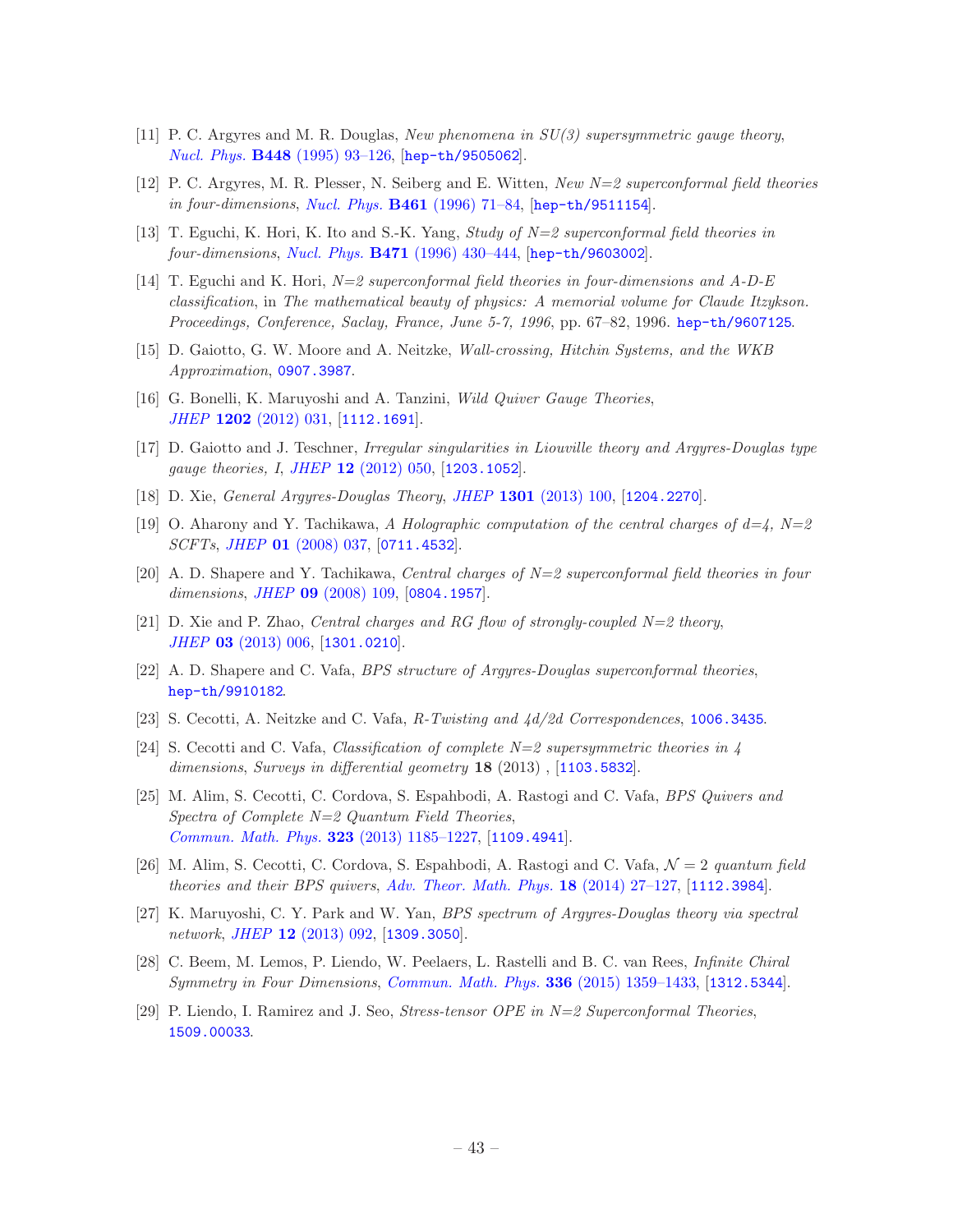- <span id="page-44-0"></span>[30] M. Lemos and P. Liendo,  $\mathcal{N}=2$  central charge bounds from 2d chiral algebras, JHEP 04 [\(2016\) 004,](http://dx.doi.org/10.1007/JHEP04(2016)004) [[1511.07449](http://arxiv.org/abs/1511.07449)].
- <span id="page-44-1"></span>[31] C. Cordova and S.-H. Shao, Schur Indices, BPS Particles, and Argyres-Douglas Theories, JHEP **01** [\(2016\) 040,](http://dx.doi.org/10.1007/JHEP01(2016)040) [[1506.00265](http://arxiv.org/abs/1506.00265)].
- <span id="page-44-2"></span>[32] A. Iqbal and C. Vafa, BPS Degeneracies and Superconformal Index in Diverse Dimensions, Phys. Rev. D90 [\(2014\) 105031,](http://dx.doi.org/10.1103/PhysRevD.90.105031) [[1210.3605](http://arxiv.org/abs/1210.3605)].
- <span id="page-44-3"></span>[33] S. Cecotti, J. Song, C. Vafa and W. Yan, Superconformal Index, BPS Monodromy and Chiral Algebras, [1511.01516](http://arxiv.org/abs/1511.01516).
- <span id="page-44-4"></span>[34] C. Cordova, D. Gaiotto and S.-H. Shao, *Infrared Computations of Defect Schur Indices*, [1606.08429](http://arxiv.org/abs/1606.08429).
- <span id="page-44-5"></span>[35] M. Buican and T. Nishinaka, On the superconformal index of Argyres–Douglas theories, J. Phys. A49 [\(2016\) 015401,](http://dx.doi.org/10.1088/1751-8113/49/1/015401) [[1505.05884](http://arxiv.org/abs/1505.05884)].
- <span id="page-44-17"></span>[36] M. Buican and T. Nishinaka, Argyres-Douglas Theories, the Macdonald Index, and an RG Inequality, JHEP 02 [\(2016\) 159,](http://dx.doi.org/10.1007/JHEP02(2016)159) [[1509.05402](http://arxiv.org/abs/1509.05402)].
- <span id="page-44-6"></span>[37] J. Song, Superconformal indices of generalized Argyres-Douglas theories from 2d TQFT, JHEP 02 [\(2016\) 045,](http://dx.doi.org/10.1007/JHEP02(2016)045) [[1509.06730](http://arxiv.org/abs/1509.06730)].
- <span id="page-44-7"></span>[38] A. Gadde, E. Pomoni, L. Rastelli and S. S. Razamat, S-duality and 2d Topological QFT, JHEP 1003 [\(2010\) 032,](http://dx.doi.org/10.1007/JHEP03(2010)032) [[0910.2225](http://arxiv.org/abs/0910.2225)].
- [39] A. Gadde, L. Rastelli, S. S. Razamat and W. Yan, *The Superconformal Index of the E<sub>6</sub> SCFT*, JHEP 1008 [\(2010\) 107,](http://dx.doi.org/10.1007/JHEP08(2010)107) [[1003.4244](http://arxiv.org/abs/1003.4244)].
- <span id="page-44-15"></span>[40] A. Gadde, L. Rastelli, S. S. Razamat and W. Yan, The 4d Superconformal Index from q-deformed 2d Yang-Mills, [Phys. Rev. Lett.](http://dx.doi.org/10.1103/PhysRevLett.106.241602) 106 (2011) 241602, [[1104.3850](http://arxiv.org/abs/1104.3850)].
- <span id="page-44-16"></span>[41] A. Gadde, L. Rastelli, S. S. Razamat and W. Yan, Gauge Theories and Macdonald Polynomials, [Commun.Math.Phys.](http://dx.doi.org/10.1007/s00220-012-1607-8) 319 (2013) 147–193, [[1110.3740](http://arxiv.org/abs/1110.3740)].
- <span id="page-44-8"></span>[42] D. Gaiotto, L. Rastelli and S. S. Razamat, Bootstrapping the superconformal index with surface defects, JHEP  $1301$  [\(2013\) 022,](http://dx.doi.org/10.1007/JHEP01(2013)022) [[1207.3577](http://arxiv.org/abs/1207.3577)].
- <span id="page-44-9"></span>[43] J. A. Minahan and D. Nemeschansky, An  $N=2$  superconformal fixed point with  $E(6)$  global symmetry, Nucl. Phys. B482 (1996) 142-152, [[hep-th/9608047](http://arxiv.org/abs/hep-th/9608047)].
- <span id="page-44-11"></span>[44] D. Collingwood and W. McGovern, Nilpotent orbits in semisimple lie algebras van nostrand reinhold, new york 1993, Zbl0972 17008 .
- <span id="page-44-12"></span>[45] O. Chacaltana and J. Distler, Tinkertoys for the  $D_N$  series, JHEP 02 [\(2013\) 110,](http://dx.doi.org/10.1007/JHEP02(2013)110) [[1106.5410](http://arxiv.org/abs/1106.5410)].
- [46] O. Chacaltana, J. Distler and A. Trimm, Tinkertoys for the Twisted D-Series, JHEP 04 [\(2015\) 173,](http://dx.doi.org/10.1007/JHEP04(2015)173) [[1309.2299](http://arxiv.org/abs/1309.2299)].
- <span id="page-44-13"></span>[47] M. Lemos, W. Peelaers and L. Rastelli, The superconformal index of class S theories of type D, JHEP 05 [\(2014\) 120,](http://dx.doi.org/10.1007/JHEP05(2014)120) [[1212.1271](http://arxiv.org/abs/1212.1271)].
- <span id="page-44-10"></span>[48] D. I. Panyushev, The dynkin index and  $sl_2$ -subalgebras of simple lie algebras, *[Journal of Algebra](http://dx.doi.org/http://dx.doi.org/10.1016/j.jalgebra.2015.01.033)* 430 (2015)  $15 - 25$ .
- <span id="page-44-14"></span>[49] A. D. Shapere and Y. Tachikawa, A Counterexample to the 'a-theorem', JHEP 12 [\(2008\) 020,](http://dx.doi.org/10.1088/1126-6708/2008/12/020) [[0809.3238](http://arxiv.org/abs/0809.3238)].